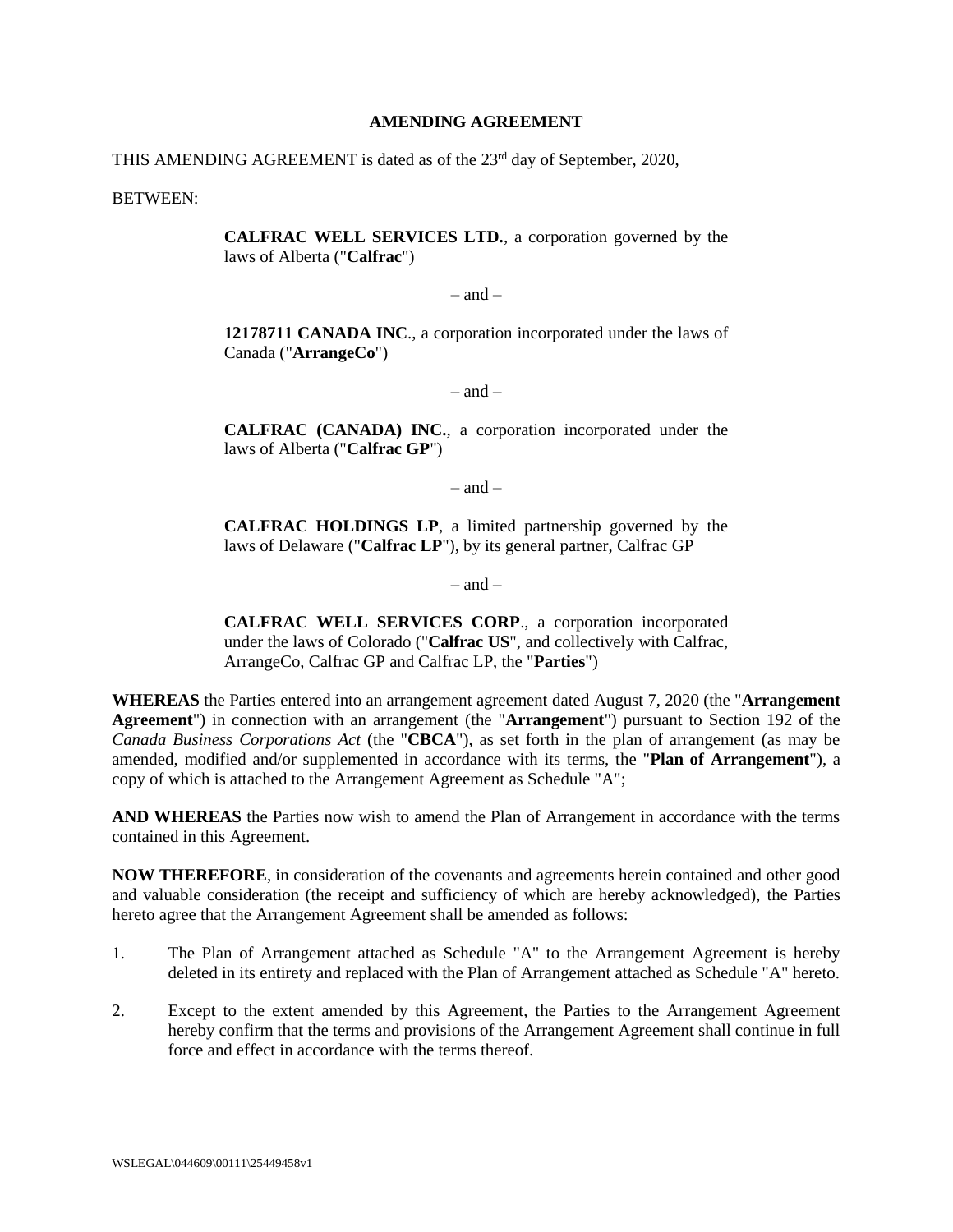- 3. All capitalized terms used in this Agreement, including the recitals and schedules hereto, which are not otherwise defined herein, shall have the meanings ascribed thereto in the Arrangement Agreement.
- 4. This Agreement will be governed by, interpreted and enforced in accordance with the laws of the province of Alberta and the federal laws of Canada. All questions as to the interpretation or application of this Agreement and all proceedings taken in connection with this Agreement and its provisions shall be subject to the exclusive jurisdiction of the Court.
- 5. Each of the Parties hereby covenants and agrees that, at any time and from time to time after the date hereof, it will, upon the request of any other arty, do, execute, acknowledge and deliver or cause to be done, executed, acknowledged and delivered all such further acts, deeds, assignments, transfers, conveyances and assurances as may be reasonably required for the better carrying out and performance of all the terms of this Agreement.
- 6. This Agreement may be executed in any number of counterparts, each of which is and is hereby conclusively deemed to be an original and which counterparts collectively are to be conclusively deemed one instrument. A counterpart may be delivered by facsimile, e-mail or other electronic means, which shall be as effective as hand delivery of the original executed counterpart.

## **[REMAINDER OF PAGE INTENTIONALLY LEFT BLANK.]**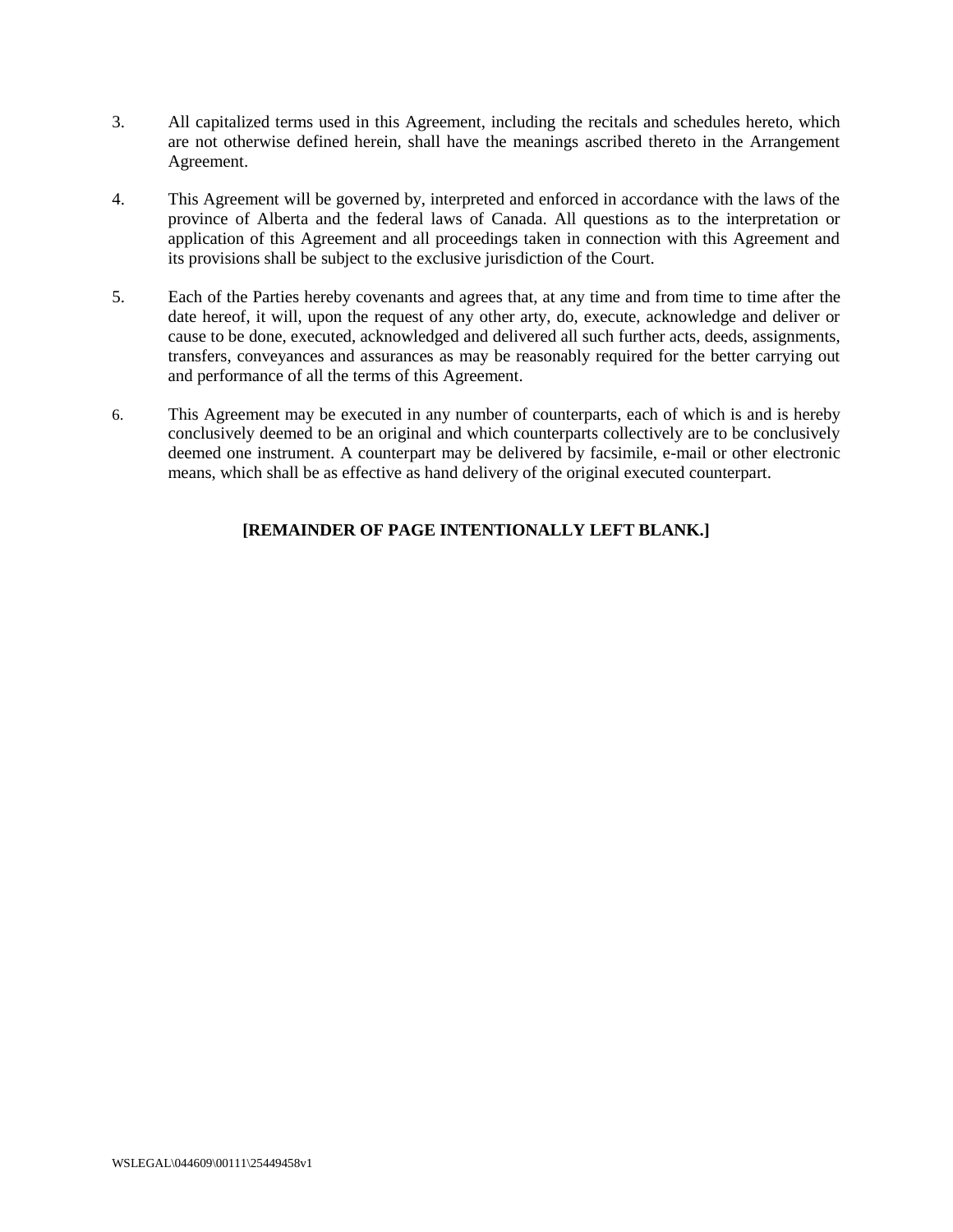**IN WITNESS WHEREOF** the Parties hereto have executed this Agreement as of the date first written above.

### **CALFRAC WELL SERVICES LTD.**

Per: (*signed) "Michael Olinek"*

Name: Michael Olinek Title: Chief Financial Officer

### **12178711 CANADA INC.**

Per: (*signed) "Michael Olinek"* Name: Michael Olinek Title: Chief Financial Officer

## **CALFRAC (CANADA) INC.**

Per: (*signed) "Michael Olinek"* Name: Michael Olinek Title: Chief Financial Officer

### **CALFRAC HOLDINGS LP, by its general partner, CALFRAC (CANADA) INC.**

Per: (*signed) "Michael Olinek"* Name: Michael Olinek Title: Chief Financial Officer

#### **CALFRAC WELL SERVICES CORP**.

Per: (*signed) "Michael Olinek"*

Name: Michael Olinek Title: Chief Financial Officer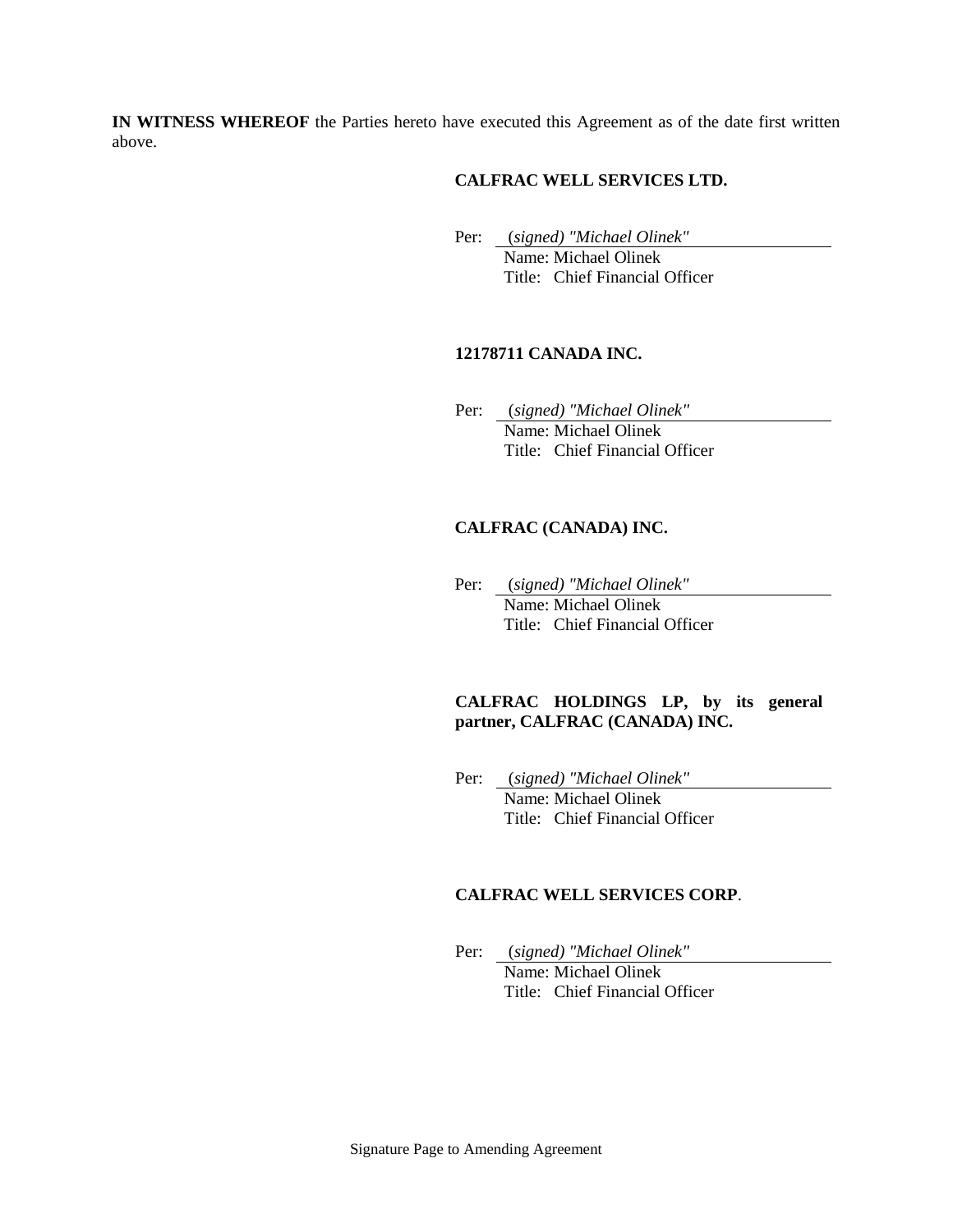# **SCHEDULE "A"**

## **AMENDED PLAN OF ARRANGEMENT**

[See attached]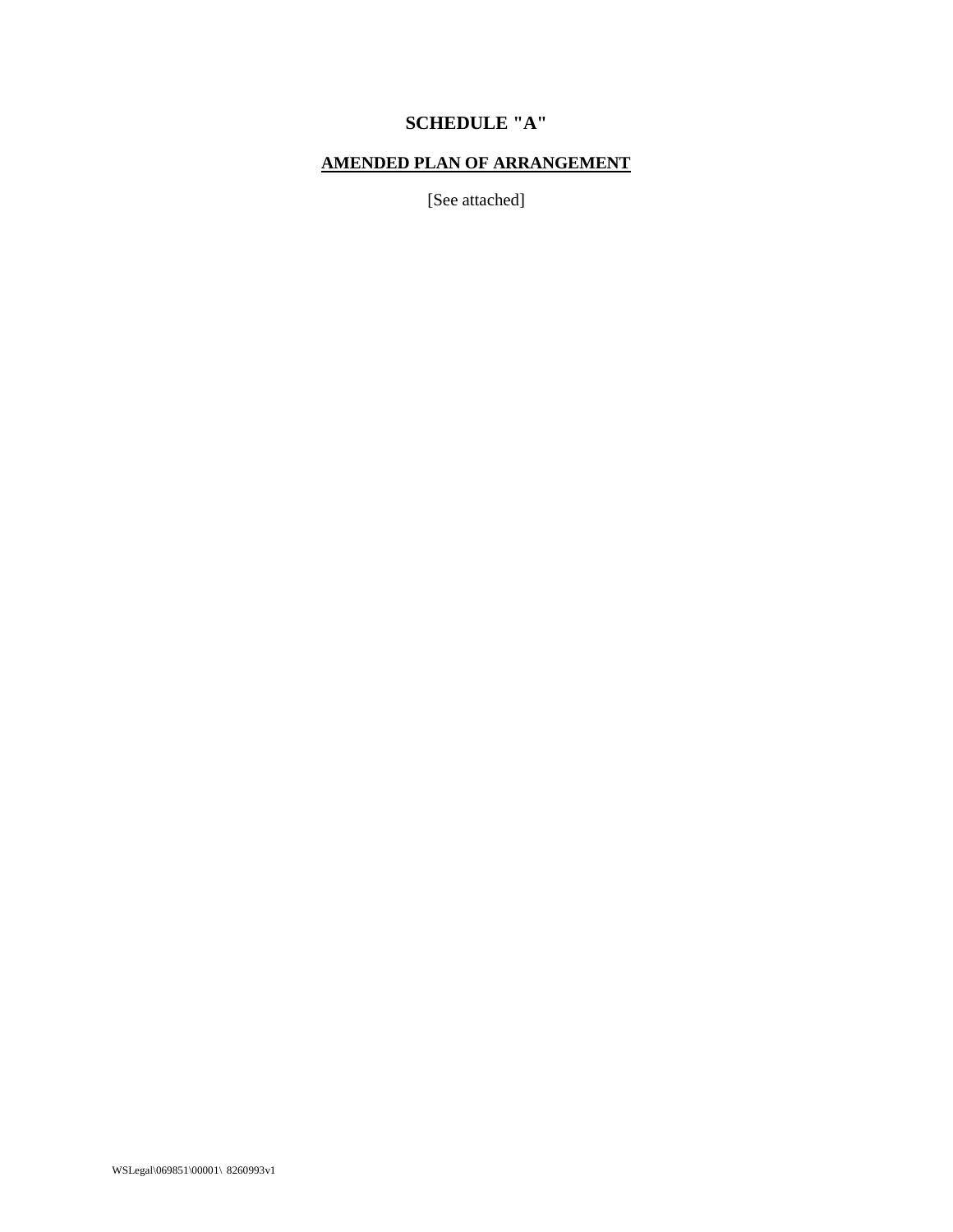Court File No. 2001-08434

#### *ALBERTA* **COURT OF QUEEN'S BENCH**

## **IN THE MATTER OF AN APPLICATION UNDER SECTION 192 OF THE**  *CANADA BUSINESS CORPORATIONS ACT***, R.S.C. 1985, c. C-44, AS AMENDED**

**AND IN THE MATTER OF A PROPOSED ARRANGEMENT OF 12178711 CANADA INC., CALFRAC WELL SERVICES LTD., CALFRAC (CANADA) INC., CALFRAC WELL SERVICES CORP. AND CALFRAC HOLDINGS LP, BY ITS GENERAL PARTNER, CALFRAC (CANADA) INC.**

### **PLAN OF ARRANGEMENT**

**[●], 2020** 

WSLEGAL\044609\00111\25448522v9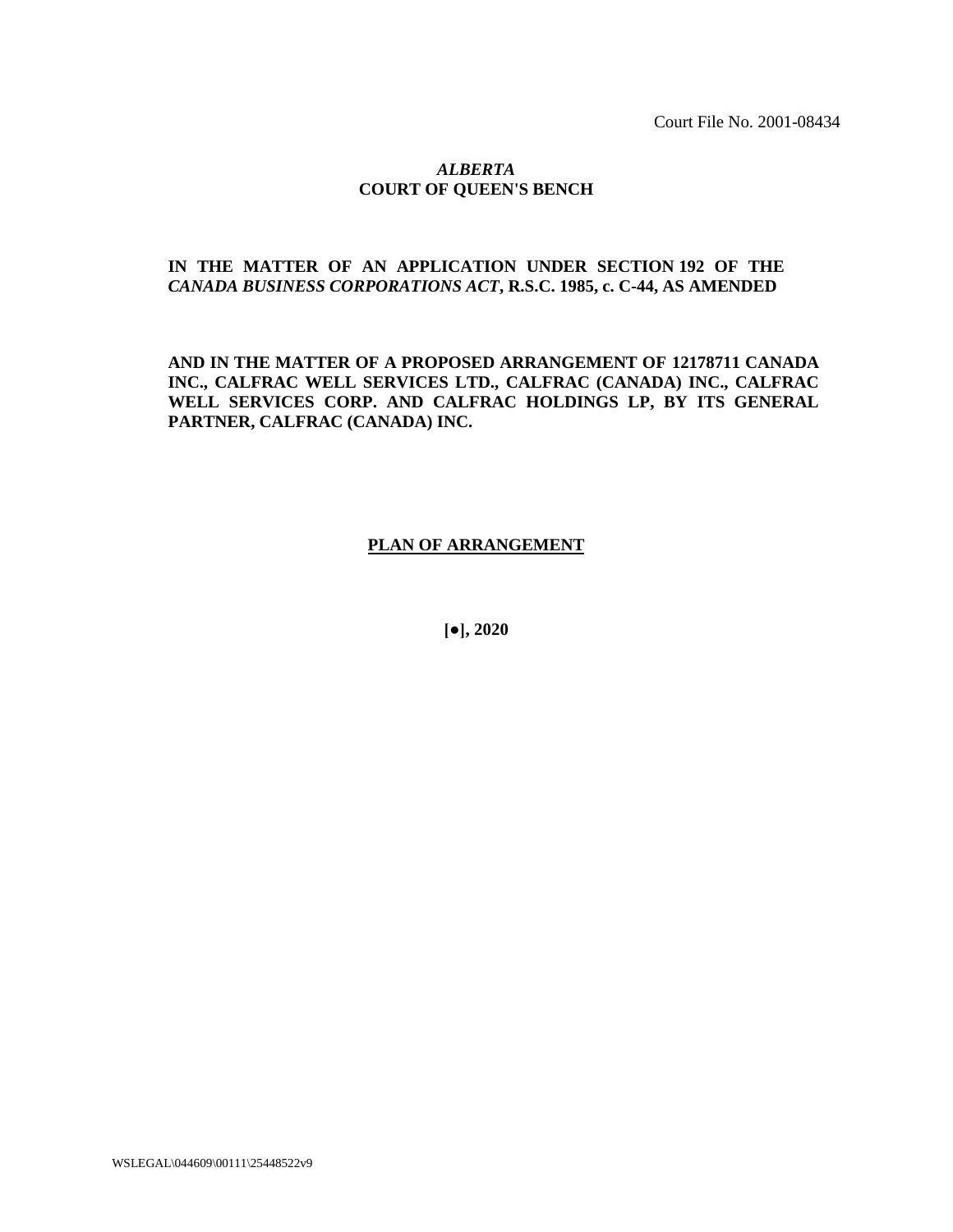## **TABLE OF CONTENTS**

| 1.1  |                                                                             |  |
|------|-----------------------------------------------------------------------------|--|
| 1.2  |                                                                             |  |
| 1.3  |                                                                             |  |
| 1.4  |                                                                             |  |
| 1.5  |                                                                             |  |
| 1.6  |                                                                             |  |
|      |                                                                             |  |
|      |                                                                             |  |
| 2.1  |                                                                             |  |
| 2.2  |                                                                             |  |
| 2.3  |                                                                             |  |
| 2.4  |                                                                             |  |
| 2.5  |                                                                             |  |
|      |                                                                             |  |
|      |                                                                             |  |
| 3.1  |                                                                             |  |
| 3.2  |                                                                             |  |
| 3.3  | Treatment of Funding Electing Noteholders and Funding Commitment Parties 17 |  |
| 3.4  |                                                                             |  |
| 3.5  |                                                                             |  |
|      |                                                                             |  |
|      |                                                                             |  |
|      |                                                                             |  |
| 4.1  |                                                                             |  |
| 4.2  |                                                                             |  |
| 4.3  |                                                                             |  |
| 4.4  |                                                                             |  |
| 4.5  |                                                                             |  |
| 4.6  |                                                                             |  |
| 4.7  |                                                                             |  |
| 4.8  |                                                                             |  |
| 4.9  |                                                                             |  |
| 4.10 |                                                                             |  |
| 4.11 |                                                                             |  |
| 4.12 |                                                                             |  |
|      |                                                                             |  |
|      |                                                                             |  |
| 5.1  |                                                                             |  |
| 5.2  |                                                                             |  |
| 5.3  |                                                                             |  |
| 5.4  |                                                                             |  |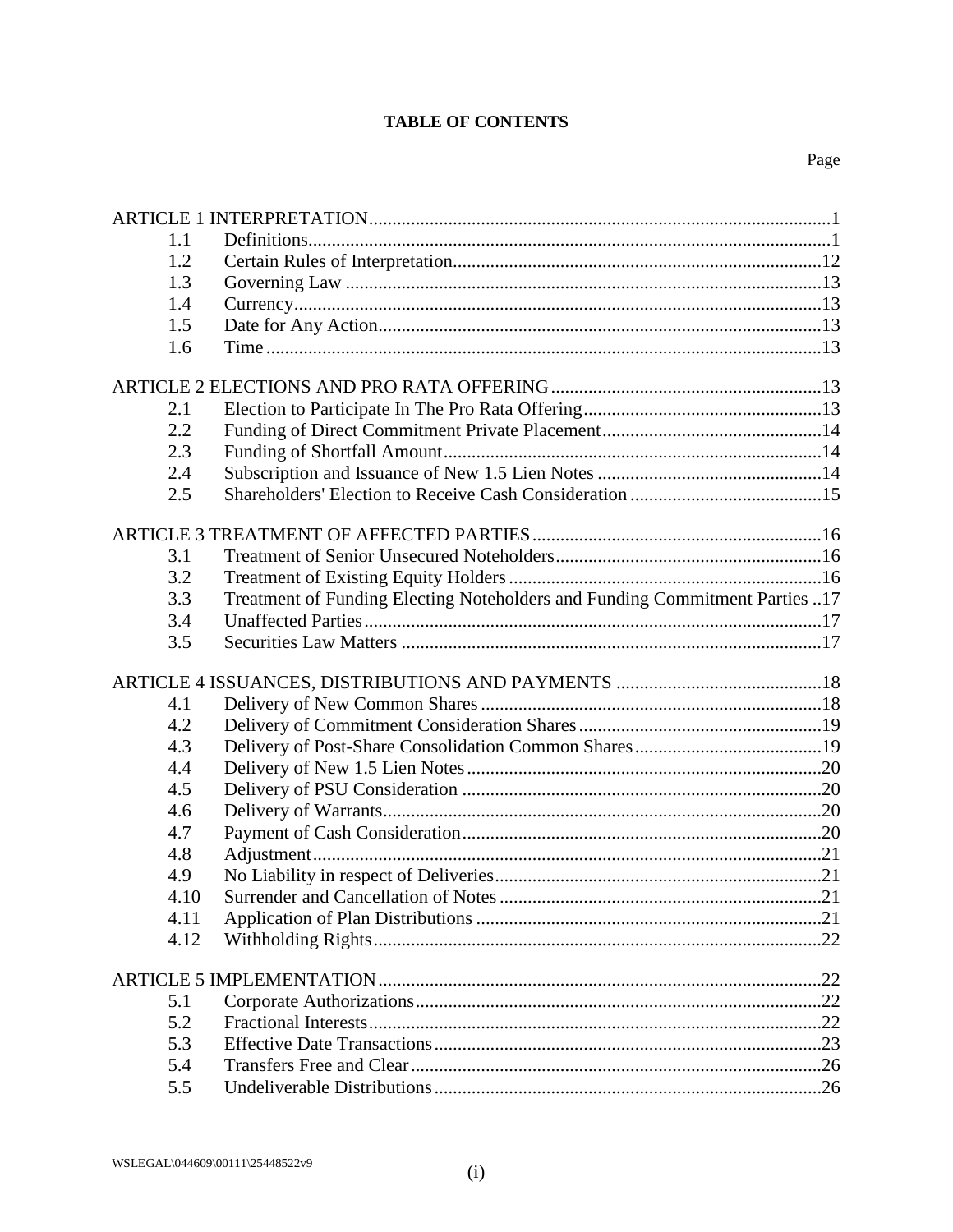| Effect of Non-Occurrence of Conditions to Plan Implementation 29<br>Effect of Senior Unsecured Noteholders' Arrangement Resolution 29 |
|---------------------------------------------------------------------------------------------------------------------------------------|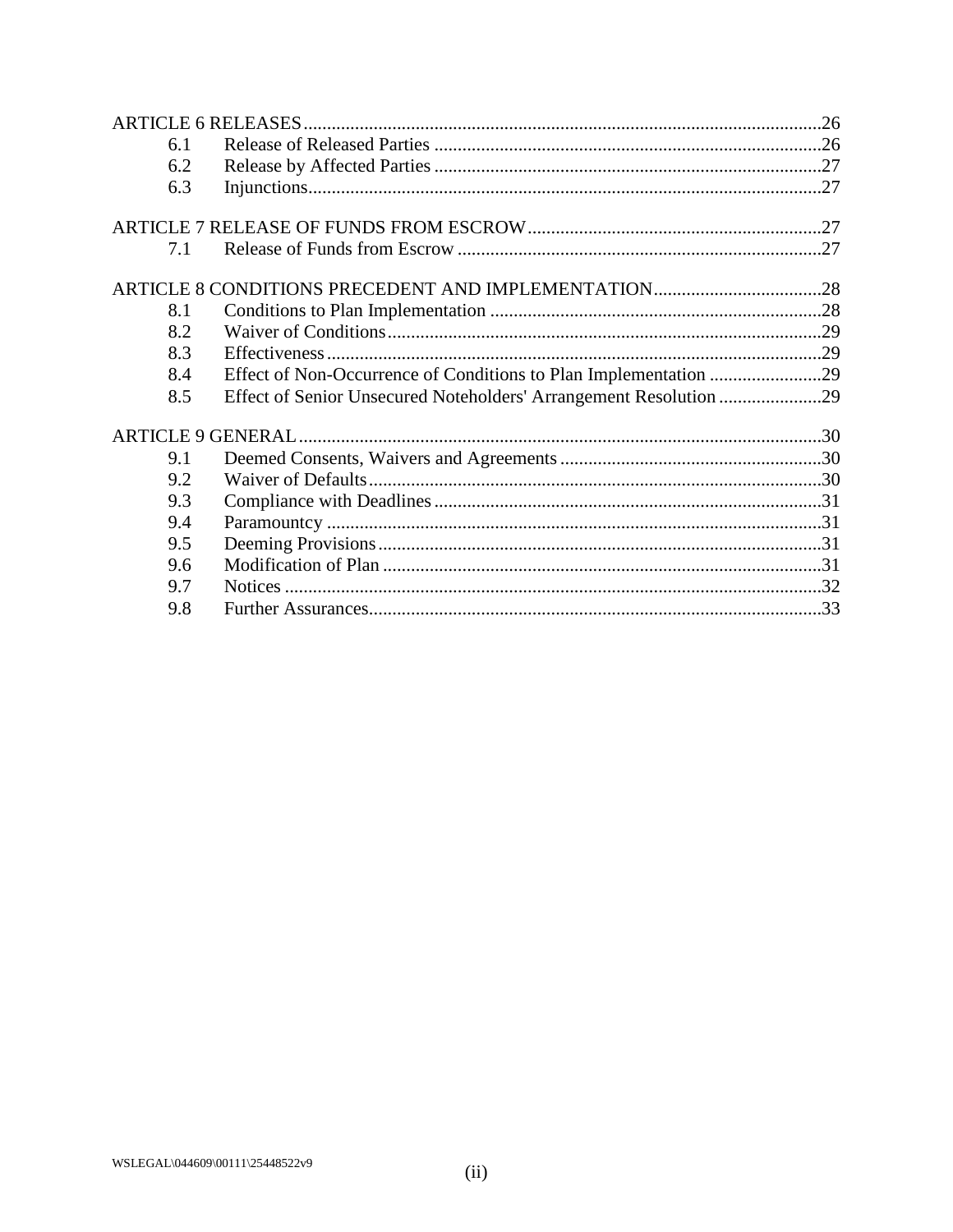#### **PLAN OF ARRANGEMENT**

### **ARTICLE 1 INTERPRETATION**

#### <span id="page-7-1"></span><span id="page-7-0"></span>**1.1 Definitions**

In this Plan, unless otherwise stated:

"**Ad Hoc Committee**" means the ad hoc committee of certain Senior Unsecured Noteholders represented by Goodmans LLP;

"**Additional Commitment Parties**" means those Senior Unsecured Noteholders that execute a Commitment Joinder Agreement in accordance with the terms of the Commitment Letter, and their permitted assigns, and includes for greater certainty, any Additional Allocated Parties (as defined in the Commitment Letter);

"**Affected Parties**" means the Senior Unsecured Noteholders, the Senior Unsecured Notes Trustee, the Existing Shareholders, the holders of Options issued pursuant to the Stock Option Plan, the holders of PSUs issued pursuant to the PSU Plan, the Existing Equity Holders (other than holders of DSUs issued pursuant to the DSU Plan), the Applicants, the Escrow Agent and the Proxy, Information and Exchange Agent, all of the foregoing each in their capacity as such;

"**Applicants**" means, collectively, ArrangeCo, Calfrac, Calfrac (Canada) Inc., Calfrac Well Services Corp. and Calfrac LP, by its general partner, Calfrac (Canada) Inc.;

"**ArrangeCo**" means 12178711 Canada Inc., a corporation existing under the laws of Canada;

"**Arrangement**" means the arrangement under section 192 of the CBCA on the terms and subject to the conditions set out in this Plan, subject to any amendments, modifications and/or supplements thereto made in accordance with the Arrangement Agreement, the Support Agreement and this Plan, or otherwise with the consent of the Applicants, the Initial Consenting Noteholders and the Majority Commitment Parties, each acting reasonably;

"**Arrangement Agreement**" means the arrangement agreement dated August 7, 2020, among the Applicants, as it may be amended, modified and/or supplemented from time to time, including pursuant to an amending agreement dated September 23, 2020;

"**Articles of Arrangement**" means the articles of arrangement of the Applicants in respect of the Arrangement, in form and substance satisfactory to the Applicants, the Initial Consenting Noteholders and the Majority Commitment Parties, each acting reasonably, that are required to be filed with the CBCA Director in order for the Arrangement to become effective on the Effective Date<sup>·</sup>

"**Business Day**" any day, other than a Saturday, Sunday or a statutory or civic holiday, on which banks are generally open for business in Calgary, Alberta, New York, New York, and Toronto, Ontario.

"**Calfrac**" means Calfrac Well Services Ltd., a corporation existing under the laws of the Province of Alberta;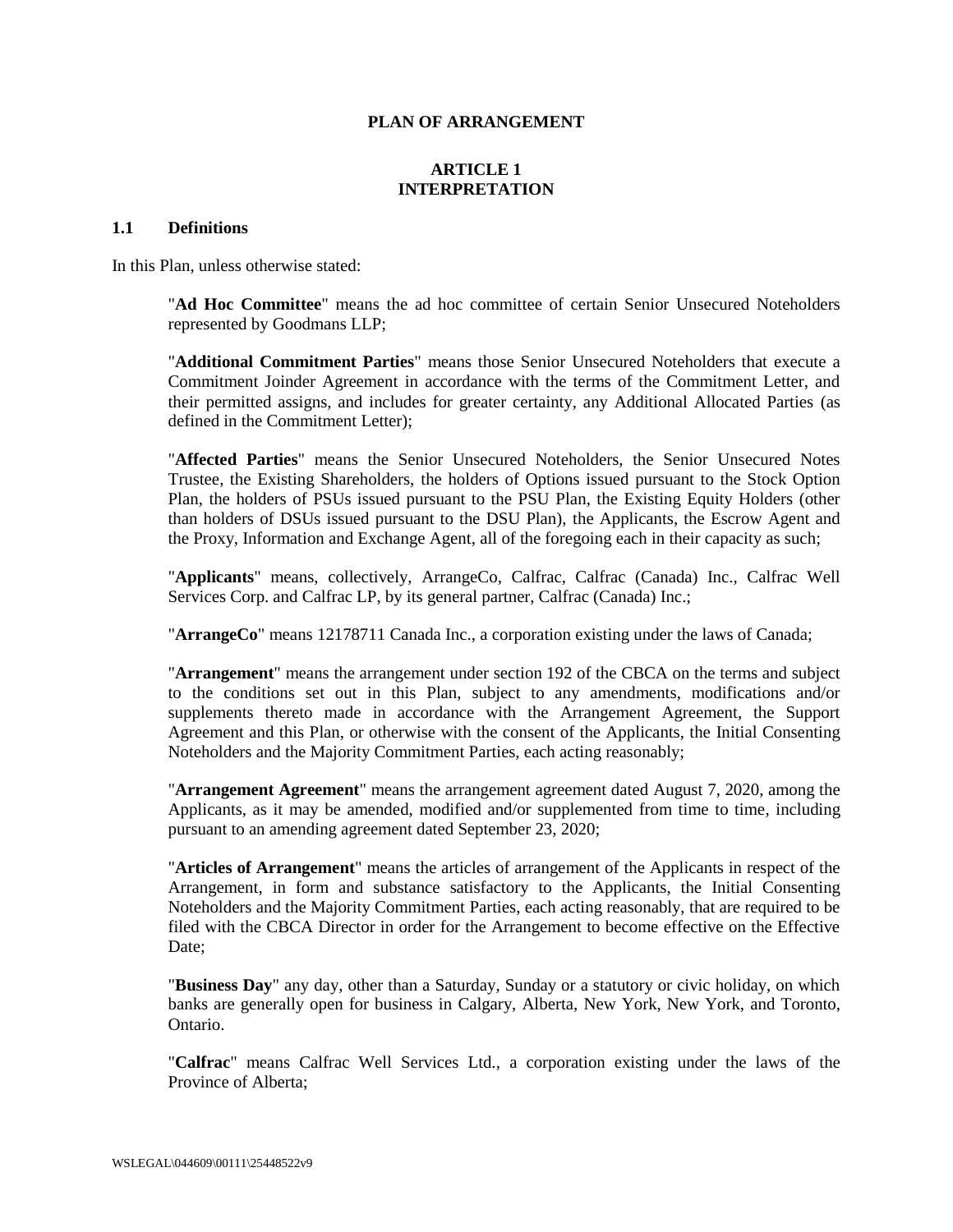"**Calfrac LP**" means Calfrac Holdings LP, a limited partnership formed under the laws of the State of Delaware;

"**Canadian Dollars**" or "**\$**" means the lawful currency of Canada;

"**Cash Consideration**" means \$0.15 per Common Share held on a pre-Share Consolidation basis;

"**Cash Consideration Election**" has the meaning given to that term in Section [2.5\(a\);](#page-21-1)

"**CBCA**" means the *Canada Business Corporations Act*, R.S.C. 1985, c. C-44, as amended;

"**CBCA Director**" means the Director appointed under section 260 of the CBCA;

"**CBCA Proceedings**" means the proceedings commenced by the Applicants under the CBCA in connection with this Plan;

"**CCAA**" means the *Companies' Creditors Arrangement Act*, R.S.C. 1985, c.C-36, as amended;

"**CDS**" means the CDS Clearing and Depository Services Inc. and its successors and assigns;

"**Certificate of Arrangement**" means the certificate giving effect to the Arrangement, to be issued by the CBCA Director pursuant to section 192(7) of the CBCA upon receipt of the Articles of Arrangement in accordance with section 262 of the CBCA;

"**Chapter 15 Proceedings**" means the proceedings commenced by the Applicants with the United States Bankruptcy Court for the Southern District of Texas for recognition of the CBCA Proceedings in the United States, pursuant to chapter 15 of the *United States Bankruptcy Code*;

"**Chapter 15 Recognition Order**" means an order of the United States Bankruptcy Court for the Southern District of Texas recognizing and giving effect to the Plan in the United States and granting ancillary relief, which order shall be in form and substance acceptable to the Applicants, the Initial Consenting Noteholders and the Majority Commitment Parties, each acting reasonably;

"**Circular**" means the management information circular of Calfrac dated August 17, 2020, as it may be amended, modified and/or supplemented from time to time, subject to the terms of the Interim Order or other Order of the Court;

"**Claim**" means any right or claim of any Person that may be asserted or made in whole or in part against the applicable Persons, or any of them, in any capacity, whether or not asserted or made, in connection with any indebtedness, liability or obligation of any kind whatsoever, and any interest accrued thereon or costs payable in respect thereof, whether at law or in equity, including by reason of the commission of a tort (intentional or unintentional), by reason of any breach of contract or other agreement (oral or written), by reason of any breach of duty (including, any legal, statutory, equitable or fiduciary duty), by reason of any right of setoff, counterclaim or recoupment, or by reason of any equity interest, right of ownership of or title to property or assets or right to a trust or deemed trust (statutory, express, implied, resulting, constructive or otherwise), and together with any security enforcement costs or legal costs associated with any such claim, and whether or not any indebtedness, liability or obligation is reduced to judgment, liquidated, unliquidated, fixed, contingent, matured, unmatured, disputed, undisputed, legal, equitable, secured, unsecured, perfected, unperfected, present or future, known or unknown, by guarantee, warranty, surety or otherwise, and whether or not any right or claim is executory or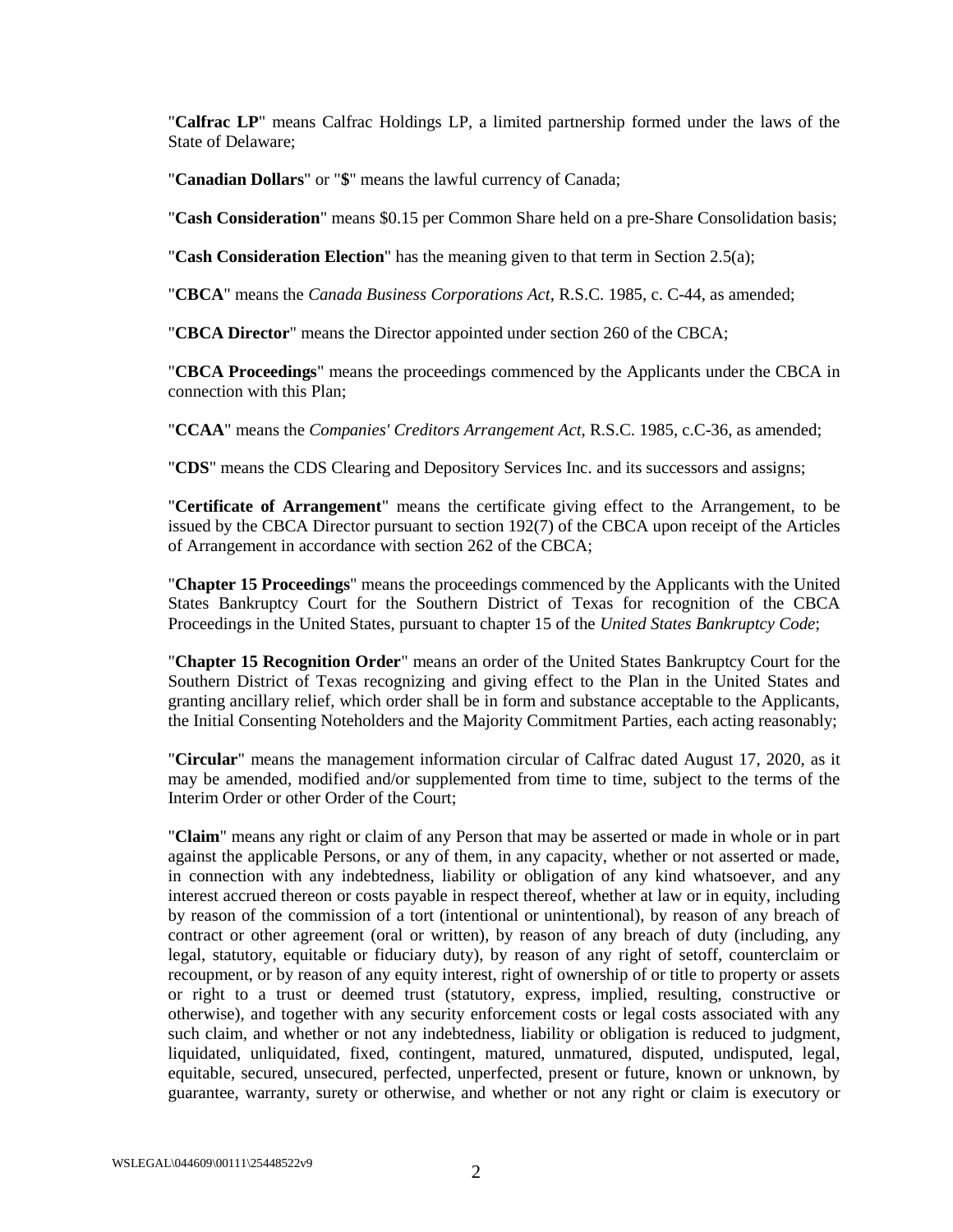anticipatory in nature, including any claim made or asserted against the applicable Persons, or any of them, through any affiliate, subsidiary, associated or related Person, or any right or ability of any Person to advance a claim for an accounting, reconciliation, contribution, indemnity, restitution or otherwise with respect to any matter, grievance, action (including any class action or proceeding before an administrative or regulatory tribunal), cause or chose in action, whether existing at present or commenced in the future;

"**Commitment**" means, collectively in respect of each Commitment Party, its Direct Commitment and its Shortfall Commitment;

"**Commitment Consideration Shares**" means such number of post-Share Consolidation Common Shares equal to \$1,500,000 divided by the Conversion Price in effect at the Effective Time, to be issued, in the aggregate, to ArrangeCo, as agent for the Funding Commitment Parties, on the Effective Date in accordance with Section [5.3\(g\)](#page-31-0) of this Plan;

"**Commitment Joinder Agreement**" means an agreement substantially in the form of Schedule "G" to the Commitment Letter;

"**Commitment Letter**" means the Commitment Letter dated as of July 13, 2020 among Calfrac, MATCO, G2S2, certain Senior Unsecured Noteholders forming part of the Ad Hoc Committee, and any Additional Commitment Parties that execute a Commitment Joinder Agreement from time to time in accordance with the terms of the Commitment Letter (as amended, restated or supplemented from time to time);

"**Commitment Parties**" means, collectively, the Initial Commitment Parties and the Additional Commitment Parties, and their respective permitted assigns, and "Commitment Party" means any one of them;

"**Commitment Party Funding Deadline**" means 5:00 p.m. on October 23, 2020, or such other date as the Applicants and the Majority Commitment Parties may agree, each acting reasonably;

"**Commitment Pro Rata Share**" means, in respect of a Commitment Party, the pro rata share of such Commitment Party as set out in Schedule "B" to the Commitment Letter, as such pro rata share may be adjusted from time to time pursuant to sections 10(d) or 13(h) of the Commitment Letter;

"**Common Shares**" means common shares in the capital of Calfrac;

"**Consenting Noteholder**" means each Senior Unsecured Noteholder that is party to a Support Agreement (including pursuant to a Support Joinder Agreement) and has complied with its obligations pursuant thereto, including its obligation to vote in favour of the Plan;

"**Conversion Price**" means an amount equal to \$1.3325 per post-Share Consolidation Common Share, being the conversion price under the New 1.5 Lien Note Indenture, and subject to adjustment in accordance therewith;

"**Court**" means the Court of Queen's Bench of Alberta;

"**Depositary**" means Computershare Investor Services Inc.;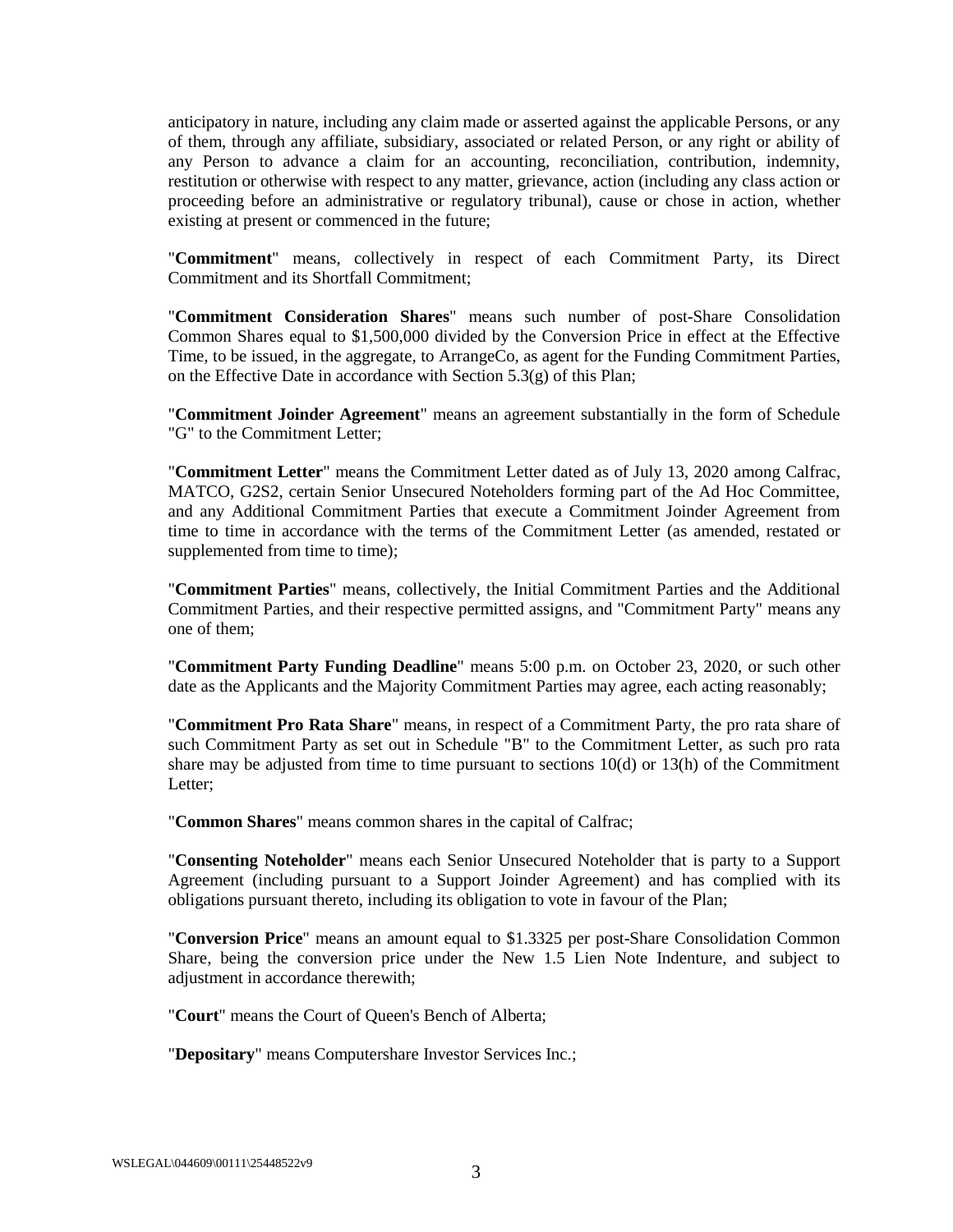"**Direct Commitment**" means, in respect of each Commitment Party, its respective Commitment Pro Rata Share of the Initial Commitment Amount of the New 1.5 Lien Notes;

"**Direct Commitment Funded Amount**" has the meaning given to that term in Section [2.4\(b\);](#page-20-3)

"**Direct Commitment Private Placement**" means the private placement of New 1.5 Lien Notes to Commitment Parties in an aggregate amount equal to the Initial Commitment Amount pursuant to [Article](#page-19-4) 2;

"**DSU Plan**" means Calfrac's deferred share unit plan dated October 15, 2004;

"**DSUs**" means deferred share units issued pursuant to the DSU Plan;

"**DTC**" means the Depository Trust Company and its nominees, successors and assigns;

"**Early Consent Date**" means 5:00 p.m. on October 2, 2020, or such later date as the Applicants may determine, in consultation with the Initial Consenting Noteholders;

"**Early Consenting Noteholder New Common Share Pool**" means 2,184,252 post-Share Consolidation Common Shares, subject to the treatment of fractional interests in accordance with Section [5.2\(a\),](#page-28-4) representing 75% of the aggregate Existing Shares issued and outstanding immediately prior to the Effective Date (and, for greater certainty, prior to giving effect to the repurchase of Existing Shares pursuant to the Cash Consideration Election described in Section [5.3\(b\)](#page-29-1) of this Plan), subject to adjustment in accordance with Section [4.7;](#page-26-3)

"**Early Consenting Noteholder Pro Rata Share**" means, in respect of an Early Consenting Noteholder, (i) the total principal amount of Senior Unsecured Notes held by that Early Consenting Noteholder as at the Record Date, divided by (ii) the aggregate principal amount of Senior Unsecured Notes held by all Early Consenting Noteholders as at the Record Date;

"**Early Consenting Noteholders**" means the Senior Unsecured Noteholders who, on or prior to the Early Consent Date, provide voting instructions to vote in favour of the Plan and do not subsequently withdraw such voting instructions;

"**Effective Date**" means the date shown on the Certificate of Arrangement issued by the CBCA Director:

"**Effective Time**" means 12:01 a.m. on the Effective Date, or such other time as the Applicants and the Initial Consenting Noteholders may agree, each acting reasonably;

"**Electing Noteholder**" means a beneficial Eligible Noteholder whose Intermediary has submitted a Participation Form (or master Participation Form) on behalf of such Eligible Noteholder in advance of the Participation Deadline in accordance with the terms of this Plan and the Interim Order, and the procedures set out in the Circular and the Participation Form, indicating that it intends to participate in the Pro Rata Offering;

"**Electing Noteholder Amount**" means, as to any Electing Noteholder, the amount of New 1.5 Lien Notes which the Electing Noteholder has elected to subscribe for, but not to exceed an amount equal to its Electing Noteholder Pro Rata Share of the Pro Rata Offering Amount;

"**Electing Noteholder Funded Amount**" has the meaning given to that term in Section [2.4\(a\);](#page-20-4)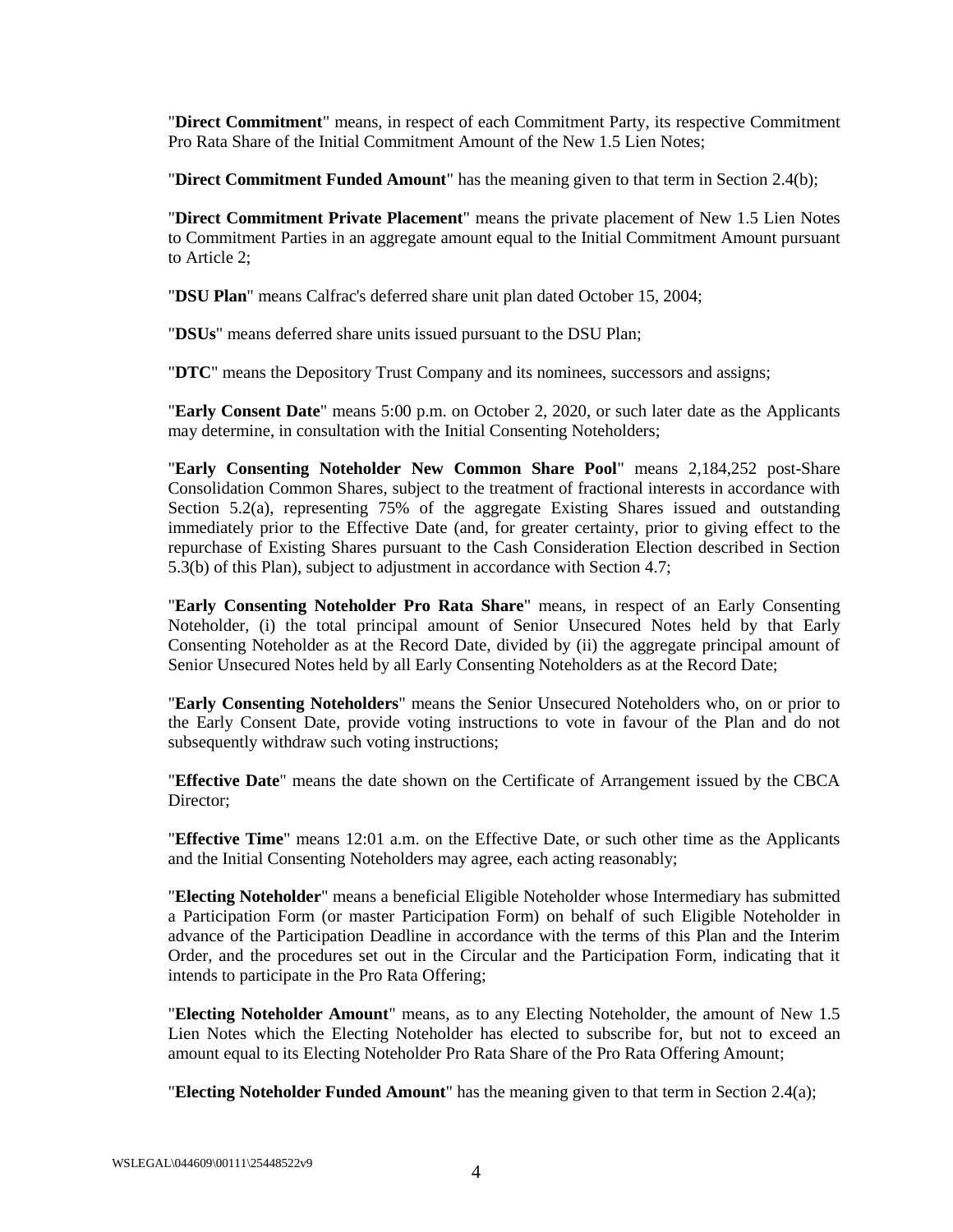"**Electing Noteholder Pro Rata Share**" means, in respect of an Electing Noteholder, (i) the total principal amount of Senior Unsecured Notes held by that Electing Noteholder as at the Participation Record Date, divided by (ii) the aggregate principal amount of Senior Unsecured Notes held by all Senior Unsecured Noteholders as at the Participation Record Date;

"**Electing Shareholder**" means a registered Existing Shareholder who has validly exercised its Cash Consideration Election as described in Section [2.5;](#page-21-0)

"**Election Deadline**" means 5:00 p.m. on October 14, 2020, or such later date as the Applicants and the Initial Consenting Noteholders may agree, each acting reasonably;

"**Eligible Noteholder**" means a Senior Unsecured Noteholder (including any Commitment Party) holding Senior Unsecured Notes as at the Participation Record Date that: (i) if such Person is in the United States, is (A) an institution that is an "accredited investor" within the meaning of Rule  $501(a)(1)$ ,  $(2)$ ,  $(3)$  or  $(7)$  of Regulation D under the US Securities Act or  $(B)$  a "qualified" institutional buyer" as defined in Rule 144A ("**Rule 144A**") under the US Securities Act; and (ii) if such Person is resident in Canada or otherwise outside of the United States, is qualified to participate in the Pro Rata Offering in accordance with the Laws of its jurisdiction of residence, including Regulation S under the US Securities Act and it has provided evidence satisfactory to the Applicants to demonstrate such qualification;

"**Employer Entity**" means, in respect of any holder of Equity-Based PSUs, the entity that employs such holder immediately prior to the cancellation of such Equity-Based PSUs pursuant to this Plan, which may be Calfrac or any subsidiary thereof;

"**Equity-Based PSUs**" means equity-based performance share units issued pursuant to the PSU Plan;

"**Escrow Agent**" means Kingsdale Partners LP, or such other escrow agent as may be agreed by the parties to the Escrow Agreement;

"**Escrow Agreement**" means the escrow agreement on customary terms and conditions to be entered into in connection with the Pro Rata Offering and the Direct Commitment Private Placement, in form and substance satisfactory to the Applicants, and the Majority Commitment Parties, each acting reasonably;

"**Existing Equity**" means all Existing Shares and all options, warrants, rights, share units or similar instruments derived from, relating to, or exercisable, convertible or exchangeable therefor, including the awards issued pursuant to the Incentive Plans, but excluding the New 1.5 Lien Notes and the New Common Shares;

"**Existing Equity Holders**" means the holders of any Existing Equity;

"**Existing Lenders**" means the lenders party to the First Lien Credit Agreement;

"**Existing Shareholders**" means holders of the Existing Shares;

"**Existing Shares**" means all Common Shares outstanding immediately prior to the Effective Time;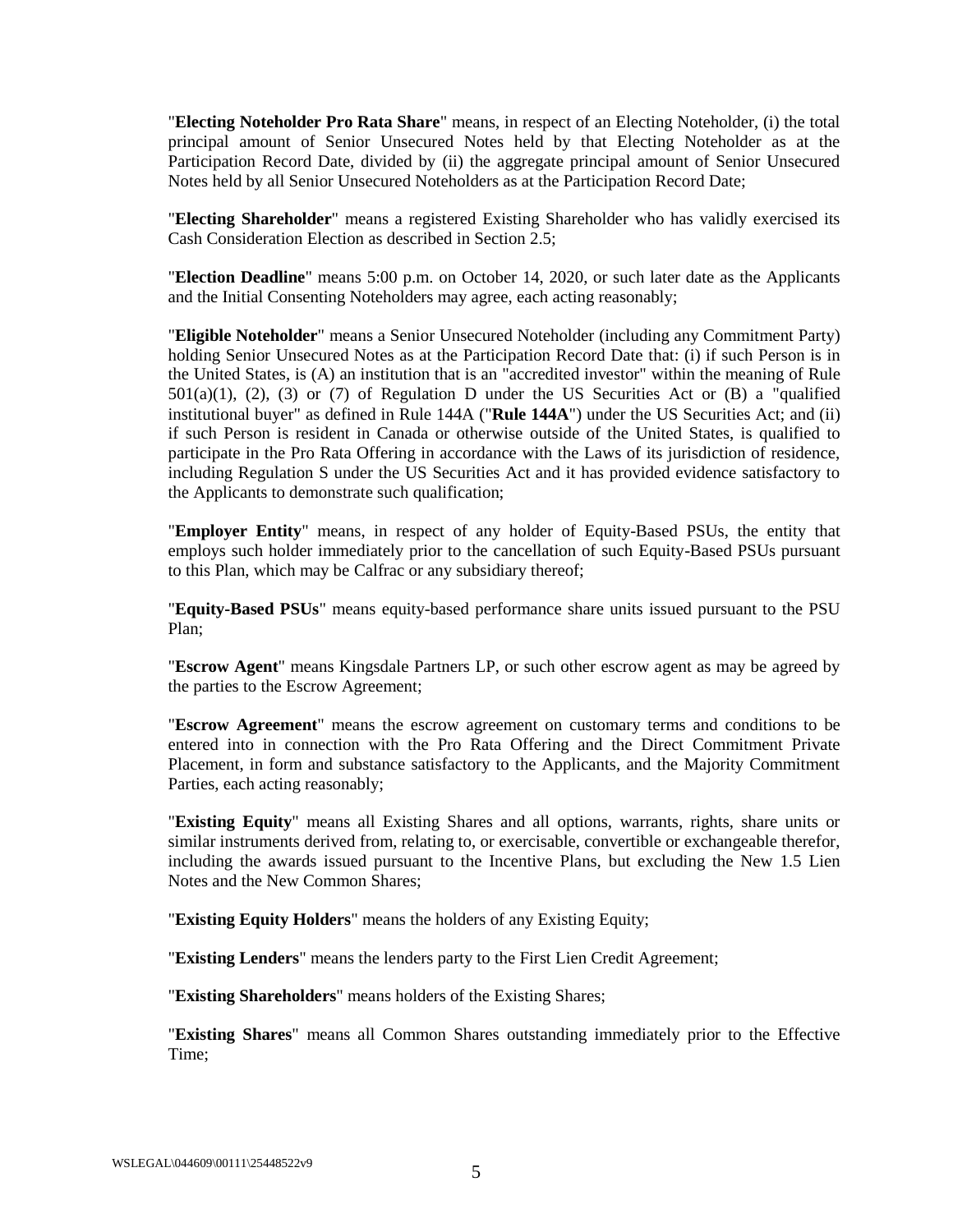"**Final Order**" means the Order of the Court approving the Arrangement under section 192 of the CBCA, which shall include such terms as may be necessary or appropriate to give effect to the Arrangement and this Plan, in form and substance satisfactory to the Applicants, the Initial Consenting Noteholders and the Majority Commitment Parties, each acting reasonably;

"**First Lien Agent**" means HSBC Bank Canada, as agent under the First Lien Credit Agreement, and any successor thereof;

"**First Lien Credit Agreement**" means the Amended and Restated Credit Agreement dated April 30, 2019 between Calfrac, as borrower, HSBC Bank Canada and each of the other financial institutions party thereto, as lenders, and the First Lien Agent (as amended, restated or supplemented from time to time):

"**Funded Amounts**" means, collectively, the Electing Noteholder Funded Amount, the Direct Commitment Funded Amount and the Shortfall Commitment Funded Amount;

"**Funding Commitment Party**" means a Commitment Party: (i) in respect of whom the Commitment Letter has not been terminated; and (ii) who has deposited in escrow with the Escrow Agent its Direct Commitment in full in cash by the Commitment Party Funding Deadline and, if applicable, the Shortfall Commitment in full in cash by the Commitment Party Funding Deadline, in accordance with the Commitment Letter and Sections [2.2\(b\)](#page-20-5) an[d 2.3\(b\)](#page-20-6) of this Plan;

"**Funding Deadline**" means 5:00 p.m. on October 21, 2020, or such later date as the Applicants and the Majority Commitment Parties may agree, each acting reasonably;

"**Funding Electing Noteholder**" has the meaning given to that term in Section [2.4\(a\);](#page-20-4)

"**G2S2**" means G2S2 Capital Inc.;

"**Governmental Entity**" means any government, regulatory authority, governmental department, agency, commission, bureau, official, minister, Crown corporation, court, board, tribunal or dispute settlement panel or other law, rule or regulation-making organization or entity: (i) having or purporting to have jurisdiction on behalf of any nation, province, territory or state or any other geographic or political subdivision of any of them; or (ii) exercising, or entitled or purporting to exercise any administrative, executive, judicial, legislative, policy, regulatory or taxing authority or power;

"**Incentive Plans**" means, as applicable, Calfrac's Stock Option Plan, PSU Plan and DSU Plan, in each case, as amended from time to time;

"**Initial Commitment Amount**" means an amount equal to \$45,000,000;

"**Initial Commitment Parties**" means those Persons that entered into the Commitment Letter as of July 13, 2020 as the "Initial Commitment Parties" thereunder, and their permitted assigns;

"**Initial Consenting Noteholders**" means, collectively, the Senior Unsecured Noteholders who are identified as "Initial Consenting Noteholders" in the Support Agreement;

"**Interim Order**" means collectively: (i) the preliminary interim order of the Court in respect of the Applicants granted on July 13, 2020; and (ii) the interim order of the Court in respect of the Applicants granted on August 7, 2020, which, among other things, approves the calling of, and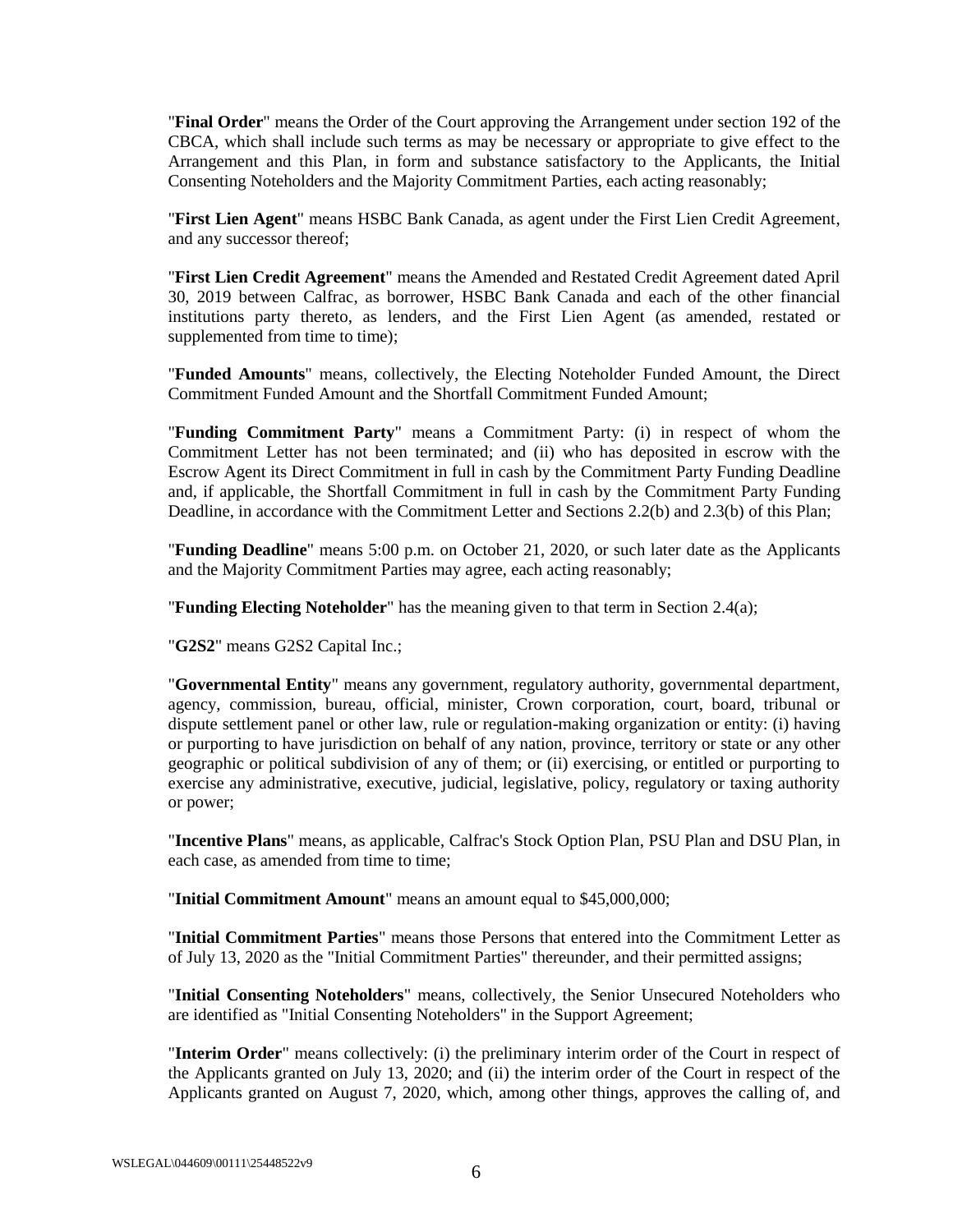the date for, the Meetings, as such order may be amended from time to time in a manner acceptable to the Applicants, the Initial Consenting Noteholders and the Majority Commitment Parties, each acting reasonably;

"**Intermediary**" means a broker, custodian, investment dealer, nominee, bank, trust company or other intermediary;

"**Law**" means any law, statute, constitution, treaty, convention, code, injunction, order, decree, consent decree, judgment, rule regulation, ordinance or other pronouncement having the effect of law whether in Canada, the United States or any other country, or any domestic or foreign state, county, province, city or other political subdivision or of any Governmental Entity;

"**Letter of Transmittal**" means the letter of transmittal and election form to be completed by registered holders of Existing Shares as a condition to receiving such Existing Shareholder's post-Share Consolidation Common Shares, and pursuant to which registered holders of Existing Shares may elect to receive the Cash Consideration in exchange for Existing Shares, pursuant to the Plan;

"**Majority Commitment Parties**" means Commitment Parties whose aggregate Commitment Pro Rata Share exceeds 66 2/3%, provided that such Commitment Parties must include at least one member of the Ad Hoc Committee (as at the date of the Commitment Letter) whose Commitment Pro Rata Share as at the applicable date of determination is at least 80% of its Commitment Pro Rata Share on the date of the Commitment Letter (or, if applicable, following any adjustment to such Commitment Pro Rata Share in respect of Reallocated Pro Rata Share pursuant to section 10(c) of the Commitment Letter), but only to the extent that any such member of the Ad Hoc Committee continues to satisfy such requirement as at the applicable determination date;

"**MATCO**" means MATCO Investments Ltd.;

"**Meetings**" means, collectively, the Senior Unsecured Noteholders' Meeting and the Shareholders' Meeting;

"**New 1.5 Lien Note Documents**" means the New 1.5 Lien Note Indenture and all related guarantee, security, intercreditor agreements and other documents related to the issuance of the New 1.5 Lien Notes;

"**New 1.5 Lien Note Indenture**" means the senior secured note indenture to be entered into between Calfrac, the Obligors and the New 1.5 Lien Note Trustee on the Effective Date on terms substantially as described in the Circular and/or as may otherwise be agreed by the Applicants and the Initial Commitment Parties, each acting reasonably, and which shall govern the New 1.5 Lien Notes and pursuant to which the New 1.5 Lien Notes will be issued;

"**New 1.5 Lien Note Trustee**" means a trustee under the New 1.5 Lien Note Indenture as agreed to by the Applicants and the Initial Commitment Parties, each acting reasonably;

"**New 1.5 Lien Notes**" means in aggregate the \$60,000,000 in new senior secured convertible payment-in-kind notes (comprised of the Initial Commitment Amount and Pro Rata Offering Amount) to be issued on the Effective Date pursuant to this Plan and the New 1.5 Lien Note Indenture;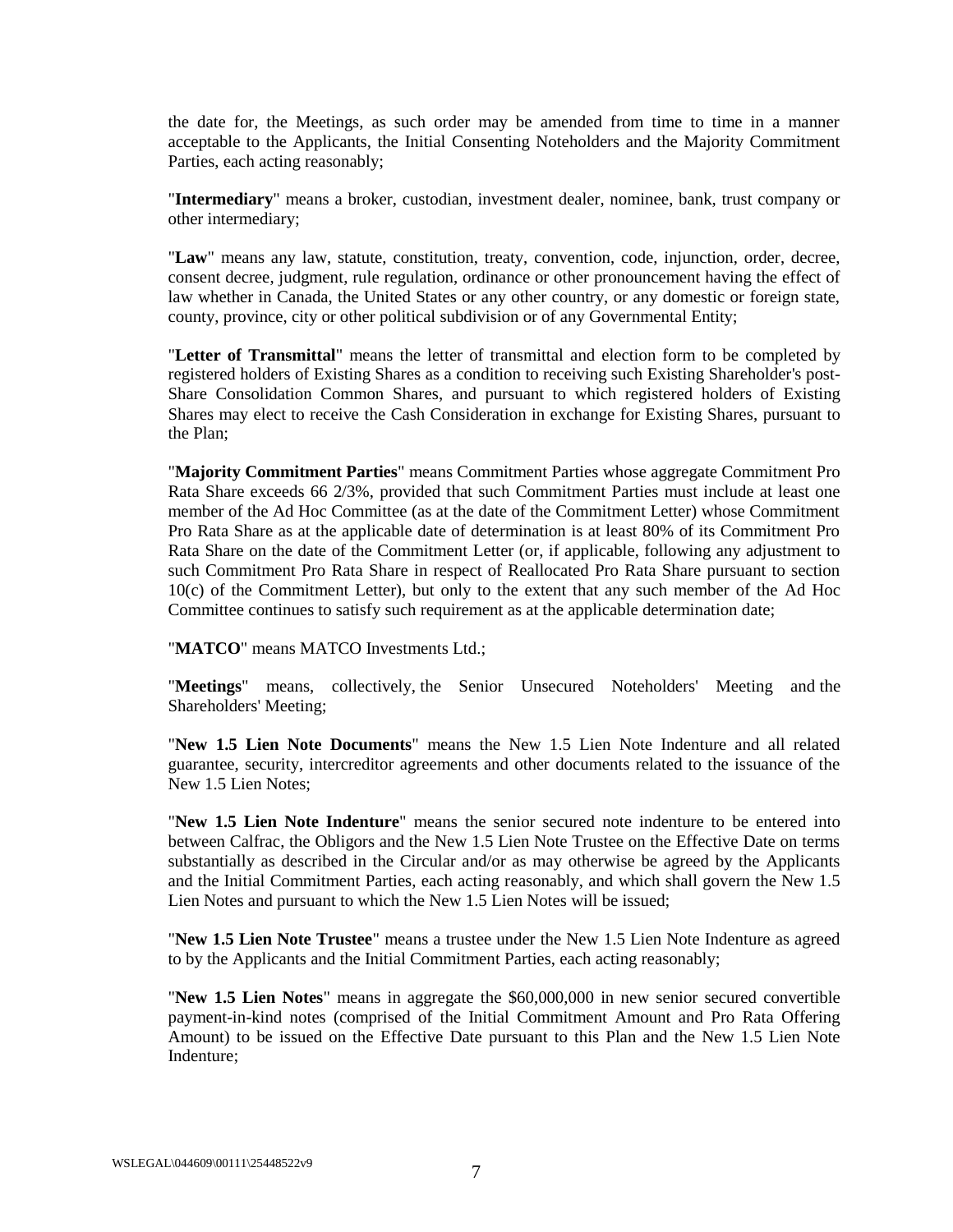"**New 1.5 Lien Term Loans**" means loans made to Calfrac by certain Commitment Parties on a several (and not joint, or joint and several) basis in a principal amount equal to the aggregate Cash Consideration payable hereunder, not to exceed \$10,000,000 in the aggregate, to be funded on or prior to the Effective Date;

"**New 1.5 Lien Term Loans Documents**" means the loan agreements and all related guarantee, security, intercreditor agreements and other documents related to the New 1.5 Lien Term Loans;

"**New Common Shares**" means those newly-issued Common Shares to be issued to the Senior Unsecured Noteholders, the Early Consenting Noteholders and Commitment Parties on the Effective Date pursuant to this Plan;

"**Obligations**" means all liabilities, duties and obligations, including without limitation principal and interest, any make whole, redemption or similar premiums, reimbursement obligations, fees, penalties, damages, guarantees, indemnities, costs, expenses or otherwise, and any other liabilities, duties or obligations, whether direct or indirect, absolute or contingent, known or unknown, due or to become due, or now existing or hereafter incurred, which may arise under, out of, or in connection with, the applicable Senior Unsecured Note Document;

"**Obligors**" means, collectively, Calfrac LP and Calfrac Well Services Corp.;

"**Omnibus Incentive Plan**" means a new omnibus incentive plan for Calfrac, acceptable to Calfrac and the Initial Consenting Noteholders, which Omnibus Incentive Plan shall provide for the granting of various types of equity awards, including stock options, share appreciation rights, restricted shares, restricted share units, performance share units, deferred share units and other share-based awards as determined by the board of directors of Calfrac (or the applicable compensation committee) following the Effective Date, and which Omnibus Incentive Plan shall provide for the issuance of Common Shares comprising an aggregate amount not exceeding 10% of the outstanding Common Shares of Calfrac immediately following the completion of the transactions set forth in Section [5.3,](#page-29-0) as determined from time to time by the board of directors of Calfrac in accordance with such Omnibus Incentive Plan;

"**Options**" means options to acquire Common Shares of Calfrac which are outstanding under the Stock Option Plan immediately prior to the Effective Time;

"**Order**" means any order entered by the Court in the CBCA Proceedings or the Chapter 15 Proceedings;

"**Outside Date**" has the meaning given to such term in the Support Agreement;

"**Participation Deadline**" means 5:00 p.m. on September 11, 2020, or such later date as the Applicants and the Majority Commitment Parties may agree, each acting reasonably;

"**Participation Form**" means the participation form to be circulated to Senior Unsecured Noteholders pursuant to the Interim Order and completed and submitted by such Eligible Noteholders (or their respective Intermediaries on their behalf) in advance of the Participation Deadline in order to make certain acknowledgments, agreements and certifications (as applicable to the applicable Eligible Noteholder) required to participate in the Pro Rata Offering;

"**Participation Record Date**" means 12:00 p.m. on August 24, 2020;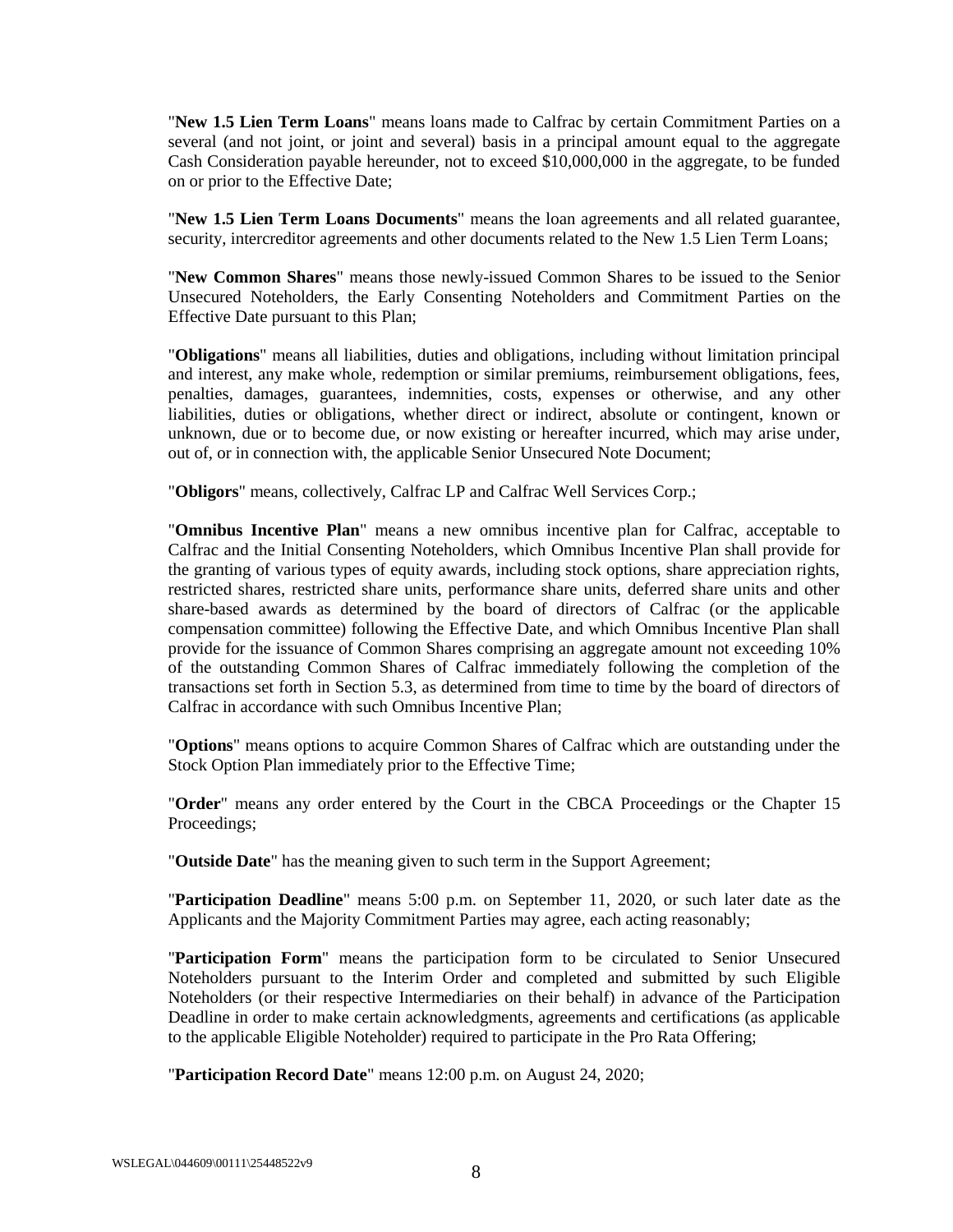"**Person**" means an individual, a corporation, a partnership, a limited liability company, organization, trustee, executor, administrator, a trust, an unincorporated association, a Governmental Entity or any agency, instrumentality or political subdivision of a Governmental Entity, or any other entity or body;

"**Plan**" means this plan of arrangement and any amendments, modifications and/or supplements hereto made in accordance with the terms hereof;

"**Pro Rata Offering**" means the offering of New 1.5 Lien Notes to Eligible Noteholders in an aggregate amount equal to the Pro Rata Offering Amount pursuant to [Article](#page-19-4) 2;

"**Pro Rata Offering Amount**" means an amount equal to \$15,000,000;

"**Proxy, Information and Exchange Agent**" means Kingsdale Advisors;

"**PSU Plan**" means Calfrac's performance share unit plan dated October 15, 2004;

"**PSUs**" means all performance share units issued pursuant to the PSU Plan, including Equity-Based PSUs, and which are outstanding under the PSU Plan immediately prior to the Effective Time;

"**Record Date**" means August 10, 2020;

"**Released Claims**" means, collectively, the matters that are subject to release and discharge pursuant to Sectio[n 6.1;](#page-32-3)

"**Released Parties**" means, collectively, the Applicants, the Existing Shareholders, the Commitment Parties, the Electing Noteholders, the Consenting Noteholders, the Senior Unsecured Notes Trustee, the Existing Lenders, the First Lien Agent, the Escrow Agent, the Proxy, Information and Exchange Agent and each of the foregoing Persons' respective principals, members, managed accounts or funds, fund advisors, current and former directors and officers, employees, financial and other advisors, legal counsel and agents, all of the foregoing each in their capacity as such;

"**Second Lien Note Documents**" means, collectively, the Second Lien Note Indenture, the Second Lien Notes, and all other documentation related to the foregoing or governing the Second Lien Notes;

"**Second Lien Note Indenture**" the indenture dated February 14, 2020, among Calfrac LP, as issuer of the Second Lien Notes, Calfrac and Calfrac Well Services Corp., as initial guarantors, and the Second Lien Notes Trustee;

"**Second Lien Noteholders**" means a holder or holders of the Second Lien Notes, in their capacity as such;

"**Second Lien Notes**" means the 10.875% second lien secured notes of Calfrac LP in the maximum aggregate amount of US\$120,000,100 due 2026 and issued and outstanding pursuant to the Second Lien Note Indenture;

"**Second Lien Notes Trustee**" means Wilmington Trust, National Association, in its capacity as trustee under the Second Lien Note Indenture, and any successor thereof;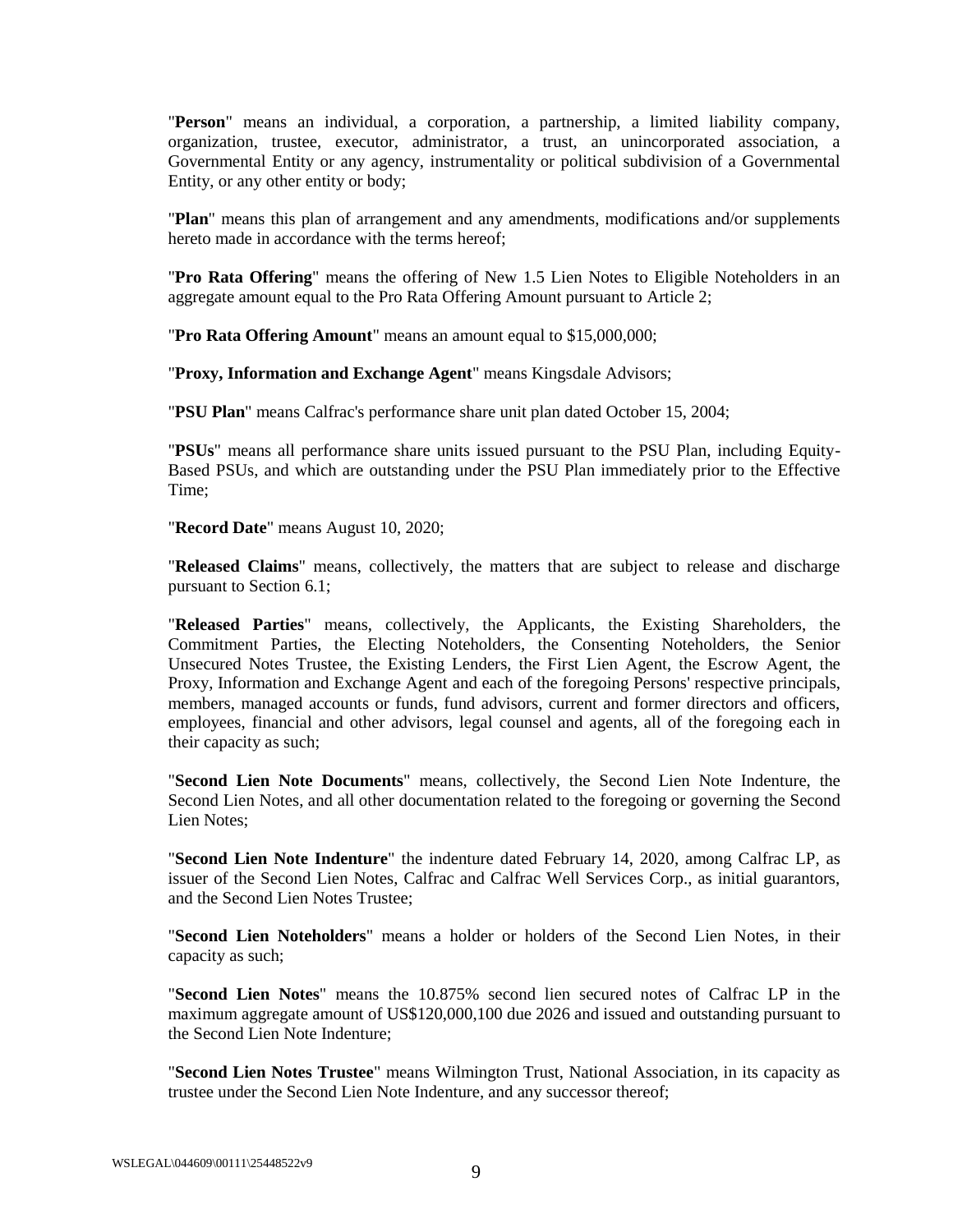"**Senior Unsecured Note Documents**" means, collectively, the Senior Unsecured Note Indenture, the Senior Unsecured Notes, and all other documentation related to the foregoing or governing the Senior Unsecured Notes;

"**Senior Unsecured Note Indenture**" means the indenture dated May 30, 2018, among Calfrac LP, as issuer of the Senior Unsecured Notes, Calfrac and Calfrac Well Services Corp., as initial guarantors, and the Senior Unsecured Notes Trustee;

"**Senior Unsecured Noteholder Claims**" means all outstanding Obligations owing by any Person, whether as issuer, guarantor or otherwise, with respect to the Senior Unsecured Notes or the Senior Unsecured Note Indenture as at the Effective Date, including, without limitation, all outstanding principal, accrued and unpaid interest at the applicable contract rate, and any fees and other payments (including any applicable prepayment and/or make-whole amounts) as at the Effective Date;

"**Senior Unsecured Noteholder New Common Share Pool**" means 31,307,618 post-Share Consolidation Common Shares, subject to the treatment of fractional interests in accordance with Section [5.2\(a\),](#page-28-4) representing 1,075% of the aggregate Existing Shares issued and outstanding immediately prior to the Effective Date (and, for greater certainty, prior to giving effect to the repurchase of Existing Shares pursuant to the Cash Consideration Election described in Section [5.3\(b\)](#page-29-1) of this Plan), subject to adjustment in accordance with Section [4.7;](#page-26-3)

"**Senior Unsecured Noteholder Pro Rata Share**" means, in respect of a Senior Unsecured Noteholder, (i) the total principal amount of Senior Unsecured Notes held by that Senior Unsecured Noteholder as at immediately prior to the Effective Time, divided by (ii) the aggregate principal amount of Senior Unsecured Notes held by all Senior Unsecured Noteholders as at immediately prior to the Effective Time;

"**Senior Unsecured Noteholders**" means holders of Senior Unsecured Notes (including, as the context requires, beneficial holders of Senior Unsecured Notes);

"**Senior Unsecured Noteholders' Arrangement Resolution**" means the resolution of the Senior Unsecured Noteholders relating to the Arrangement to be considered at the Senior Unsecured Noteholders' Meeting, substantially in the form attached as Appendix "A" to the Circular;

"**Senior Unsecured Noteholders' Meeting**" means the meeting of the Senior Unsecured Noteholders as of the Record Date called and held pursuant to the Interim Order for the purpose of considering and voting on the Senior Unsecured Noteholders' Arrangement Resolution and to consider such other matters as may properly come before such meeting and includes any adjournment(s) or postponement(s) of such meeting;

"**Senior Unsecured Notes**" means the 8.50% senior unsecured notes of Calfrac LP in the maximum aggregate amount of US\$650,000,000 due 2026 and issued and outstanding pursuant to the Senior Unsecured Note Indenture;

"**Senior Unsecured Notes Trustee**" means the Bank of Oklahoma, as trustee, in its capacity as trustee under the Senior Unsecured Note Indenture, and any successor thereof;

"**Share Consolidation**" has the meaning given to such term in Section [5.3\(a\);](#page-29-2)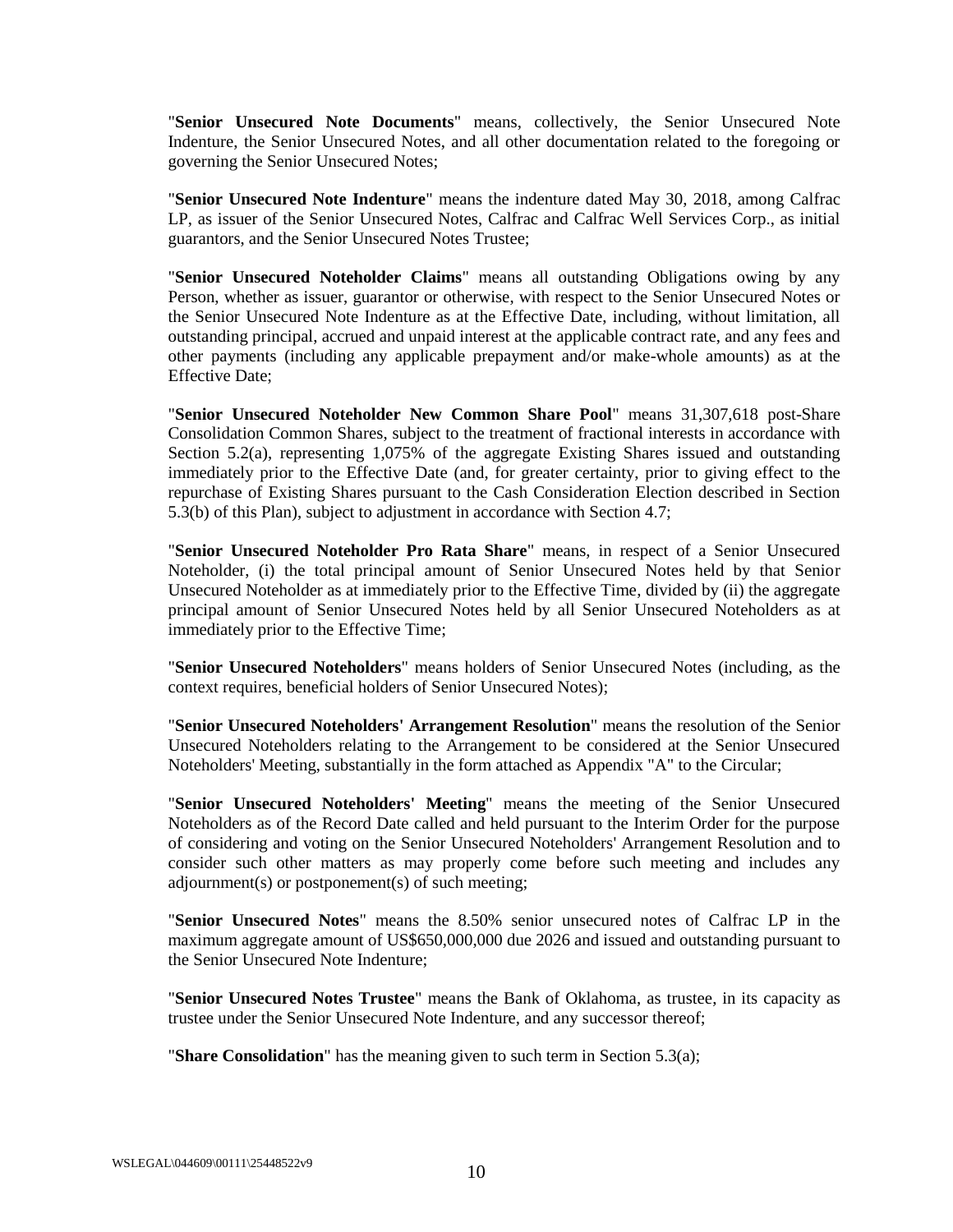"**Shareholders' Arrangement Resolution**" means the resolution of the Existing Shareholders relating to the Arrangement to be considered at the Shareholders' Meeting, substantially in the form attached as Appendix "B" to the Circular;

"**Shareholders' Meeting**" means the meeting of the Existing Shareholders as of the Record Date called and held pursuant to the Interim Order for the purpose of considering and voting on the Shareholders' Arrangement Resolution and to consider such other matters as may properly come before such meeting and includes any adjournment(s) or postponement(s) of such meeting;

"**Shortfall Amount**" means the Pro Rata Offering Amount, less the aggregate Electing Noteholder Amounts which have been funded to and received by the Escrow Agent by the Funding Deadline by all Electing Noteholders;

"**Shortfall Commitment**" means: (i) in respect of each Commitment Party (other than G2S2 and MATCO), its respective Commitment Pro Rata Share of the Shortfall Amount; and (ii) in respect of G2S2, the remaining Shortfall Amount after application of (i) above;

"**Shortfall Commitment Funded Amount**" has the meaning given to that term in Section [2.4\(b\);](#page-20-3)

"**Stock Option Plan**" means Calfrac's stock option plan approved by the directors on December 5, 2017, and by the shareholders on May 9, 2017;

"**Subscription Privilege**" means the non-transferable right of an Eligible Noteholder to participate in the Pro Rata Offering by electing, in accordance with the provisions of the Participation Form, to subscribe for and purchase from Calfrac up to its Electing Noteholder Pro Rata Share of the Pro Rata Offering Amount;

"**Support Agreement**" means, collectively, the support agreements (including all schedules attached thereto) among Calfrac and the Senior Unsecured Noteholders party thereto dated July 13, 2020, as such agreements may be amended, modified and/or supplemented from time to time;

"**Support Joinder Agreement**" means a joinder agreement, the form of which is appended to the form of Support Agreement, pursuant to which a Senior Unsecured Noteholder agrees, among other things, to be bound by and subject to the terms of the Support Agreement and thereby become a Consenting Noteholder thereunder;

"**Transfer Agent**" means Computershare Trust Company of Canada;

"**US\$**" means the lawful currency of the United States of America;

"**US Securities Act**" means the United States Securities Act of 1933, as amended from time to time, and the rules and regulations promulgated thereunder, or any successor statute;

"**Warrant Agent**" means Computershare Trust Company of Canada, in its capacity as warrant agent under the Warrant Indenture;

"**Warrant Indenture**" means a warrant indenture governing the Warrants to be dated as of the Effective Date between Calfrac and the Warrant Agent, in form and substance acceptable to Calfrac and the Initial Consenting Noteholders, each acting reasonably, and which shall govern the Warrants and pursuant to which the Warrants will be issued; and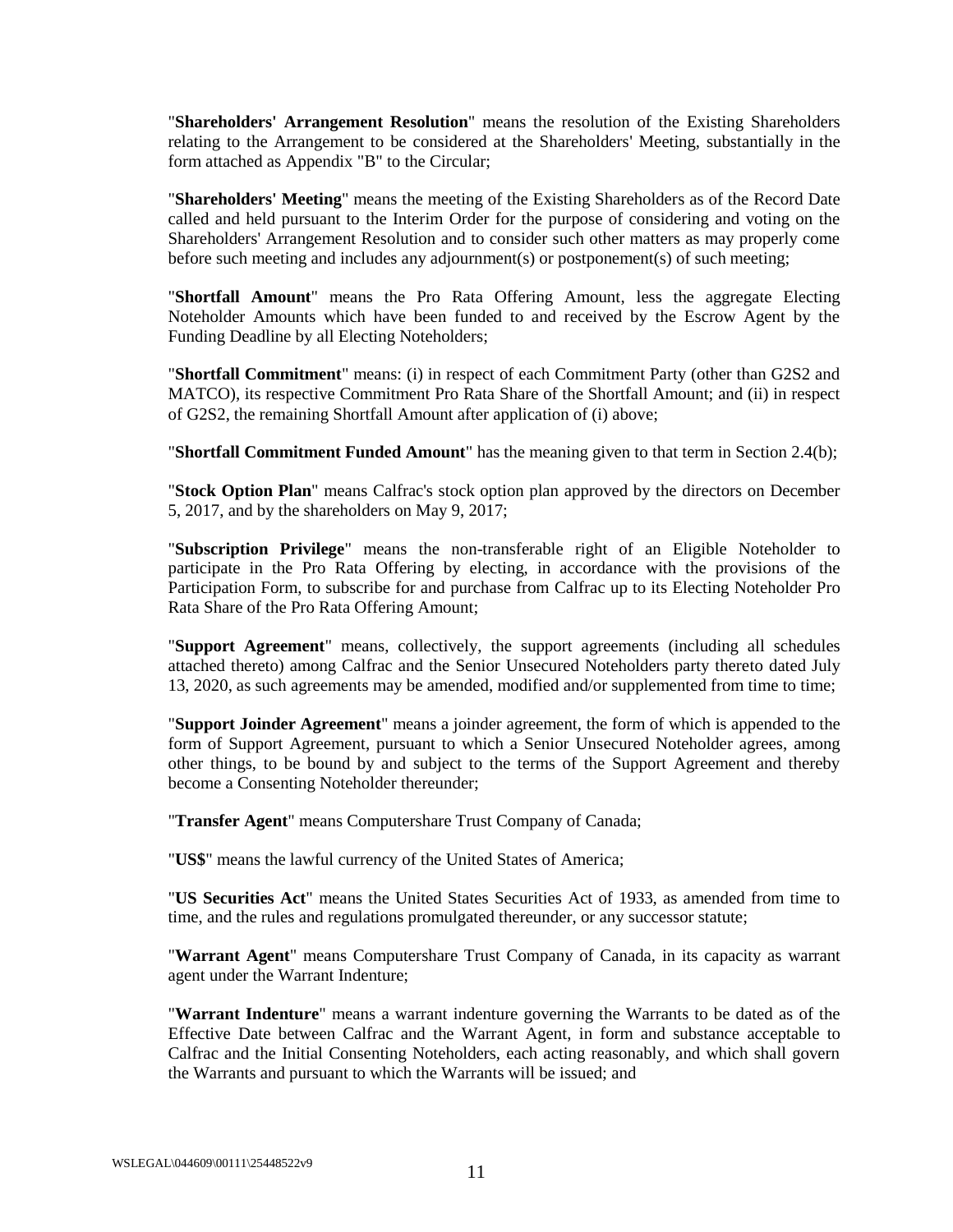"**Warrants**" means common share purchase warrants of Calfrac to be issued to the Existing Shareholders pursuant to Section [5.3\(a\)](#page-29-2) of this Plan and pursuant to the Warrant Indenture, with each Warrant exercisable for one pre-Share Consolidation Common Share for a period of three (3) years following the Effective Date, with an exercise price of \$0.05 per pre-Share Consolidation Common Share, provided that such Warrants shall be subject to consolidation in accordance with Section [5.3\(c\).](#page-29-3)

### <span id="page-18-0"></span>**1.2 Certain Rules of Interpretation**

For the purposes of this Plan:

- (a) Unless otherwise expressly provided herein, any reference in this Plan to an instrument, agreement or an Order or an existing document or exhibit filed or to be filed means such instrument, agreement, Order, document or exhibit as it may have been or may be amended, modified, restated or supplemented in accordance with its terms;
- (b) The division of this Plan into articles and sections is for convenience of reference only and does not affect the construction or interpretation of this Plan, nor are the descriptive headings of articles and sections intended as complete or accurate descriptions of the content thereof;
- (c) The use of words in the singular or plural, or with a particular gender, including a definition, shall not limit the scope or exclude the application of any provision of this Plan to such Person (or Persons) or circumstances as the context otherwise permits;
- (d) The words "includes" and "including" and similar terms of inclusion shall not, unless expressly modified by the words "only" or "solely", be construed as terms of limitation, but rather shall mean "includes but is not limited to" and "including but not limited to", so that references to included matters shall be regarded as illustrative without being either characterizing or exhaustive;
- (e) Unless otherwise specified, time periods within or following which any payment is to be made or act is to be done shall be calculated by excluding the day on which the period commences and including the day on which the period ends;
- (f) Unless otherwise provided, any reference to a statute or other enactment of parliament, a legislature or other Governmental Entity includes all regulations made thereunder, all amendments to or re-enactments of such statute or regulations in force from time to time, and, if applicable, any statute or regulation that supplements or supersedes such statute or regulation;
- (g) References to a specific Recital, Article or Section shall, unless something in the subject matter or context is inconsistent therewith, be construed as references to that specific Recital, Article or Section of this Plan, whereas the terms "this Plan", "hereof", "herein", "hereto", "hereunder" and similar expressions shall be deemed to refer generally to this Plan and not to any particular Recital, Article, Section or other portion of this Plan and include any documents supplemental hereto; and
- (h) The word "or" is not exclusive.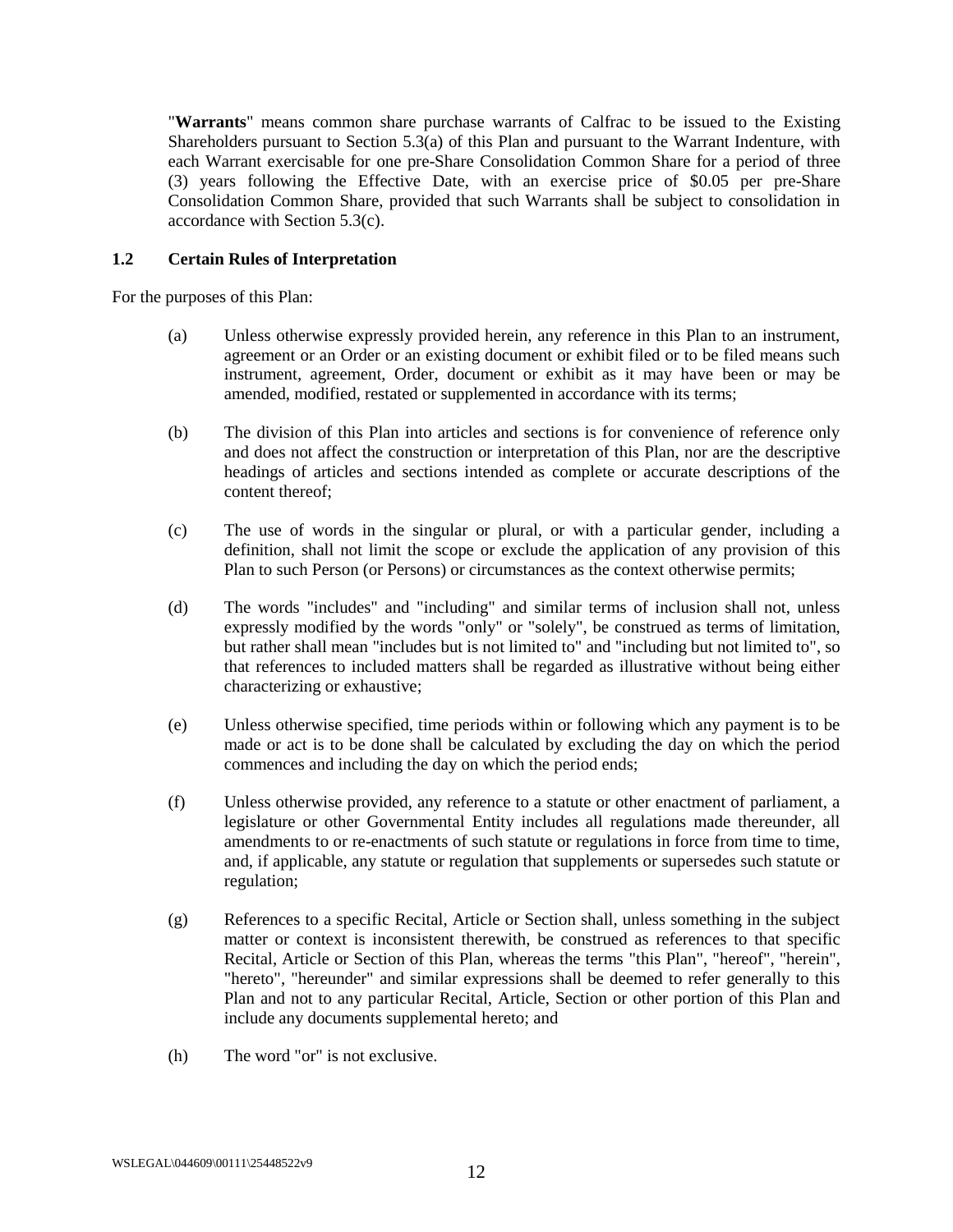### <span id="page-19-0"></span>**1.3 Governing Law**

This Plan shall be governed by and construed in accordance with the laws of Alberta and the federal laws of Canada applicable therein. All questions as to the interpretation or application of this Plan and all proceedings taken in connection with this Plan and its provisions shall be subject to the exclusive jurisdiction of the Court.

## <span id="page-19-1"></span>**1.4 Currency**

Unless otherwise stated, all references in this Plan to sums of money are expressed in, and all payments provided for herein shall be made in, Canadian Dollars.

## <span id="page-19-2"></span>**1.5 Date for Any Action**

If the date on which any action is required to be taken hereunder by a Person is not a Business Day, such action shall be required to be taken on the next succeeding day which is a Business Day.

### <span id="page-19-3"></span>**1.6 Time**

Time shall be of the essence in this Plan. Unless otherwise specified, all references to time expressed in this Plan and in any document issued in connection with this Plan mean local time in Calgary, Alberta, Canada, and any reference to an event occurring on a Business Day shall mean prior to 5:00 p.m. local time in Calgary, Alberta on such Business Day.

#### **ARTICLE 2 ELECTIONS AND PRO RATA OFFERING**

### <span id="page-19-5"></span><span id="page-19-4"></span>**2.1 Election to Participate In The Pro Rata Offering**

- (a) Each Eligible Noteholder (including any Commitment Parties who are also Senior Unsecured Noteholders) shall have the right, but not the obligation, to participate in the Pro Rata Offering and to irrevocably elect to exercise its Subscription Privilege, provided that participation in the Pro Rata Offering shall be subject to, among other things, the terms of this Plan, the Interim Order and the Participation Form, conditioned upon the implementation of this Plan and effective on the Effective Date in accordance with Sectio[n 5.3\(e\).](#page-30-0)
- (b) Pursuant to and in accordance with the Interim Order, the Applicants shall deliver (or cause to be delivered) a Participation Form to DTC, as the sole registered holder of the Senior Unsecured Notes. DTC shall, in accordance with its customary procedures, cause to be delivered through the Intermediaries to each beneficial Senior Unsecured Noteholder information pertaining to an electronic version of the Participation Form through a DTC bulletin and establish a voluntary corporate action pursuant to DTC's Automated Subscription Offer Program ("**ASOP**") or any similar program which provides each Senior Unsecured Noteholder with the opportunity to exercise its Subscription Privilege.
- <span id="page-19-6"></span>(c) In order to exercise its Subscription Privilege, an Eligible Noteholder must complete and submit the Senior Unsecured Noteholder's Participation Form prior to the Participation Deadline (or such earlier deadline as its Intermediary advise), and fund its respective Electing Noteholder Amount such that it is received by the Escrow Agent by the Funding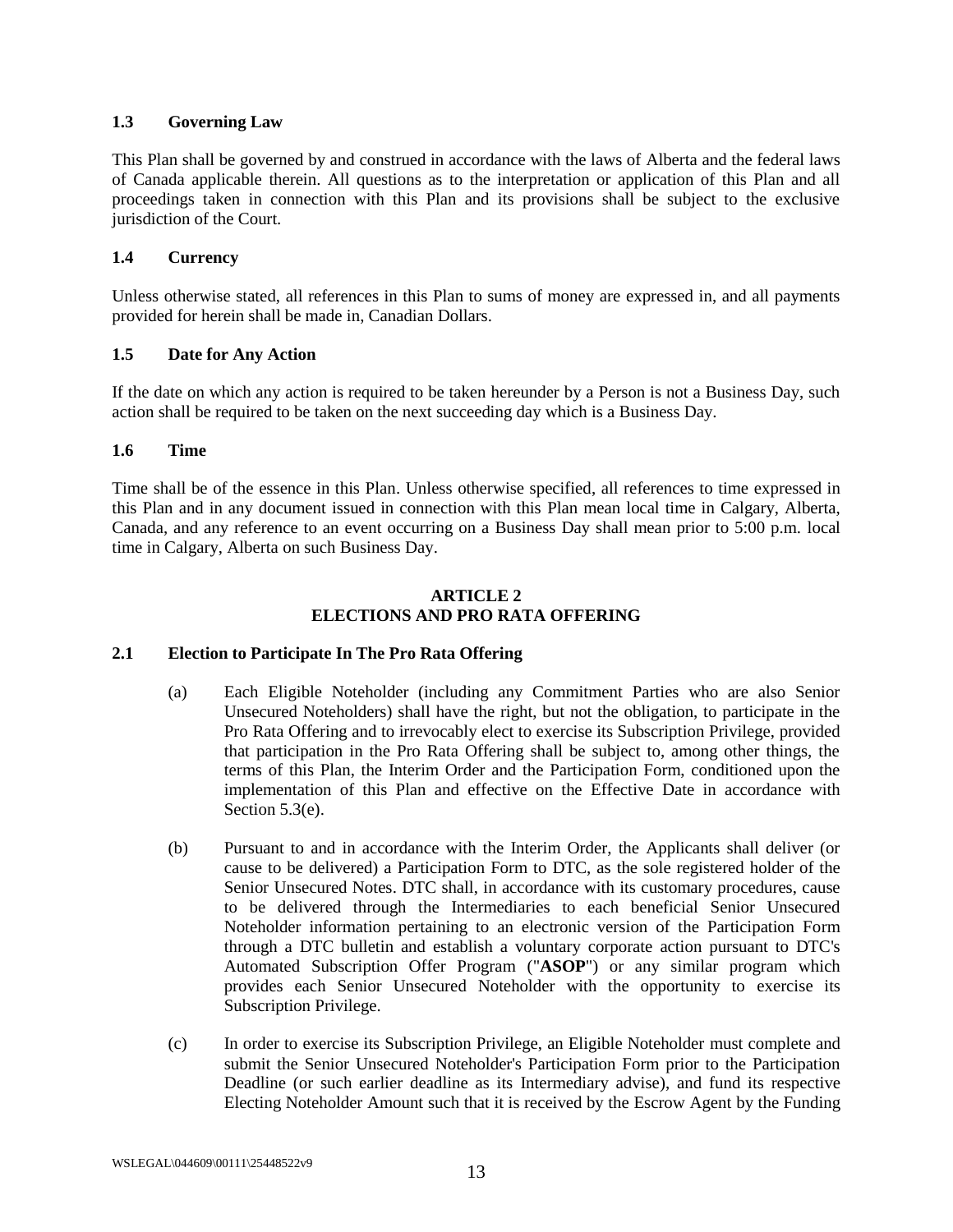Deadline, in each case in accordance with the procedures set forth in the Interim Order, the Circular and the Participation Form.

## <span id="page-20-0"></span>**2.2 Funding of Direct Commitment Private Placement**

- <span id="page-20-7"></span>(a) Each Commitment Party, on or prior to the Commitment Party Funding Deadline (or such earlier deadline as the Intermediary may advise), must either:
	- (i) forward its Direct Commitment to its Intermediary, payable by direct debit from the Commitment Party's brokerage account or by electronic funds transfer or other payment mechanism satisfactory to such Intermediary, sufficiently in advance of the Commitment Party Funding Deadline to allow the Intermediary to properly fund such Commitment Party's Direct Commitment on such Commitment Party's behalf; or
	- (ii) forward its Direct Commitment directly to the Escrow Agent so that it is received by the Escrow Agent by no later the Commitment Party Funding Deadline.
- <span id="page-20-5"></span>(b) Each Intermediary representing a Commitment Party that receives a Direct Commitment payment from the Commitment Party pursuant to Section [2.2\(a\)\(i\)](#page-20-7) must deposit, on behalf of such Commitment Party, its aggregate Direct Commitment so that it is received by the Escrow Agent by no later than the Commitment Party Funding Deadline.

### <span id="page-20-1"></span>**2.3 Funding of Shortfall Amount**

- (a) As soon as practicable and in any event no later than the day following the Funding Deadline, the Applicants shall or shall direct the Proxy, Information and Exchange Agent to inform in writing (which may include by e-mail) each Commitment Party of: (i) the Shortfall Amount; (ii) the amount of New 1.5 Lien Notes to be acquired by each Commitment Party pursuant to its Shortfall Commitment; and (iii) the amount of the Shortfall Commitment required to be deposited in cash in escrow with the Escrow Agent by such Commitment Party by the Commitment Party Funding Deadline in order to purchase such Commitment Party's New 1.5 Lien Notes on account of its Shortfall Commitment pursuant to the Commitment Letter.
- <span id="page-20-6"></span>(b) Each Commitment Party (or its Intermediary as directed by such Commitment Party) must deposit its Shortfall Commitment in escrow with the Escrow Agent so that it is received by the Escrow Agent by no later than the Commitment Party Funding Deadline.

### <span id="page-20-4"></span><span id="page-20-2"></span>**2.4 Subscription and Issuance of New 1.5 Lien Notes**

- (a) Each Electing Noteholder that complies (including by way of actions to be completed by its Intermediary, as applicable) with Section [2.1\(c\)](#page-19-6) (each a "**Funding Electing Noteholder**") shall be deemed to have subscribed for New 1.5 Lien Notes in an amount equal to the Electing Noteholder Amount deposited in escrow with the Escrow Agent in accordance with Section [2.1\(c\)](#page-19-6) (the "**Electing Noteholder Funded Amount**").
- <span id="page-20-3"></span>(b) Each Funding Commitment Party shall participate in the Direct Commitment Private Placement and shall be deemed to have subscribed for New 1.5 Lien Notes in an amount equal to the Direct Commitment deposited in escrow with the Escrow Agent in accordance with Section [2.2\(b\)](#page-20-5) (the "**Direct Commitment Funded Amount**"), and, if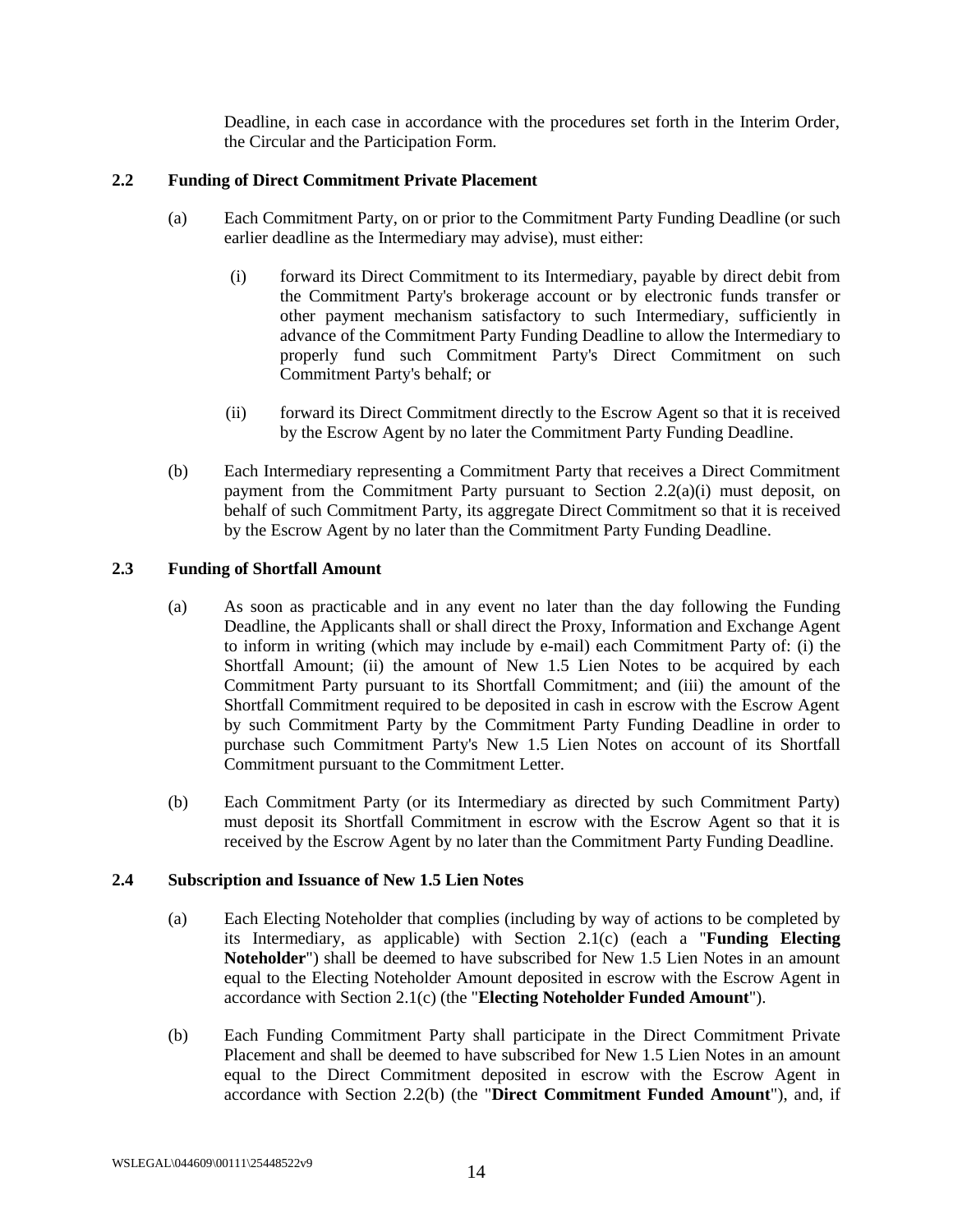applicable shall be deemed to have subscribed for New 1.5 Lien Notes in an amount equal to the Shortfall Commitment deposited in escrow with the Escrow Agent in accordance with Section [2.3\(b\)](#page-20-6) (the "**Shortfall Commitment Funded Amount**").

- (c) On the Effective Date:
	- (i) Calfrac shall cause to be issued and delivered to each Intermediary representing (A) Funding Electing Noteholders, the applicable amount of New 1.5 Lien Notes to be distributed to such Funding Electing Noteholders, and (B) Funding Commitment Parties, the applicable amount of New 1.5 Lien Notes to be distributed to such Funding Commitment Parties, in each case in accordance with Sectio[n 5.3\(e\);](#page-30-0) and
	- (ii) the Commitment Consideration Shares shall be issued to ArrangeCo, as agent for Commitment Parties, in accordance with Section [5.3\(g\).](#page-31-0)

### <span id="page-21-1"></span><span id="page-21-0"></span>**2.5 Shareholders' Election to Receive Cash Consideration**

- (a) Each registered Existing Shareholder shall be entitled to elect, prior to the Election Deadline, to assign and transfer all or any portion of the Existing Shares held by such registered Existing Shareholder to Calfrac for cancellation in exchange for the Cash Consideration for each Common Share so assigned and transferred, pursuant to Section [5.3\(b\),](#page-29-1) and subject to pro ration as described in Section [2.5\(b\)](#page-21-2) (the "**Cash Consideration Election**"). The Cash Consideration Election shall only be considered valid if the registered Existing Shareholder exercising such election deposits with the Depositary a duly completed and executed Letter of Transmittal, with such election indicated therein, along with any such additional documents and instruments as the Depositary may reasonably require and set forth in the Letter of Transmittal, prior to the Election Deadline. Any Letter of Transmittal, once deposited with the Depositary, will be considered irrevocable and may not be withdrawn by an Existing Shareholder after such deposit.
- <span id="page-21-2"></span>(b) No more than an aggregate of \$10,000,000 in Cash Consideration shall be paid to Existing Shareholders who validly exercise their Cash Consideration Election to participate in the repurchase of Existing Shares pursuant to Section [5.3\(b\).](#page-29-1) In the event that Electing Shareholders elect to receive more than \$10,000,000 in aggregate Cash Consideration, then an adjustment shall be made so that each Electing Shareholder will be deemed to have exercised its Cash Consideration Election in respect of a reduced number of Existing Shares (rounded down to the nearest whole number) equal to:
	- (i) such number of Existing Shares for which such Electing Shareholder has exercised the Cash Consideration Election, as set out in the applicable Letter of Transmittal; multiplied by
	- (ii) a fraction, the numerator of which shall be \$10,000,000, and the denominator of which shall be the aggregate Cash Consideration which all Electing Shareholders have elected to receive pursuant to pursuant to Section [5.3\(b\)](#page-29-1) of this Plan.
- (c) Any Existing Shares for which the applicable Existing Shareholder has not exercised its Cash Consideration Election, including: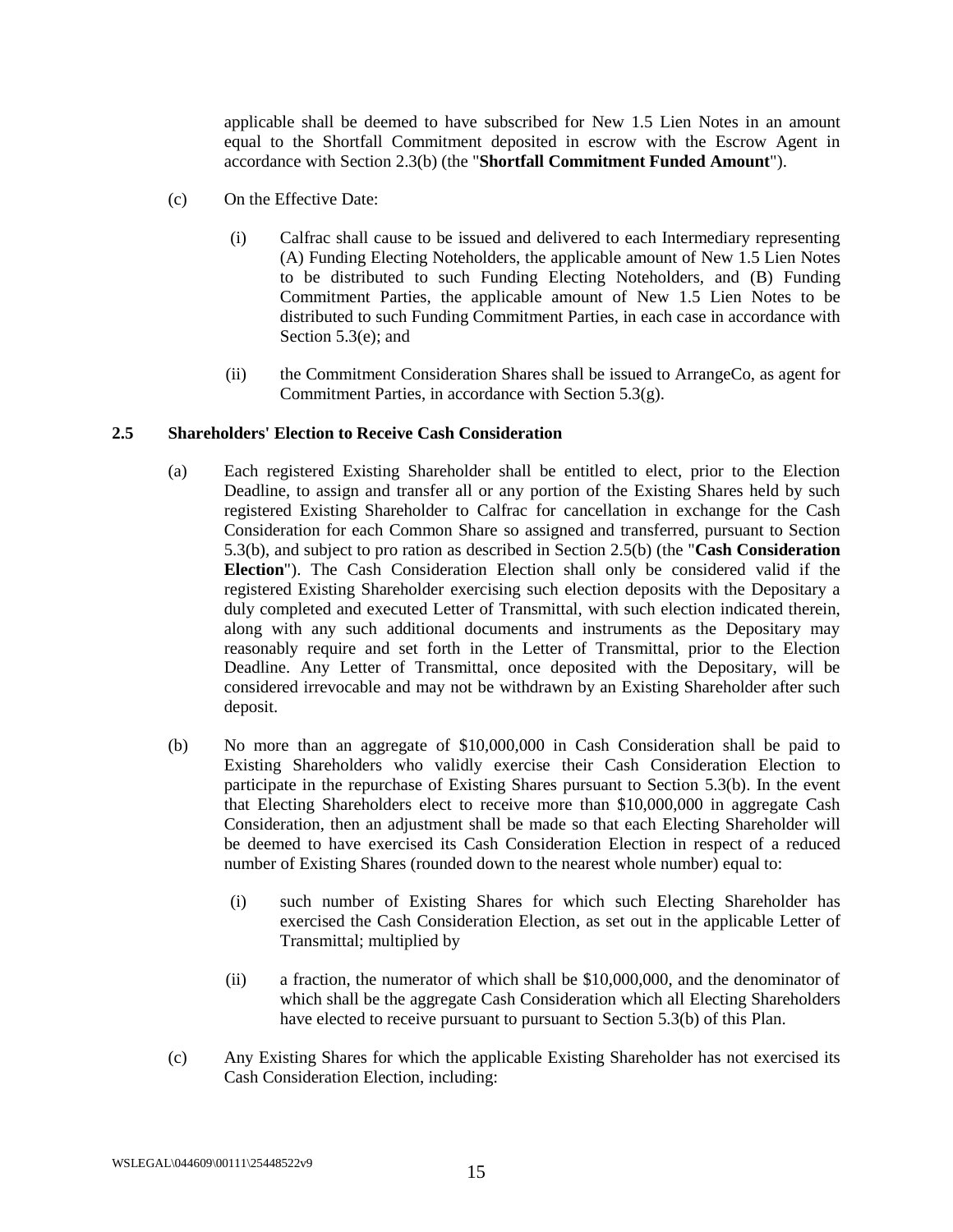- (i) Existing Shares for which the applicable Existing Shareholder has failed to deposit with the Depositary a duly completed and executed Letter of Transmittal, as described in Section [2.5\(a\)](#page-21-1) on or prior to the Election Deadline; and
- (ii) Existing Shares which are deemed not to be subject to the Cash Consideration Election as a result of the adjustment described in Section [2.5\(b\);](#page-21-2)

shall, in each case, be retained by the applicable Existing Shareholder, subject to the Share Consolidation in accordance with Section [5.3\(a\)](#page-29-2) of this Plan and the treatment of fractional interests in accordance with Section [5.2](#page-28-3) of this Plan.

#### **ARTICLE 3 TREATMENT OF AFFECTED PARTIES**

#### <span id="page-22-1"></span><span id="page-22-0"></span>**3.1 Treatment of Senior Unsecured Noteholders**

- (a) On the Effective Date, and in accordance with the times, steps and in the sequence set forth in Section [5.3,](#page-29-0) each Senior Unsecured Noteholder shall receive:
	- (i) its Senior Unsecured Noteholder Pro Rata Share of the Senior Unsecured Noteholder New Common Share Pool; and
	- (ii) if such Senior Unsecured Noteholder is an Early Consenting Noteholder, its Early Consenting Noteholder Pro Rata Share of the Early Consenting Noteholder New Common Share Pool;

all of which shall, and shall be deemed to, be received in full and final settlement of its Senior Unsecured Notes and Senior Unsecured Noteholder Claims.

- (b) On the Effective Date, the Senior Unsecured Noteholder Claims shall, and shall be deemed to, have been irrevocably and finally extinguished; each Senior Unsecured Noteholder shall have no further right, title or interest in or to the Senior Unsecured Notes or its Senior Unsecured Noteholder Claim; and the Senior Unsecured Notes, the Senior Unsecured Note Indenture and any and all related Senior Unsecured Note Documents shall be cancelled and terminated pursuant to this Plan.
- (c) The reasonable and documented outstanding fees, expenses and disbursements of the Senior Unsecured Notes Trustee, including for clarity the reasonable and documented outstanding fees, expenses and disbursements of legal counsel to the Senior Unsecured Notes Trustee pursuant to the terms of the Senior Unsecured Note Indenture, shall be paid in full in cash by Calfrac pursuant to the Senior Unsecured Note Indenture.
- (d) All references to the principal amount of the Senior Unsecured Notes or the Senior Unsecured Noteholder Claims contained in this Plan shall refer to the principal amount of such Senior Unsecured Notes or the Senior Unsecured Noteholder Claims excluding any make-whole premiums, redemption premiums or other similar premiums.

### <span id="page-22-2"></span>**3.2 Treatment of Existing Equity Holders**

(a) Each Existing Shareholder shall: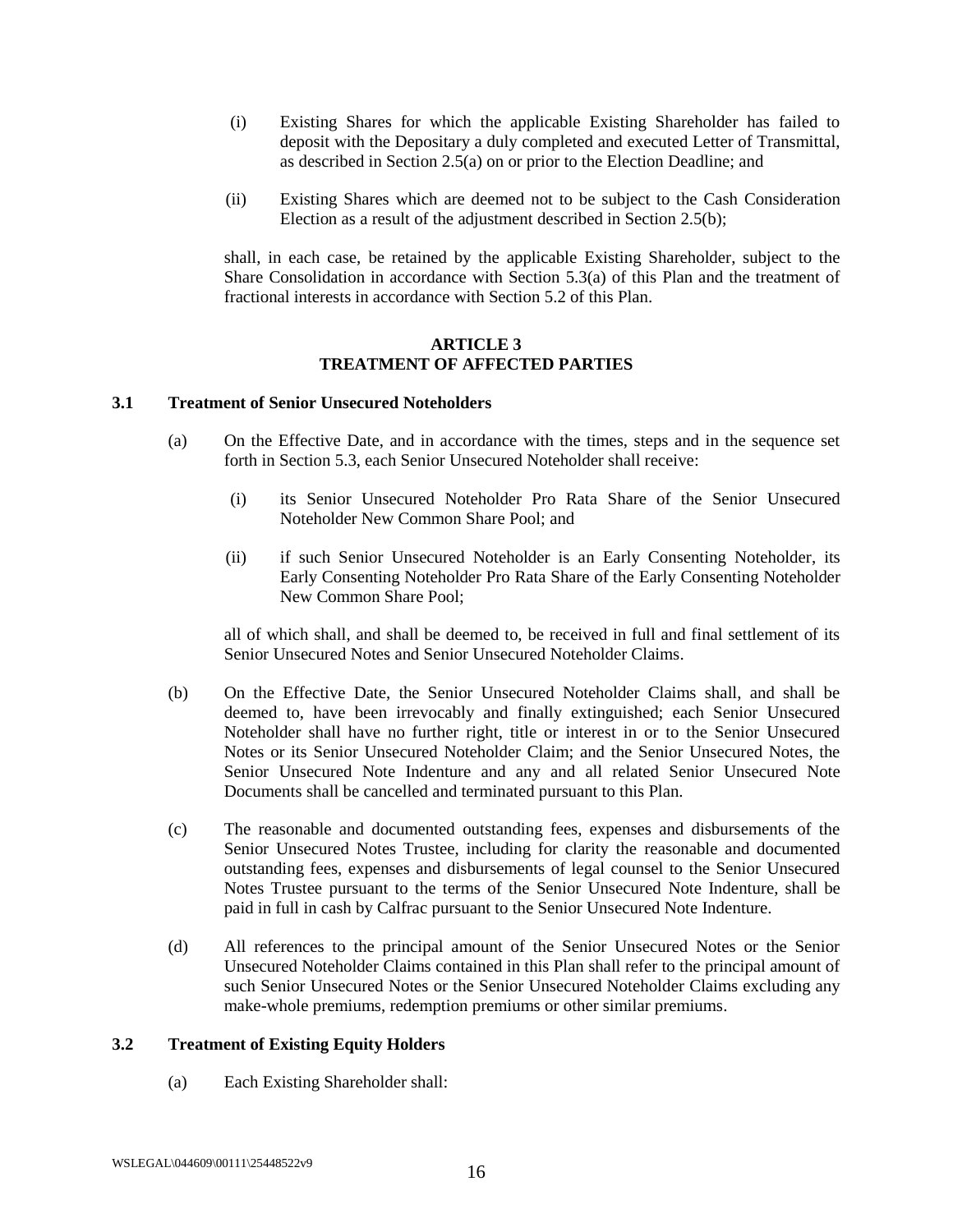- (i) be provided with the opportunity to elect, prior to the Election Deadline, for Calfrac to repurchase all or any portion of the Existing Shares held by such Existing Shareholder for the Cash Consideration per Common Share, as further described in and subject to the terms of Section [2.5;](#page-21-0)
- (ii) retain its Existing Shares not repurchased pursuant to Sections [2.5](#page-21-0) and [5.3\(b\),](#page-29-1) and subject to the Share Consolidation in accordance with Section [5.3\(a\)](#page-29-2) and the treatment of fractional interests in accordance with Section [5.2;](#page-28-3) and
- (iii) receive, for each Existing Share held, two (2) Warrants, subject to the treatment of fractional Warrants pursuant to Section [5.2\(d\)](#page-28-5) and consolidation in accordance with Section [5.3\(c\).](#page-29-3)
- (b) The Stock Option Plan and the underlying Options shall be terminated and cancelled pursuant to Sectio[n 5.3\(h\)](#page-31-1) of this Plan.
- (c) The PSU Plan and the underlying PSUs shall be terminated and cancelled pursuant to Sectio[n 5.3\(i\)](#page-31-2) of this Plan.
- (d) All Existing Equity other than the Existing Shares, the Options and the PSUs (which shall be affected by this Plan as set forth in this Section [3.2\)](#page-22-2) and the DSUs (which shall be unaffected by this Plan as set forth in Section [3.4\(b\)\)](#page-23-3) shall be terminated and cancelled at the Effective Time for no consideration.

#### <span id="page-23-0"></span>**3.3 Treatment of Funding Electing Noteholders and Funding Commitment Parties**

- (a) On the Effective Date and in accordance with the steps and sequences set forth in Section [5.3,](#page-29-0) each Funding Electing Noteholder shall receive its New 1.5 Lien Notes based on its Electing Noteholder Funded Amount and each Funding Commitment Party shall receive its New 1.5 Lien Notes based on its Direct Commitment Funded Amount and, if applicable, its Shortfall Commitment Funded Amount.
- <span id="page-23-4"></span>(b) Each Funding Commitment Party shall be entitled to its pro rata share (based on its respective Shortfall Commitment as compared to the Shortfall Commitment of all Funding Commitment Parties) of the Commitment Consideration Shares, to be distributed pursuant to Section [4.2\(d\),](#page-25-2) and subject to the treatment of fractional interests in accordance with Section [5.2\(a\).](#page-28-4)

### <span id="page-23-1"></span>**3.4 Unaffected Parties**

- (a) This Plan and the Arrangement Agreement shall not, and shall not be deemed to, affect the Existing Lenders, the First Lien Agent, the Second Lien Noteholders or the Second Lien Notes Trustee, solely in such capacities, or any of Calfrac's obligations under or in respect of the First Lien Credit Agreement or the Second Lien Note Indenture.
- (b) This Plan and the Arrangement Agreement shall not, and shall not be deemed to affect, the DSU Plan and the underlying DSUs.

#### <span id="page-23-3"></span><span id="page-23-2"></span>**3.5 Securities Law Matters**

The Applicants intend that the issuance and distribution, pursuant to this Plan, of: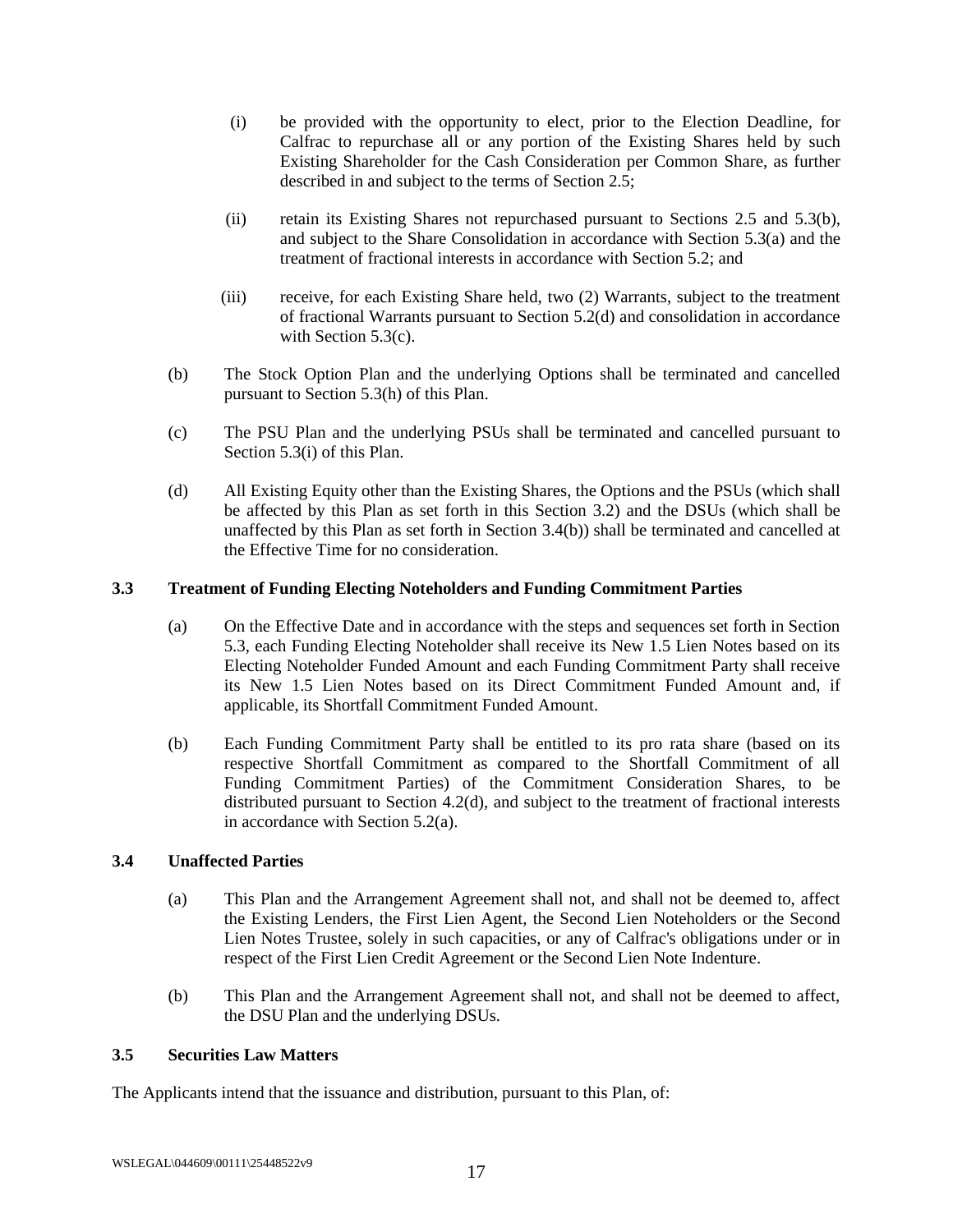- (a) Common Shares issued in exchange for the Senior Unsecured Notes pursuant to Section [5.3\(d\)](#page-29-4) this Plan will be: (i) exempt from prospectus requirements of Canadian securities legislation, to the extent applicable, pursuant to Section 2.11 of National Instrument 45- 106 – Prospectus and Registration Exemptions of the Canadian Securities Administrators; and (ii) exempt from the registration requirements of the US Securities Act pursuant to section  $3(a)(10)$  thereof;
- (b) Common Shares issued upon conversion of the New 1.5 Lien Notes shall be exempt from prospectus requirements of Canadian securities legislation, to the extent applicable, pursuant to Section 2.11 of National Instrument 45-106 – Prospectus and Registration Exemptions of the Canadian Securities Administrators;
- (c) the New 1.5 Lien Notes have not been and will not be registered under the US Securities Act, or the securities laws of any state of the United States, and may not be offered or sold within the United States except pursuant to an exemption from the registration requirements of the US Securities Act. The Applicants shall notify all Eligible Noteholders (and Electing Noteholders shall agree) that the New 1.5 Lien Notes may not be converted into Common Shares (any such Common Shares issuable upon conversion of the New 1.5 Lien Notes, the "**Underlying Shares**") by any Person in the United States (nor will certificates representing Underlying Shares be issued upon conversion of the New 1.5 Lien Notes be registered or delivered to any Person in the United States or to any Person exercising for the account or benefit of a Person in the United States) unless such Underlying Shares have been registered under the US Securities Act and the applicable securities laws of any state of the United States or an exemption from such registration requirements is available; and
- (d) Warrants issued to Existing Shareholders pursuant to Section [5.3\(a\)](#page-29-2) of this Plan (and consolidated in accordance with Section [5.3\(c\)\)](#page-29-3) will be: (i) exempt from prospectus requirements of Canadian securities legislation, to the extent applicable, pursuant to Section 2.11 of National Instrument 45-106 – Prospectus and Registration Exemptions of the Canadian Securities Administrators; and (ii) exempt from the registration requirements of the US Securities Act pursuant to section  $3(a)(10)$  thereof.

### **ARTICLE 4 ISSUANCES, DISTRIBUTIONS AND PAYMENTS**

### <span id="page-24-1"></span><span id="page-24-0"></span>**4.1 Delivery of New Common Shares**

- (a) On the Effective Date, all New Common Shares (including the Commitment Consideration Shares) issued in connection with this Plan shall be deemed to be duly authorized, validly issued, fully paid and non-assessable.
- (b) On the Effective Date, Calfrac shall deliver a treasury direction to the Transfer Agent that directs the Transfer Agent to issue all of the New Common Shares to be issued and distributed under this Plan and direct the Transfer Agent to use its commercially reasonable efforts to cause the New Common Shares under this Plan to be distributed by no later than the second Business Day following the Effective Date (or such other date as the Applicants and the Majority Commitment Parties may agree, each acting reasonably).
- (c) The delivery of New Common Shares issued pursuant to this Plan shall be made: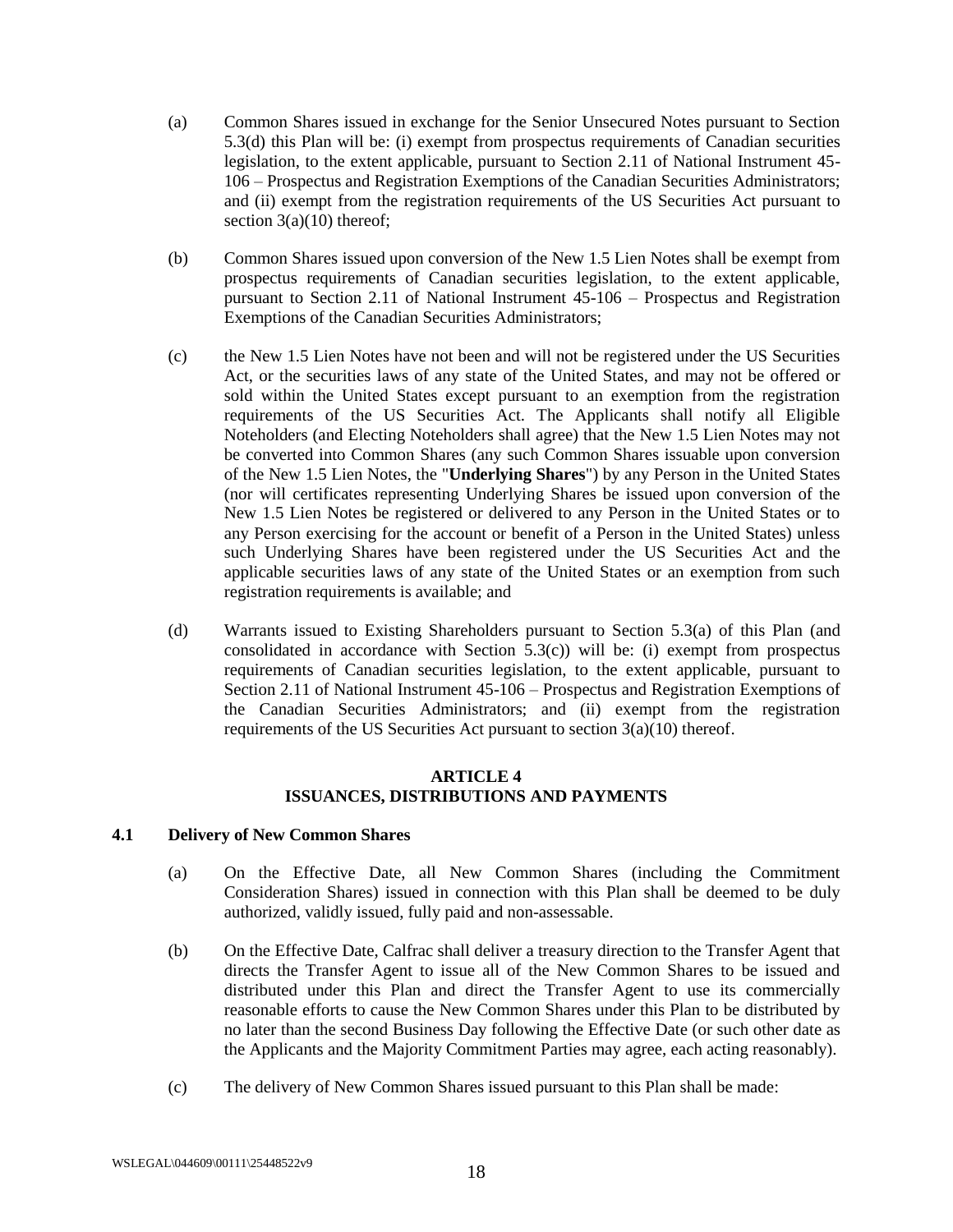- (i) in respect of Senior Unsecured Noteholders that are entitled to receive New Common Shares under this Plan and who are able to receive New Common Shares through DTC, as of the Record Date, through the facilities of DTC, to Intermediaries who, in turn, will make delivery of the New Common Shares to the ultimate beneficial recipients thereof pursuant to standing instructions and customary practices of DTC;
- (ii) in respect of any Senior Unsecured Noteholder that is entitled to receive New Common Shares under this Plan, has withdrawn its Senior Unsecured Notes from DTC, and holds such Senior Unsecured Notes in registered form, by providing either (A) Direct Registration System advices or confirmations or (B) certificated shares, as elected by such holder in consultation with Calfrac, in the name of the applicable recipient thereof (or its Intermediary) and registered electronically in Calfrac's records which will be maintained by the Transfer Agent; and
- (iii) in respect of the Commitment Consideration Shares to be issued to the Commitment Parties, in accordance with Section [4.2.](#page-25-0)

### <span id="page-25-3"></span><span id="page-25-0"></span>**4.2 Delivery of Commitment Consideration Shares**

- (a) Prior to the Effective Date, each Commitment Party shall provide registration and delivery instructions with respect to the Commitment Consideration Shares to which it is entitled pursuant to Section [3.3\(b\).](#page-23-4)
- (b) On the Effective Date and in accordance with Section [5.3\(g\),](#page-31-0) the Commitment Consideration Shares will be issued to ArrangeCo, as agent for the Funding Commitment Parties, to be dealt with in accordance with this Section [4.2.](#page-25-0)
- (c) Within three Business Days following the Effective Date, ArrangeCo, in its capacity as agent in connection with the Commitment Consideration Shares, and with the assistance of the Proxy, Information and Exchange Agent, shall determine the entitlement of each Funding Commitment Parties pursuant to Section [3.3\(b\).](#page-23-4)
- <span id="page-25-2"></span>(d) On the fifth Business Day following the Effective Date, ArrangeCo, in its capacity as agent in connection with the Commitment Consideration Shares, shall transfer and convey the Commitment Consideration Shares (and the Transfer Agent shall be deemed instructed to transfer and convey such Commitment Consideration Shares to) to the Funding Commitment Parties in accordance with the registration and delivery instructions provided pursuant to Section [4.2\(a\),](#page-25-3) subject to the treatment of fractional interests in accordance with Section [5.2\(a\).](#page-28-4) Following such distribution, any Commitment Consideration Shares remaining with ArrangeCo due to the treatment of fractional interests in accordance with Section [5.2\(a\)](#page-28-4) shall be cancelled for no consideration.

### <span id="page-25-1"></span>**4.3 Delivery of Post-Share Consolidation Common Shares**

After the Effective Date and following delivery to the Depositary of a duly completed and executed Letter of Transmittal and such additional documents and instruments as the Depositary may require, each registered Existing Shareholder shall be entitled to receive in exchange therefor, and the Depositary shall deliver to such Existing Shareholder, Direct Registration System advices evidencing the post-Share Consolidation Common Shares, or certificated post-Share Consolidation Common Shares, to which the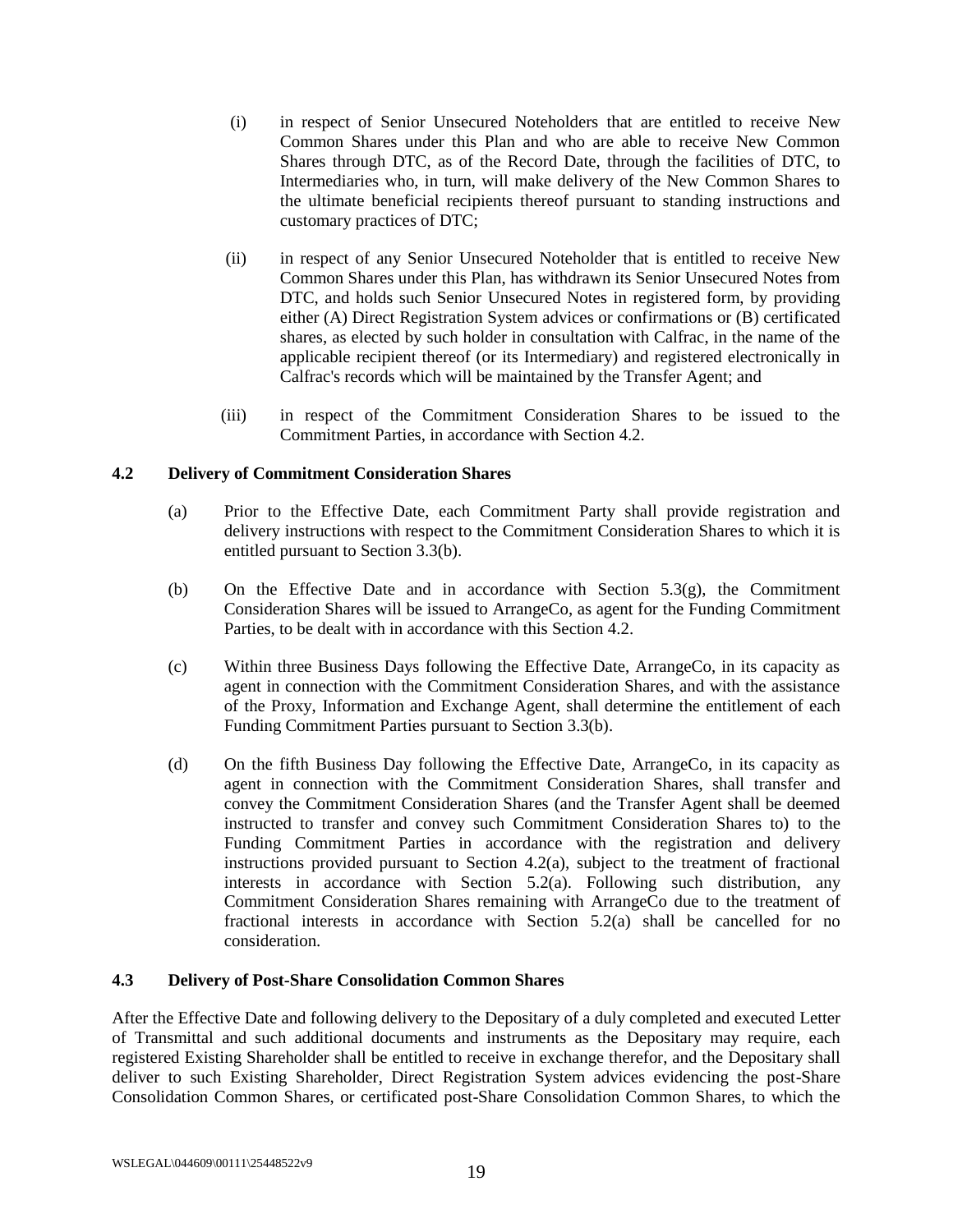Existing Shareholder's Existing Shares are and are deemed to be consolidated pursuant to Section [5.3\(a\)](#page-29-2) of this Plan.

## <span id="page-26-0"></span>**4.4 Delivery of New 1.5 Lien Notes**

- (a) The delivery of the New 1.5 Lien Notes shall be made by way of book entry to Intermediaries in respect of the aggregate New 1.5 Lien Notes that Funding Electing Noteholders and Funding Commitment Parties that have an account with each such Intermediary are entitled to pursuant to this Plan, and such Intermediary, in turn, will make delivery of such New 1.5 Lien Notes to the Funding Electing Noteholders and/or the Funding Commitment Parties, as applicable, as contemplated by Section [5.3\(e\)](#page-30-0) pursuant to the instructions received by the Intermediaries and customary practices of CDS, DTC or such other depository as agreed by the Applicants and the Initial Commitment Parties.
- (b) None of the Applicants nor the New 1.5 Lien Note Trustee shall have any liability or obligation in respect of any deliveries of the New 1.5 Lien Notes from CDS, DTC or such other depository as agreed by the Applicants and the Initial Commitment Parties or the Intermediaries to the Funding Electing Noteholders or the Funding Commitment Parties, as applicable.

## <span id="page-26-1"></span>**4.5 Delivery of PSU Consideration**

As soon as practicable after the Effective Date, Calfrac shall pay the amounts, net of applicable withholdings, to be paid to holders of Equity-Based PSUs either: (i) pursuant to the normal payroll practices and procedures of Calfrac; or (ii) in the event that payment pursuant to the normal payroll practices and procedures of Calfrac is not practicable for any such holder, by cheque (delivered to such holder of Equity-Based PSUs as reflected on the register maintained by or on behalf of Calfrac in respect of the Equity-Based PSUs).

### <span id="page-26-2"></span>**4.6 Delivery of Warrants**

On the Effective Date, Calfrac shall deliver a direction to the Warrant Agent directing Warrant Agent to issue all of the Warrants to be issued and distributed under this Plan and to use its commercially reasonable efforts to cause the Warrants to be issued to CDS, DTC and to the registered holders, as applicable, on behalf of the Existing Shareholders, in accordance with the instructions set forth in such direction.

### <span id="page-26-3"></span>**4.7 Payment of Cash Consideration**

As soon as practicable after the Effective Date and following delivery to the Depositary of a duly completed and executed Letter of Transmittal and such additional documents and instruments as the Depositary may require, including the certificate or certificates, if any, representing the applicable Common Shares, for each Electing Shareholder who has validly exercised its Cash Consideration Election, Calfrac shall cause the Depositary to either: (a) forward or cause to be forwarded by first class mail (postage prepaid) to such Electing Shareholder at the address specified in the Letter of Transmittal; or (b) if requested by such Electing Shareholder in the Letter of Transmittal, make available or cause to be made available at the Depositary for pickup by such Electing Shareholder, a certified cheque, bank draft or other form of immediately available funds representing the Cash Consideration that such Electing Shareholder is entitled to receive under Section [5.3\(b\),](#page-29-1) less any amounts withheld pursuant to Section [4.12.](#page-28-0)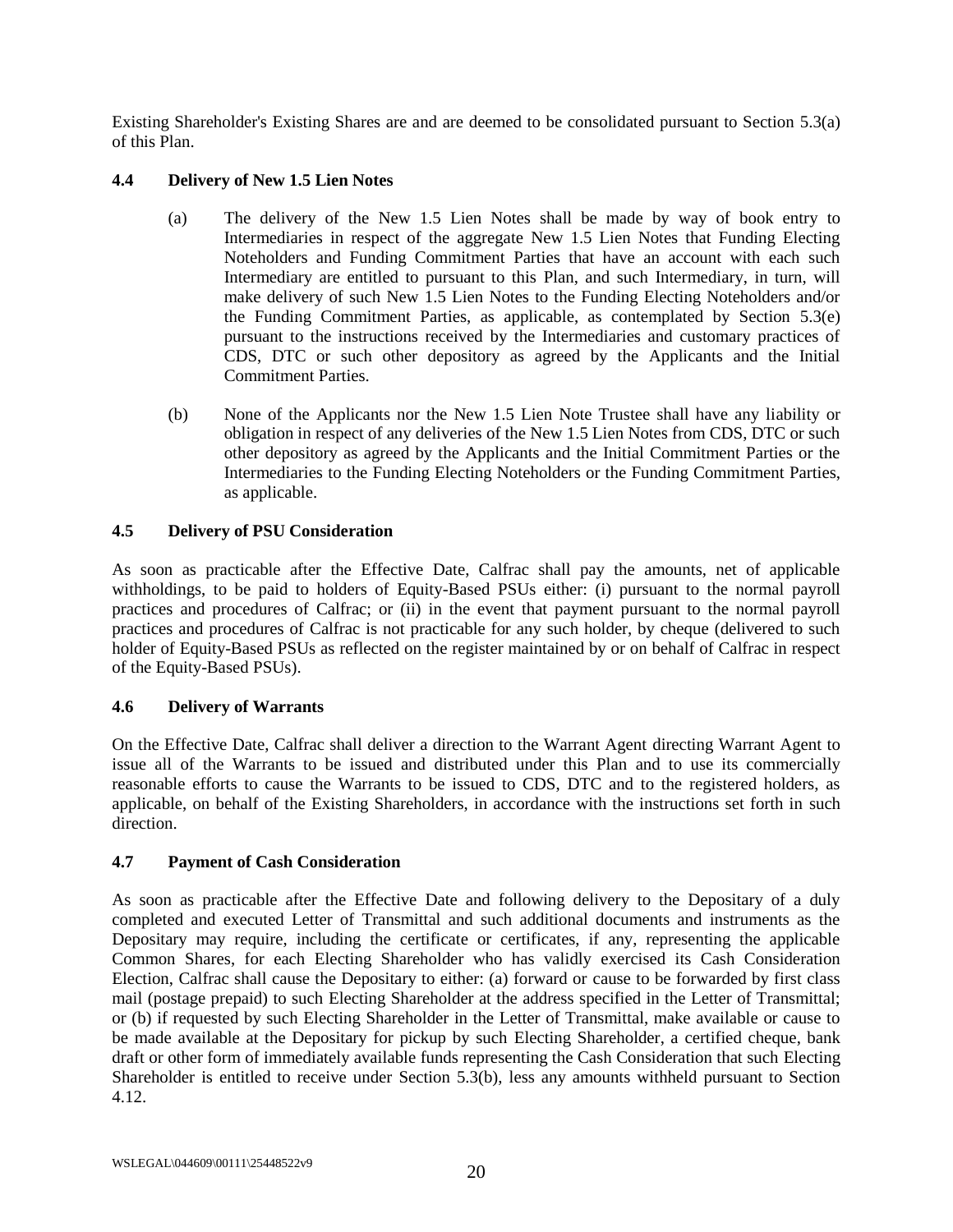### <span id="page-27-0"></span>**4.8 Adjustment**

The number of New Common Shares comprising: (i) the Senior Unsecured Noteholder New Common Share Pool to be issued to Senior Unsecured Noteholders pursuant to Section [5.3\(d\)\(i\)\(A\);](#page-30-1) and (ii) the Early Consenting Noteholder New Common Share Pool to be issued to Early Consenting Noteholders pursuant to Section  $5.3(d)(i)(B)$  shall be equal to 1,075% and 75%, respectively, of the aggregate number of Existing Shares issued and outstanding immediately prior to Effective Date, calculated on a post-Share Consolidation basis and, for greater certainty, prior to giving effect to the repurchase of Existing Shares pursuant to the Cash Consideration Election described in Section [5.3\(b\)](#page-29-1) of this Plan. If the number of Common Shares issued and outstanding immediately prior to Effective Date is not 145,616,827 (or 2,912,336 on a post- Share Consolidation basis), then the Senior Unsecured Noteholder New Common Share Pool and the Early Consenting Noteholder New Common Share Pool shall be adjusted to ensure that the number of Common Shares issued to Senior Unsecured Noteholders pursuant to Section [5.3\(d\)\(i\)\(A\)](#page-30-1) and to Early Consenting Noteholders pursuant to Section [5.3\(d\)\(i\)\(B\)](#page-30-2) shall be equal to 1,075% and 75%, respectively, of the aggregate number of Existing Shares which are issued and outstanding immediately prior to Effective Date, calculated on a post-Share Consolidation basis.

## <span id="page-27-1"></span>**4.9 No Liability in respect of Deliveries**

- (a) None of the Applicants, nor their respective directors or officers, shall have any liability or obligation in respect of any deliveries, directly or indirectly, from, as applicable, (i) the Senior Unsecured Notes Trustee, (ii) DTC, (iii) CDS or (iv) the Intermediaries, in each case to the ultimate beneficial recipients of any consideration payable or deliverable by the Applicants pursuant to this Plan.
- (b) The Senior Unsecured Notes Trustee shall not incur, and is hereby released from, any liability as a result of carrying out any provisions of this Plan and any actions related or incidental thereto, save and except for any gross negligence or wilful misconduct on its part (as determined by a final, non-appealable judgment of a court of competent jurisdiction). On the Effective Date after the completion of the transactions set forth in Section [5.3,](#page-29-0) all duties and responsibilities of the Senior Unsecured Notes Trustee arising under or related to the Senior Unsecured Notes shall be discharged except to the extent required in order to effectuate this Plan.

## <span id="page-27-2"></span>**4.10 Surrender and Cancellation of Notes**

On the Effective Date, DTC (or its nominee) (as registered holder of the Senior Unsecured Notes on behalf of the Senior Unsecured Noteholders) and each other Person who holds Senior Unsecured Notes in registered form on the Effective Date shall surrender, or cause the surrender of, the certificate(s) representing the Senior Unsecured Notes to the Senior Unsecured Notes Trustee for cancellation in exchange for the consideration payable to Senior Unsecured Noteholders pursuant to Section [3.1.](#page-22-1)

## <span id="page-27-3"></span>**4.11 Application of Plan Distributions**

All amounts paid or payable hereunder on account of the Senior Unsecured Noteholder Claims (including, for greater certainty, any securities received hereunder) shall be applied as follows: (i) first, in respect of the principal amount of the Obligations to which such Senior Unsecured Noteholder Claims relate (including for U.S. federal income tax purposes); and (ii) second, only after the principal amount of the Obligations has been paid, in respect of any other Obligations to which such Senior Unsecured Noteholder Claims relate, including accrued but unpaid interest, default interest and make-whole amounts.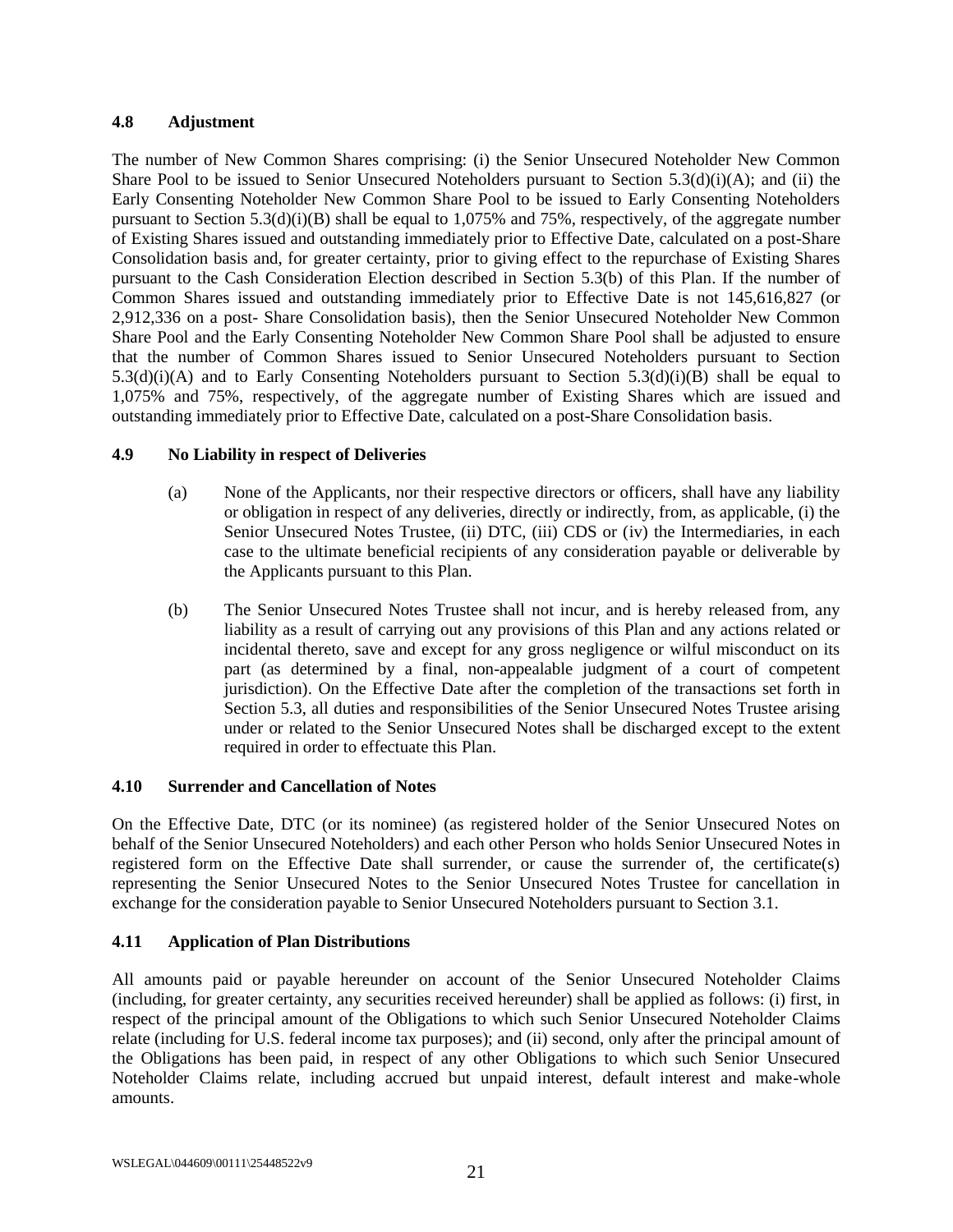#### <span id="page-28-0"></span>**4.12 Withholding Rights**

The Applicants and the Depositary shall be entitled to deduct and withhold from any consideration or other amount deliverable or otherwise payable to any Person hereunder such amounts as the Applicants or the Depositary may be required or permitted to deduct or withhold with respect to such payment under the *Income Tax Act* (Canada), or any provision of any applicable federal, provincial, state, local or foreign tax law or treaty, in each case, as amended, provided that any such right to deduct or withhold shall not otherwise change or modify the Applicants' obligations in respect of withholding taxes under the terms of the Senior Unsecured Note Indenture and any and all related Senior Unsecured Note Documents. To the extent that amounts are so deducted or withheld, such deducted or withheld amounts shall be treated for all purposes hereof as having been paid to the relevant Person in respect of which such deduction and withholding was made, provided that such deducted or withheld amounts are actually remitted to the appropriate Governmental Entity by the Applicants or the Depositary, as applicable.

#### **ARTICLE 5 IMPLEMENTATION**

#### <span id="page-28-2"></span><span id="page-28-1"></span>**5.1 Corporate Authorizations**

The adoption, execution, delivery, implementation and consummation of all matters contemplated under this Plan involving corporate action of any of the Applicants will occur and be effective as of the Effective Date (or such other date as the Applicants, the Initial Consenting Noteholders and the Majority Commitment Parties may agree, each acting reasonably), and will be authorized and approved under this Plan and by the Court, where appropriate, as part of the Final Order, in all respects and for all purposes without any requirement of further action by shareholders, directors or officers of the Applicants. All necessary approvals to take actions shall be deemed to have been obtained from the directors or the shareholders of the Applicants, as applicable.

#### <span id="page-28-4"></span><span id="page-28-3"></span>**5.2 Fractional Interests**

- (a) No fractional Common Shares shall be issued under this Plan, including any fractional interests created as a result of the Share Consolidation, and fractional share interests shall not entitle the owner thereof to vote or to any rights of a holder of Common Shares. Any legal, equitable, contractual and any other rights or claims (whether actual or contingent, and whether or not previously asserted) of any Person with respect to fractional Common Shares pursuant to this Plan shall be rounded down to the nearest whole number of Common Shares without compensation therefor.
- (b) All payments made in cash pursuant to this Plan shall be made in minimum increments of \$0.01, and the amount of any payments to which a Person may be entitled to under this Plan shall be rounded down to the nearest multiple of \$0.01.
- (c) The New 1.5 Lien Notes issued pursuant to this Plan shall be issued in minimum increments of \$1,000, and the amount of New 1.5 Lien Notes that each Eligible Noteholder shall be entitled to under this Plan shall in each case be rounded down to the nearest multiple of \$1,000.
- <span id="page-28-5"></span>(d) No fractional Warrants shall be issued under this Plan. Any legal, equitable, contractual and any other rights or claims (whether actual or contingent, and whether or not previously asserted) of any Person with respect to fractional Warrants pursuant to this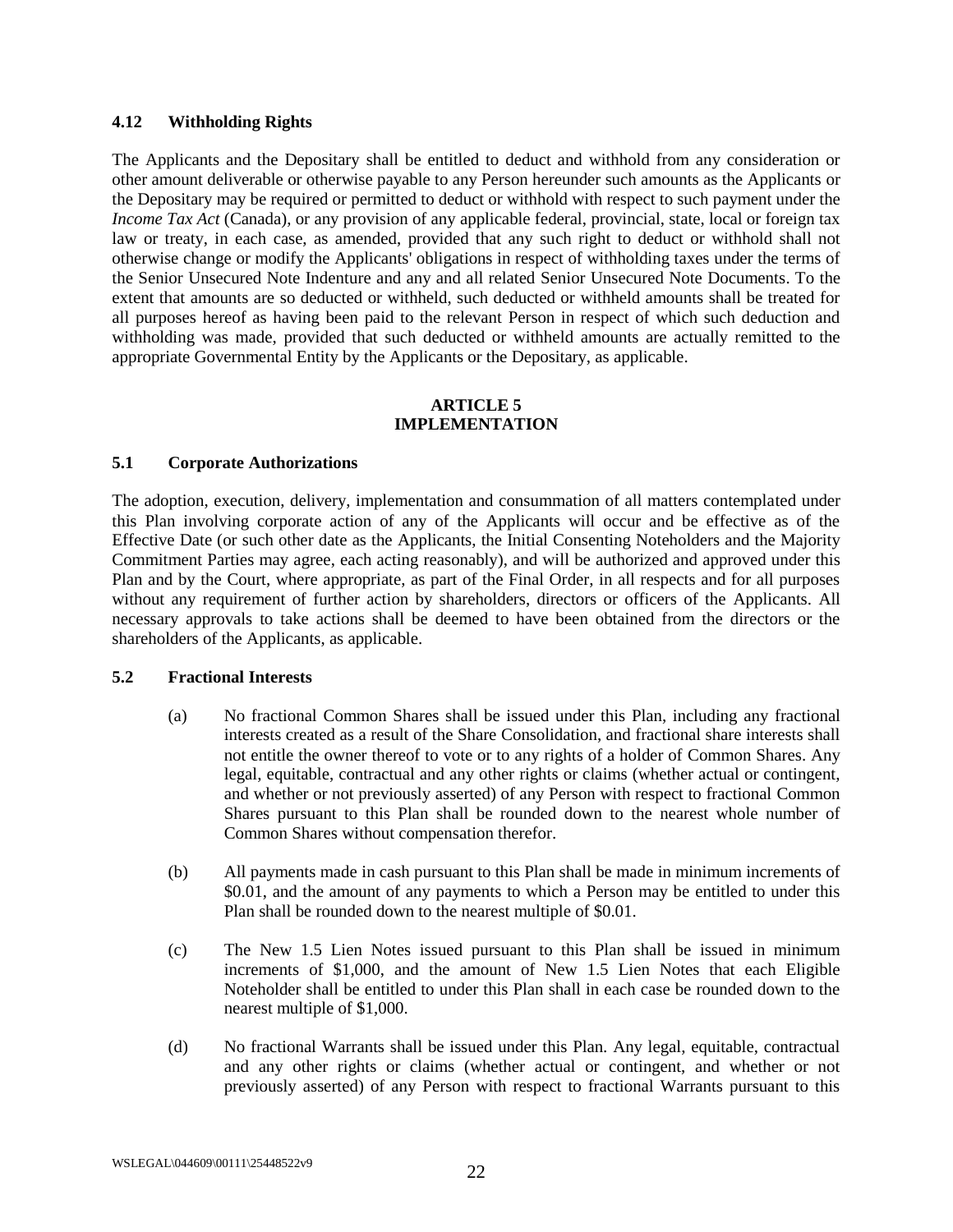Plan shall be rounded down to the nearest whole number of Warrants without compensation therefor.

## <span id="page-29-0"></span>**5.3 Effective Date Transactions**

Commencing at the Effective Time, the following events or transactions will occur, or be deemed to have occurred and be taken and effected, in the following order in five minute increments (unless otherwise indicated) and at the times set out in this Section [5.3](#page-29-0) (or in such other manner or order or at such other time or times as the Applicants, the Initial Consenting Noteholders and the Majority Commitment Parties may agree, each acting reasonably), without any further act or formality required on the part of any Person, except as may be expressly provided herein:

- <span id="page-29-2"></span>(a) Calfrac shall cause the Warrants to be issued and distributed to the Existing Shareholders, and each Existing Shareholder shall receive, for each Existing Share held immediately prior to the Effective Time, two (2) Warrants.
- <span id="page-29-1"></span>(b) Each Existing Share for which an Electing Shareholder has validly exercised its Cash Consideration Election to receive the Cash Consideration pursuant to Section [2.5](#page-21-0) of this Plan, subject to pro ration in accordance with Section [2.5\(b\),](#page-21-2) shall be assigned and transferred by such Electing Shareholder to Calfrac, free of any claims or encumbrances, in exchange for payment by Calfrac to such Electing Shareholder of the Cash Consideration, payable in accordance with Section [4.7,](#page-26-3) and such Electing Shareholder shall cease to be the holder of such transferred Existing Shares and to have any rights as a holder of such Existing Shares other than the right to be paid the Cash Consideration in accordance with this Plan. Any Common Shares assigned and transferred to Calfrac pursuant to this Section [5.3\(b\)](#page-29-1) shall be cancelled.
- <span id="page-29-3"></span>(c) (i) The remaining Existing Shares following the cancellation of the Existing Shares assigned and transferred to Calfrac by Electing Shareholders pursuant to Section [5.3\(b\)](#page-29-1) shall be, and shall be deemed to be, consolidated (the "**Share Consolidation**") on the basis of one (1) Common Share on a post-consolidation basis for every fifty (50) Common Shares outstanding immediately prior to the Effective Time; and (ii) the Warrants issued pursuant to [5.3\(a\)](#page-29-2) shall be, and shall be deemed to be, consolidated on the basis one (1) Warrant on a post-consolidation basis for every fifty (50) Warrants issued pursuant to [5.3\(a\),](#page-29-2) with such consolidated Warrants exercisable for one post-Share Consolidation Common Share with an exercise price of \$2.50 per post-Share Consolidation Common Share. Any fractional interests in the consolidated Common Shares and Warrants will, without any further act or formality, be cancelled without payment of any consideration therefor. Notwithstanding any provision of the CBCA, immediately following the completion of the Share Consolidation, the stated capital of the Common Shares shall be equal to the stated capital of the Common Shares immediately prior to the Share Consolidation.
- <span id="page-29-5"></span><span id="page-29-4"></span>(d) The following shall occur concurrently:
	- (i) in exchange for the Senior Unsecured Notes issued by Calfrac LP, and in full and final settlement of the Senior Unsecured Noteholder Claims, Calfrac (for the benefit and on behalf of Calfrac LP) shall issue to each Senior Unsecured Noteholder: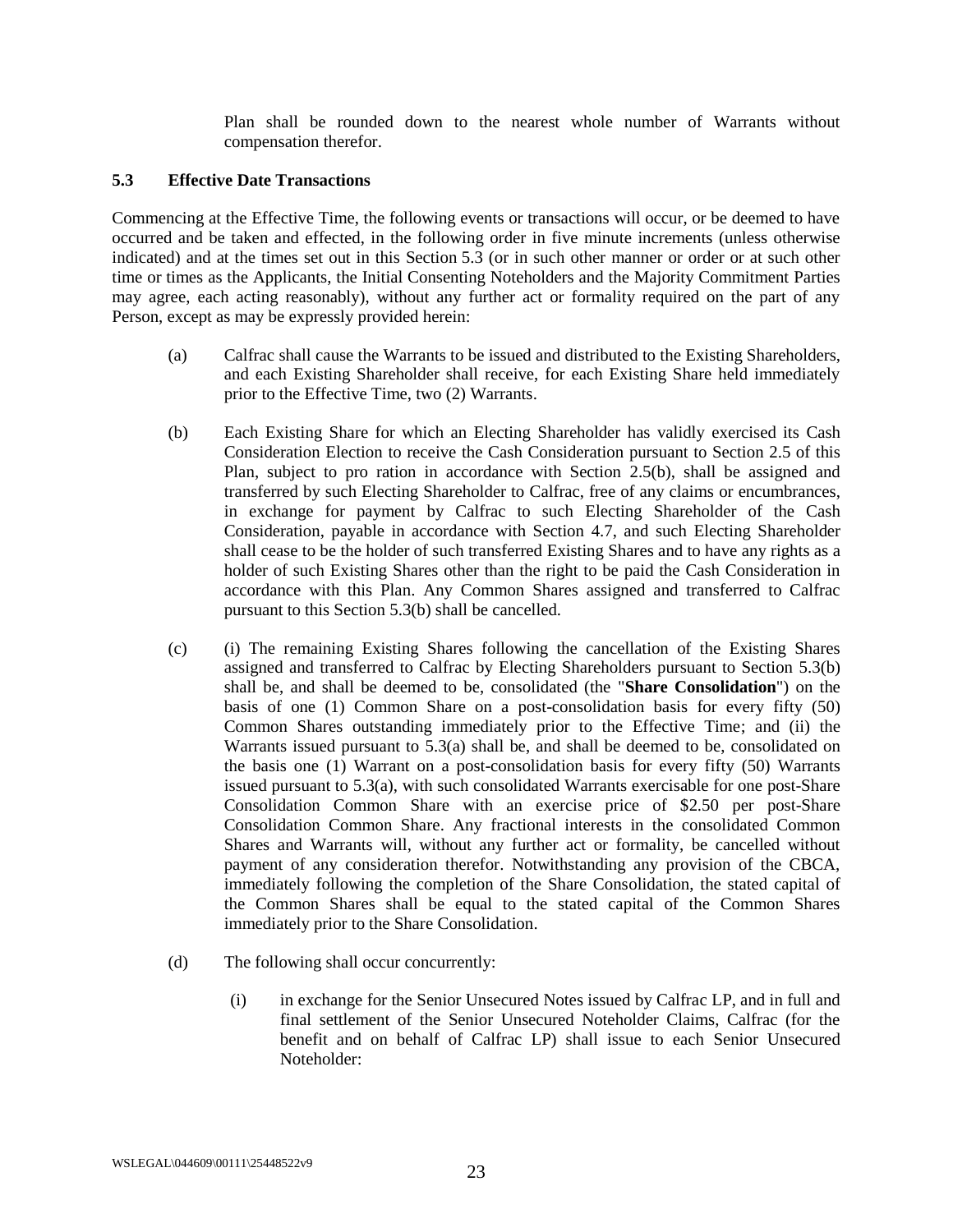- <span id="page-30-1"></span>(A) its Senior Unsecured Noteholder Pro Rata Share of the Senior Unsecured Noteholder New Common Share Pool; and
- <span id="page-30-2"></span>(B) if such Senior Unsecured Noteholder is an Early Consenting Noteholder, its Early Consenting Noteholder Pro Rata Share of the Early Consenting Noteholder New Common Share Pool;

and Calfrac shall add an amount (the "**Stated Capital Amount**") to the stated capital account maintained in respect of the New Common Shares equal to the lesser of: (i) the fair market value on the Effective Date of the New Common Shares issued to Senior Unsecured Noteholders pursuant to this Section 5.3(b); and (ii) the aggregate principal amount and accrued interest of the Senior Unsecured Notes as at the Effective Date, and the price for which the Senior Unsecured Notes are extinguished under this Plan shall be equal to the amount added to the stated capital account in respect of the issuance of the New Common Shares issued pursuant to this Sectio[n 5.3\(d\)\(i\);](#page-29-5)

- (ii) the Senior Unsecured Noteholder Claims shall, and shall be deemed to be, irrevocably and finally extinguished and the Senior Unsecured Noteholders shall have no further right, title or interest in and to the Senior Unsecured Notes or their respective Senior Unsecured Noteholder Claims;
- (iii) the Senior Unsecured Notes, the Senior Unsecured Note Indenture and any and all other related Senior Unsecured Note Documents shall be cancelled;
- (iv) in consideration for the New Common Shares issued to Senior Unsecured Noteholders by Calfrac for the benefit and on behalf of Calfrac LP pursuant to Section [5.3\(d\)\(i\),](#page-29-5) Calfrac shall be deemed to have made a capital contribution to, and subscribed for partnership units in, Calfrac LP, such capital contribution consisting of the New Common Shares and in an amount equal to the Stated Capital Amount; and
- (v) Calfrac LP shall add the Stated Capital Amount to the partnership capital account maintained for Calfrac.
- <span id="page-30-3"></span><span id="page-30-0"></span>(e) The following shall occur concurrently (unless otherwise indicated):
	- (i) the Applicants shall become entitled to the Funded Amounts deposited in escrow with the Escrow Agent pursuant to Sections [2.1\(c\),](#page-19-6) [2.2](#page-20-0) and [2.3\(b\),](#page-20-6) subject to Article 7, and the Escrow Agent shall be deemed instructed to release to Calfrac the Funded Amounts held by the Escrow Agent;
	- (ii) Calfrac, the Obligors and the New 1.5 Lien Note Trustee shall enter into the New 1.5 Lien Note Documents in form and substance acceptable to the Applicants and the Initial Commitment Parties, each acting reasonably;
	- (iii) Calfrac shall issue or cause to be issued to each Funding Electing Noteholder its New 1.5 Lien Notes in consideration for its Electing Noteholder Funded Amount; and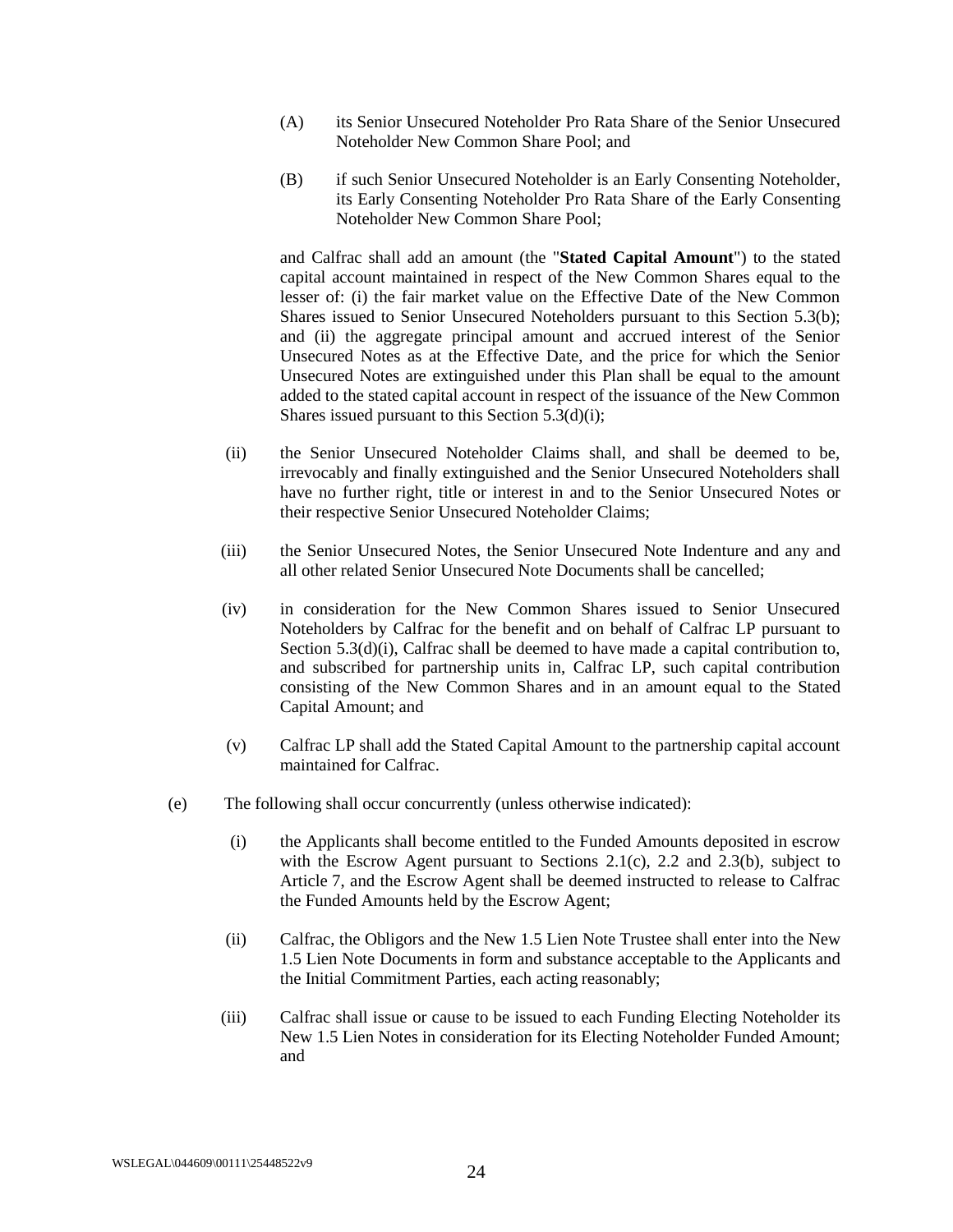- (iv) Calfrac shall issue or cause to be issued to each Funding Commitment Party its New 1.5 Lien Notes in consideration for its Direct Commitment Funded Amount and, if applicable, its Shortfall Commitment Funded Amount.
- (f) The articles of ArrangeCo shall be amended to include the following restrictions on the business that ArrangeCo may carry on effective as of the Effective Date:

"The business that the Corporation may carry on shall be limited to the activities and operations necessary or desirable to hold, as agent for and on behalf of the Funding Commitment Parties, the Commitment Consideration Shares under the plan of arrangement of the Corporation, Calfrac Well Services Ltd., Calfrac (Canada) Inc., Calfrac Well Services Corp. and Calfrac Holdings LP, by its general partner, Calfrac (Canada) Inc. (the "**Plan of Arrangement**"), pursuant to the terms of the Plan of Arrangement, and to carry out such other roles as may be required by such Plan of Arrangement or any court orders related to such Plan of Arrangement. These restrictions shall not prejudice the ability of the Corporation to sell, dispose or otherwise transact with respect to assets or property held by the Corporation as of the date on which these restrictions were added to the articles of the Corporation."

- <span id="page-31-0"></span>(g) Calfrac shall issue to ArrangeCo the Commitment Consideration Shares, to be subsequently allocated among and transferred to the Funding Commitment Parties based on each Funding Commitment Party's pro rata share (based on its respective Shortfall Commitment as compared to the Shortfall Commitment of all Funding Commitment Parties), subject to the treatment of fractional interests in accordance with Section [5.2\(a\).](#page-28-4)
- <span id="page-31-1"></span>(h) The Stock Option Plan shall terminate, and all underlying Options shall be cancelled for no consideration.
- <span id="page-31-3"></span><span id="page-31-2"></span>(i) The following shall occur concurrently (unless otherwise indicated):
	- (i) Each Equity-Based PSU outstanding immediately prior to the Effective Time (whether vested or unvested) shall, in accordance with the terms of the PSU Plan, and without any further action by or on behalf of a holder of Equity-Based PSUs, be deemed to be vested and each holder of such Equity-Based PSU shall receive, for each Equity-Based PSU, from the applicable Employer Entity, a cash payment equal to the 5-day volume weighted average trading price of the Common Shares on the Toronto Stock Exchange immediately prior to the Effective Date (less any applicable withholding tax or other source deductions), provided that the aggregate payments to holders of Equity-Based PSUs shall not exceed \$175,000.
	- (ii) The PSU Plan shall terminate, and all underlying PSUs (including all Equity-Based PSUs) shall be cancelled for no consideration (except as set forth in Sectio[n 5.3\(i\)\(i\)](#page-31-3) above).
- (j) All remaining Existing Equity other than the Existing Shares, the New Common Shares and the DSUs (which shall be unaffected by this Plan as set forth in Section [3.4\(b\)\)](#page-23-3) shall be terminated and cancelled for no consideration.
- (k) The releases referred to in Sections [6.1](#page-32-3) an[d 6.2](#page-33-0) shall become effective.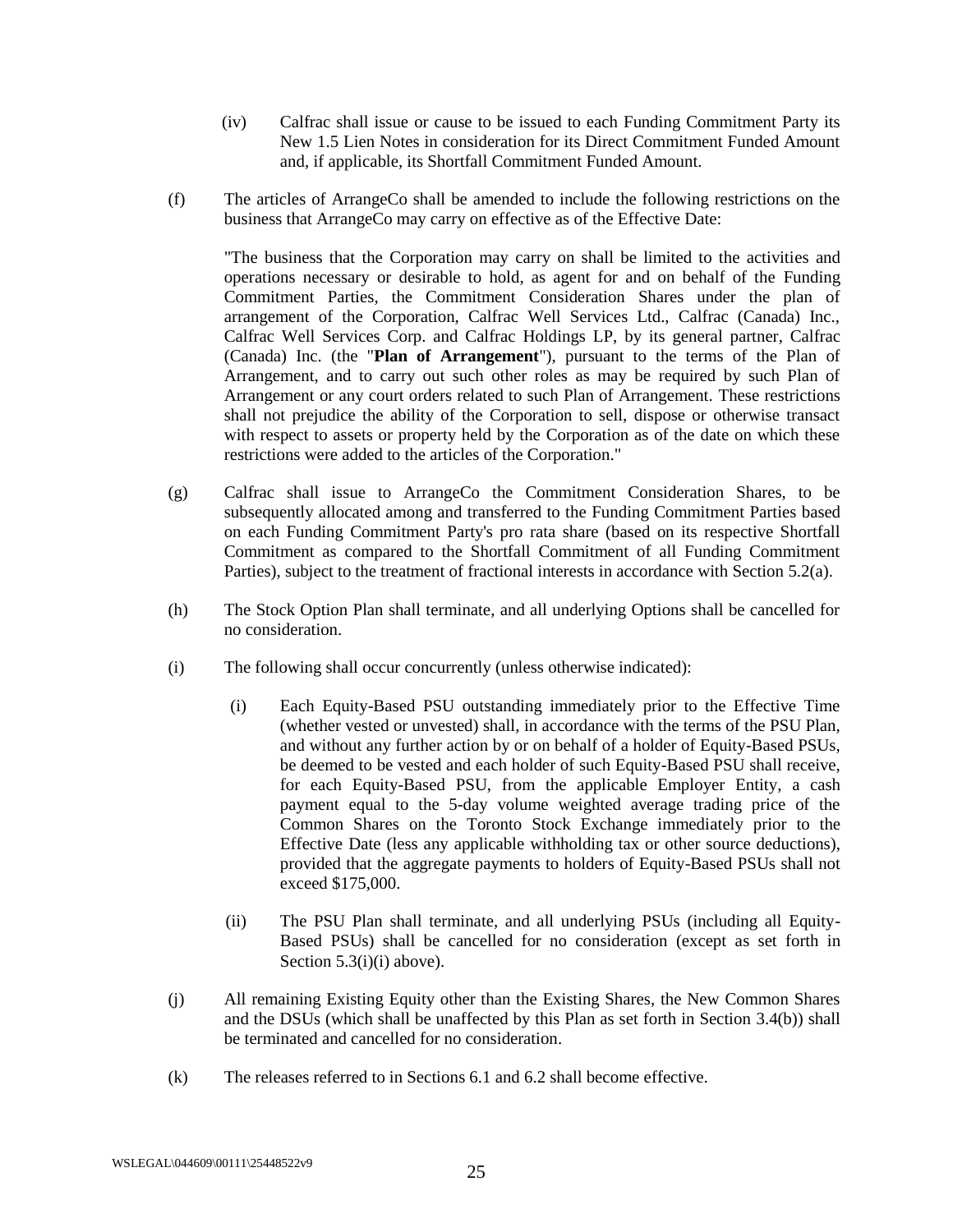- (l) ArrangeCo shall transfer all of its assets (other than the Commitment Consideration Shares) to Calfrac in consideration for a non-interest bearing promissory note issued by Calfrac in a principal amount equal to the value of the transferred assets.
- (m) The Omnibus Incentive Plan shall be deemed to be approved by all of the Existing Shareholders and those Persons receiving New Common Shares pursuant to this Plan.
- (n) The stated capital account for the Common Shares of Calfrac shall be reduced **[to/by]** \$[●] and a corresponding increase be made to Calfrac's contributed surplus account. **[note: to be completed prior to Effective Date] [NTD: May be \$1.00 if no stated capital reduction is required.]**

### <span id="page-32-0"></span>**5.4 Transfers Free and Clear**

Any transfer of any securities pursuant to the Arrangement will be free and clear of any hypothecs, liens, Claims, encumbrances, charges, adverse interests or security interests.

### <span id="page-32-1"></span>**5.5 Undeliverable Distributions**

To the extent that an Existing Shareholder has not delivered a Letter of Transmittal to the Depositary (in accordance with Section [4.3\)](#page-25-1) on or before the date that is six (6) years less one Business Day after the Effective Date (the "**Final Proscription Date**"), then any right or claim to post-Share Consolidation Common Shares hereunder that remains outstanding on the Final Proscription Date shall cease to represent a right or claim of any kind or nature and the right of the applicable Existing Shareholder to receive its post-Share Consolidation Common Shares or any other consideration pursuant to the Arrangement shall terminate and be deemed to be surrendered and forfeited to Calfrac for no consideration.

### **ARTICLE 6 RELEASES**

### <span id="page-32-3"></span><span id="page-32-2"></span>**6.1 Release of Released Parties**

At the applicable time pursuant to Section [5.3,](#page-29-0) each of the Released Parties shall be forever and irrevocably released and discharged from any and all present and future actions, causes of action, damages, judgments, executions, obligations, liabilities and Claims of any kind or nature whatsoever arising on or prior to the Effective Date in connection with the Senior Unsecured Notes, the Senior Unsecured Note Indenture, the Support Agreement, the Existing Shares, the Arrangement, the Arrangement Agreement, this Plan, the CBCA Proceedings, the Chapter 15 Proceedings and any other proceedings commenced with respect to or in connection with this Plan, the transactions contemplated hereunder (including, without limitation, the issuance of the New Common Shares and the New 1.5 Lien Notes and the execution of the New 1.5 Lien Note Documents and the New 1.5 Lien Term Loans Documents), and any other actions, agreements, documents or matters related directly or indirectly to the foregoing, provided that nothing in this paragraph shall release or discharge any Released Party:

- (a) from or in respect of their respective obligations under this Plan, the Support Agreement, the Commitment Letter or any Order or document ancillary to any of the foregoing;
- (b) from liabilities or Claims attributable to such Released Party's fraud, gross negligence or wilful misconduct, as determined by the final, non-appealable judgment of the Court; or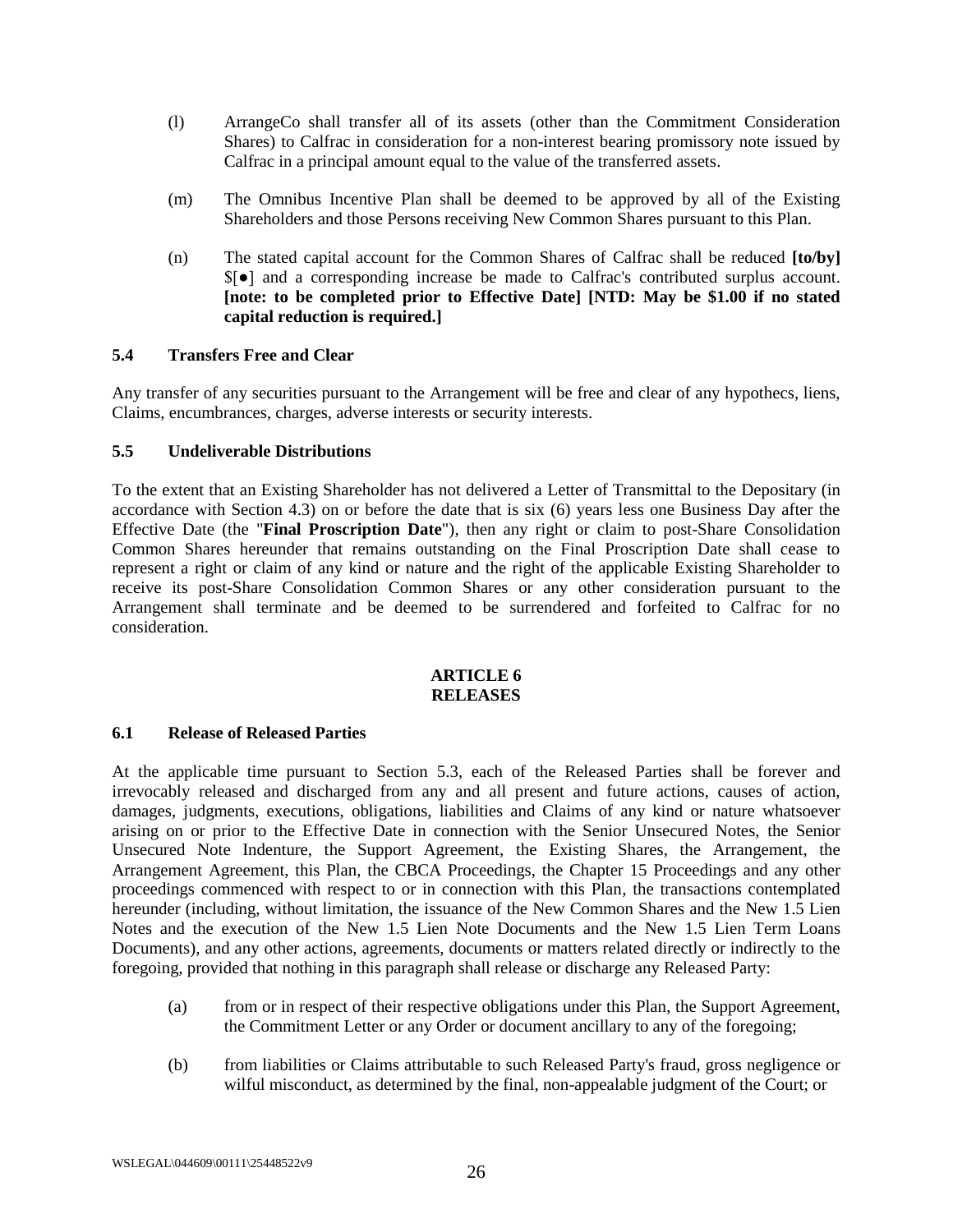(c) from any and all present and future actions, causes of action, damages, judgments, executions, obligations and Claims of any kind or nature whatsoever arising or in existence on or prior to the Effective Date and relating to any such Released Party other than in respect of their respective roles as a Released Party, provided further that nothing herein shall release any Claims of the Applicants as asserted in Court File Number 1801- 07588, in the Court of Queen's Bench of Alberta, Judicial Centre of Calgary.

The foregoing release shall not be construed to prohibit a party in interest from seeking to enforce the terms of this Plan or any contract or agreement entered into pursuant to, in connection with or contemplated by this Plan.

### <span id="page-33-0"></span>**6.2 Release by Affected Parties**

Without limiting Section [6.1,](#page-32-3) at the applicable time pursuant to Section [5.3,](#page-29-0) each Affected Party shall, and shall be deemed to, irrevocably and forever release any right to challenge, contest, dispute or seek to set aside, amend or vary the Arrangement, this Plan, the transactions contemplated hereunder or the securities and indebtedness of the Applicants in effect immediately following the Effective Time (including, without limitation, the obligations, priorities and entitlements in respect of the First Lien Credit Agreement, the New 1.5 Lien Notes and the New 1.5 Lien Note Documents, the New 1.5 Lien Term Loans and the New 1.5 Lien Term Loans Documents, the Second Lien Notes and the Second Lien Note Documents and the New Common Shares), and all Affected Parties shall be permanently enjoined from asserting or proceeding with any Claim, directly or indirectly, in respect of the foregoing.

## <span id="page-33-1"></span>**6.3 Injunctions**

All Persons are permanently and forever barred, estopped, stayed and enjoined, on and after the Effective Date, with respect to any and all Released Claims, from: (i) commencing, conducting or continuing in any manner, directly or indirectly, any Claim, action, suits, demands or other proceedings of any nature or kind whatsoever of any Person against the Released Parties, as applicable; (ii) enforcing, levying, attaching, collecting or otherwise recovering or enforcing by any manner or means, directly or indirectly, any judgment, award, decree or order against the Released Parties; (iii) creating, perfecting, asserting or otherwise enforcing, directly or indirectly, any lien or encumbrance of any kind against the Released Parties or their property; or (iv) taking any actions to interfere with the implementation or consummation of this Plan or the transactions contemplated hereunder; provided, however, that the foregoing shall not apply to the enforcement of any obligations under this Plan or any document, instrument or agreement executed to implement, or otherwise to be executed and delivered in connection with, this Plan.

#### **ARTICLE 7 RELEASE OF FUNDS FROM ESCROW**

### <span id="page-33-3"></span><span id="page-33-2"></span>**7.1 Release of Funds from Escrow**

The Escrow Agent shall release the Funded Amounts, or portions thereof, as follows and in accordance with the terms of the Escrow Agreement:

- (a) On the Effective Date, the Escrow Agent shall release from escrow to Calfrac, at the applicable time, the Funded Amounts, together with all interest accrued thereon, pursuant to and in accordance with Section [5.3\(e\)\(i\).](#page-30-3)
- (b) If this Plan is terminated for any reason (including, without limitation, as a result of the termination of the Support Agreement or the Commitment Letter) or not implemented in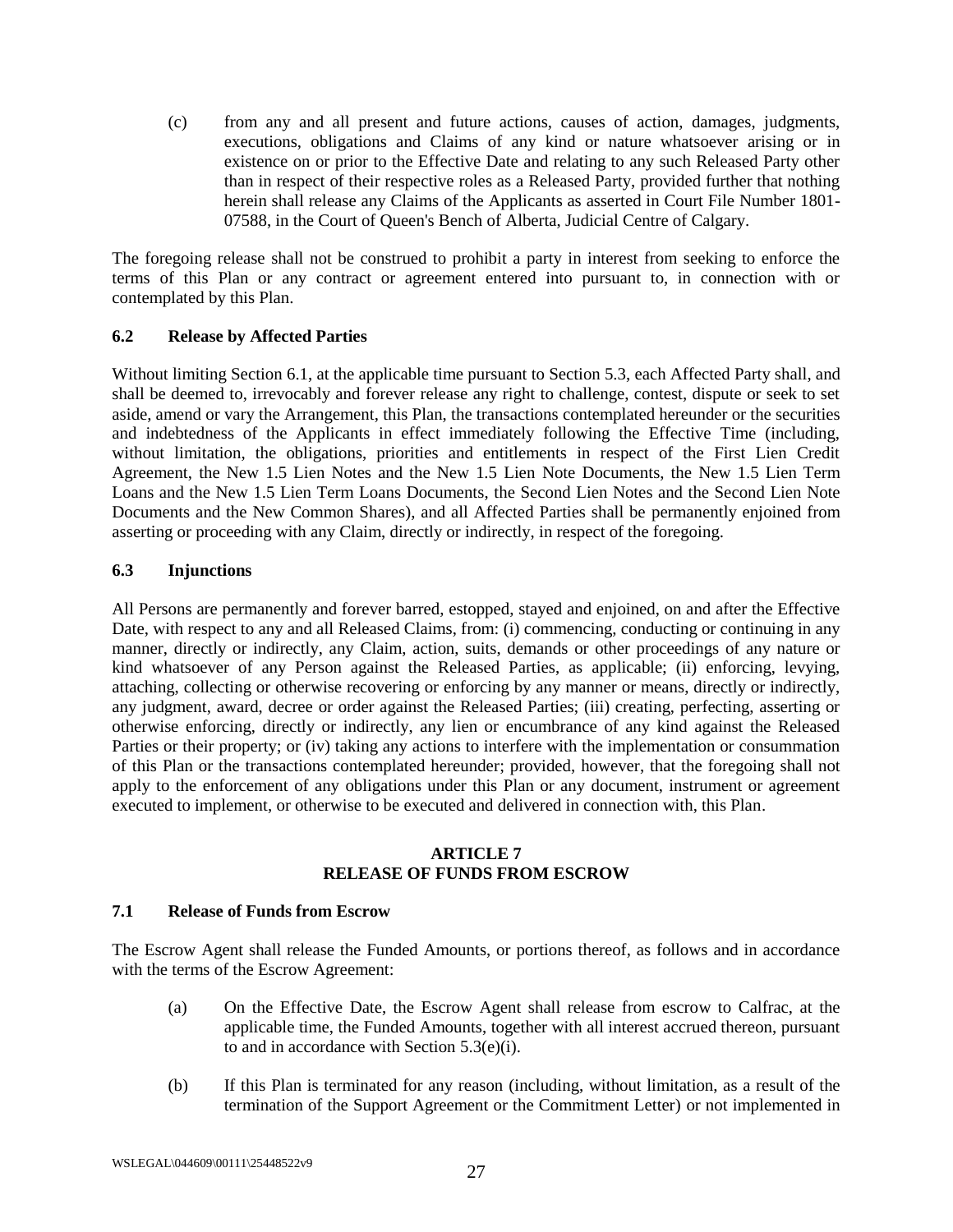accordance with the terms hereof by the Outside Date (as such date may be extended by the Applicants, the Initial Consenting Noteholders and the Majority Commitment Parties, each acting reasonably), the Escrow Agent shall as soon as practicable return all Funded Amounts to the applicable Intermediaries of the Funding Electing Noteholders and the Funding Commitment Parties, as applicable, together with all interest accrued thereon.

- (c) If the Commitment Letter is terminated in respect of any particular Commitment Party, the Escrow Agent shall, at the request of such Commitment Party, return to such Commitment Party all Funded Amounts deposited with the Escrow Agent by or on behalf of such Commitment Party, together with all interest accrued thereon.
- (d) If any Intermediary representing a Funding Electing Noteholder or Funding Commitment Party provides to the Escrow Agent more than its applicable Electing Noteholder Amounts or Commitment, as applicable, under this Plan, the Escrow Agent shall as soon as practicable return any excess funds to such Intermediary or Funding Commitment Party, as applicable, together with all interest accrued thereon.

### **ARTICLE 8 CONDITIONS PRECEDENT AND IMPLEMENTATION**

### <span id="page-34-1"></span><span id="page-34-0"></span>**8.1 Conditions to Plan Implementation**

<span id="page-34-2"></span>The implementation of this Plan shall be conditional upon the fulfilment, satisfaction or waiver (to the extent permitted by Section [8.2\)](#page-35-0) of the following conditions:

- (a) the Plan shall have been approved by the requisite majorities of Senior Unsecured Noteholders and Existing Shareholders in conformity with the Interim Order as and to the extent required by the Court;
- <span id="page-34-3"></span>(b) this Plan shall have been approved pursuant to the Final Order;
- (c) if determined necessary by the Applicants, acting reasonably, after consultation with the Initial Consenting Noteholders, the Final Order shall have been recognized pursuant to a Chapter 15 Recognition Order;
- (d) the Final Order and the Chapter 15 Recognition Order (if determined necessary by the Applicants, acting reasonably, after consultation with the Initial Consenting Noteholders) shall not be subject to appeal or an application for leave to appeal, and all applicable appeal periods in respect of the Final Order and the Chapter 15 Recognition Order shall have expired;
- <span id="page-34-4"></span>(e) all conditions to implementation of the Plan set out in the Support Agreement shall have been satisfied or waived in accordance with the terms of the Support Agreement, and the Support Agreement shall not have been terminated;
- <span id="page-34-5"></span>(f) all conditions to the funding commitments of the Commitment Parties set out in the Commitment Letter shall have been satisfied or waived in accordance with the terms of the Commitment Letter, and the Commitment Letter shall not have been terminated;
- (g) the Applicants shall not have entered into any settlement in respect of any outstanding litigation (including the proceedings bearing Court File Number 1801-07588 in the Court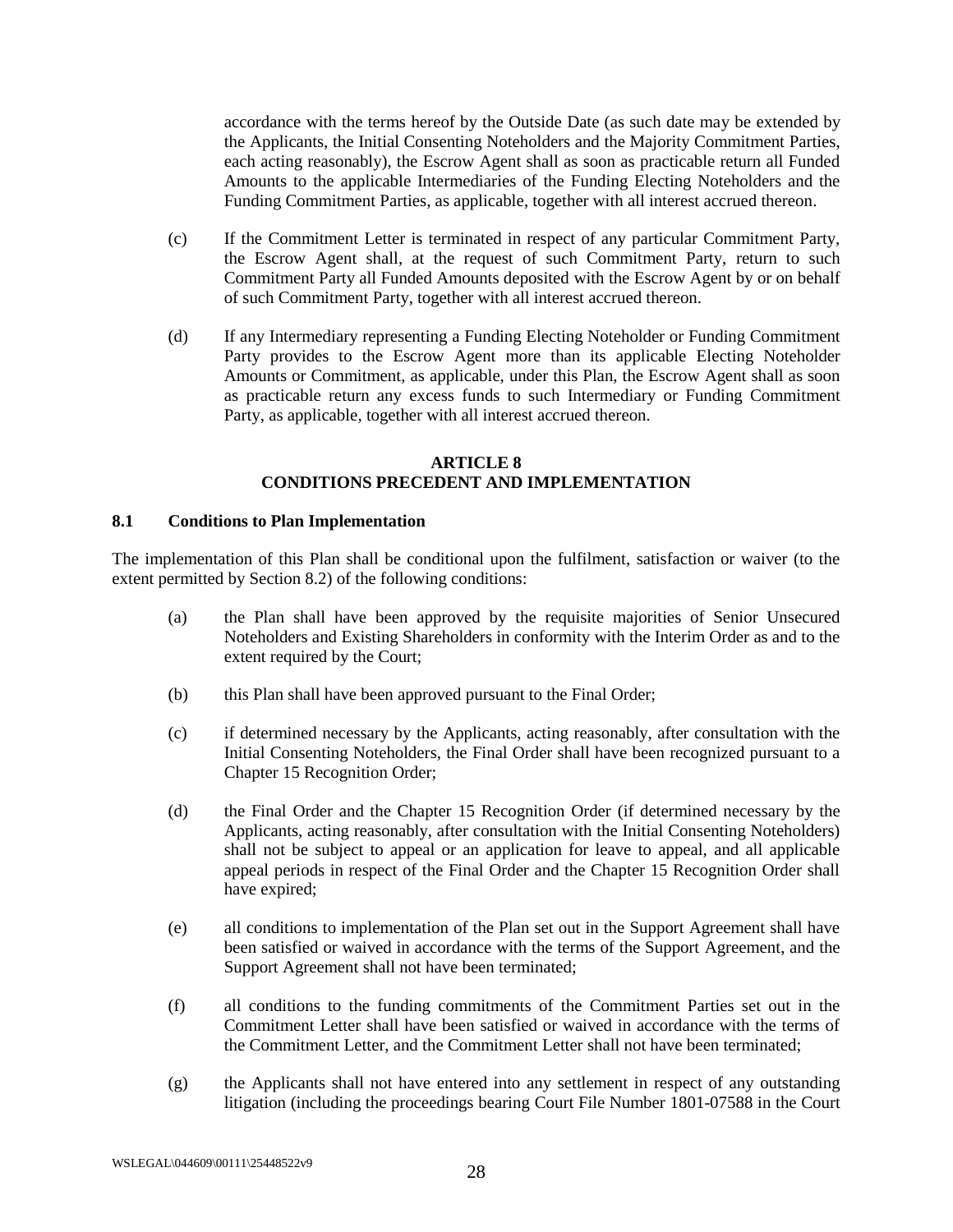of Queen's Bench of Alberta, Judicial Centre of Calgary) or with any Person involved in or subject to such litigation without the prior consent of the Initial Consenting Noteholders and the Majority Commitment Parties, each acting reasonably; and

(h) the Applicants shall not have amended or modified the Second Lien Note Indenture in any material fashion or made any payment to Second Lien Noteholders, other than the payment of regularly scheduled interest, without the prior consent of the Initial Consenting Noteholders and the Majority Commitment Parties, each acting reasonably.

### <span id="page-35-0"></span>**8.2 Waiver of Conditions**

The Applicants, the Initial Consenting Noteholders and the Majority Commitment Parties may at any time and from time to time waive the fulfillment or satisfaction, in whole or in part, of the conditions set out in Section [8.1,](#page-34-1) to the extent and on such terms as the parties may agree, in writing, provided however that the conditions set out in Sections [8.1\(a\)](#page-34-2) and [8.1\(b\)](#page-34-3) cannot be waived, Section [8.1\(e\)](#page-34-4) can only be waived by the Applicants and the Initial Consenting Noteholders and Section [8.1\(f\)](#page-34-5) can only be waived by the Applicants and the Majority Commitment Parties.

### <span id="page-35-1"></span>**8.3 Effectiveness**

This Plan will become effective in the sequence described in Section [5.3](#page-29-0) on the filing of the Articles of Arrangement and the issuance of the Certificate of Arrangement, and shall be binding on and enure to the benefit of the Applicants, the Senior Unsecured Noteholders, the Senior Unsecured Note Trustee, all Existing Equity Holders, the Released Parties and all other Persons named or referred to in, or subject to, this Plan and their respective successors and assigns and their respective heirs, executors, administrators and other legal representatives, successors and assigns. The Articles of Arrangement shall be filed and the Certificate of Arrangement shall be issued in each case with respect to the Arrangement in its entirety. The Certificate of Arrangement shall be conclusive evidence that the Arrangement has become effective and that each of the provisions in Section [5.3](#page-29-0) has become effective in the sequence set forth therein. No portion of this Plan shall take effect with respect to any party or Person until the Effective Time.

### <span id="page-35-2"></span>**8.4 Effect of Non-Occurrence of Conditions to Plan Implementation**

If the Effective Date does not occur on or before the termination of the Support Agreement, then, subject to Section [8.5:](#page-35-3) (a) this Plan shall be null and void in all respects; (b) any settlement or compromise embodied in this Plan, and any document or agreement executed pursuant to this Plan shall be deemed null and void; and (c) the Applicants' obligations with respect to the Obligations, Senior Unsecured Note Documents and Senior Unsecured Noteholder Claims shall remain unchanged and nothing contained in this Plan shall constitute or be deemed a waiver or release of any Senior Unsecured Noteholder Claims.

### <span id="page-35-3"></span>**8.5 Effect of Senior Unsecured Noteholders' Arrangement Resolution**

If the Senior Unsecured Noteholders' Arrangement Resolution is approved by the requisite majority of Senior Unsecured Noteholders at the Senior Unsecured Noteholders' Meeting and this Plan is not implemented for any reason other than as a result of the termination of the Support Agreement or the Commitment Letter, then, subject to the terms of the Support Agreement and the Commitment Letter, (a) the procedures for voting by Senior Unsecured Noteholders at the Senior Unsecured Noteholders' Meeting, the entitlements of Early Consenting Noteholders, and all other similar matters shall continue to apply in the event that proceedings are commenced under the CCAA, (b) any votes cast in favour of the Senior Unsecured Noteholders' Arrangement Resolution at the Senior Unsecured Noteholders' Meeting may be counted in favour of a resolution of the Senior Unsecured Noteholders approving the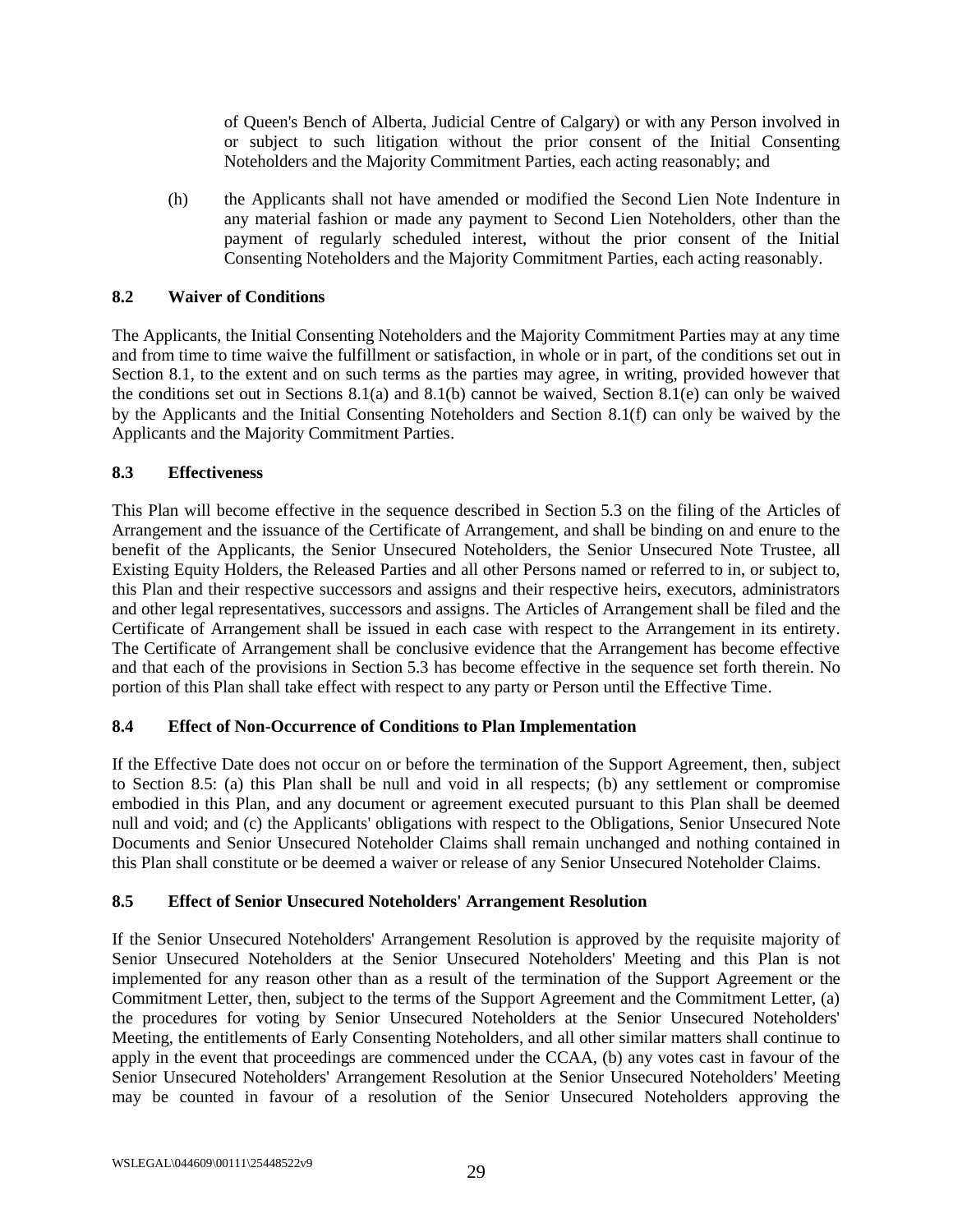Arrangement under a proceedings under the CCAA without the requirement for a further vote of Senior Unsecured Noteholders under the CCAA, and (c) this Plan may serve as the form of plan of arrangement under the CCAA with any corresponding amendments agreed to by the Applicants, the Initial Consenting Noteholders, the Initial Commitment Parties and the Majority Commitment Parties (as applicable in accordance with the terms of the Support Agreement and the Commitment Letter) in order for the Arrangement to be implemented pursuant to the CCAA.

#### **ARTICLE 9 GENERAL**

#### <span id="page-36-1"></span><span id="page-36-0"></span>**9.1 Deemed Consents, Waivers and Agreements**

At the Effective Time:

- (a) each Senior Unsecured Noteholder, Commitment Party and Existing Shareholder shall be deemed to have consented and agreed to all of the provisions of this Plan in its entirety;
- (b) each Applicant, Senior Unsecured Noteholder, Commitment Party, Existing Shareholder and Existing Equity Holder shall be deemed to have executed and delivered to the other parties all consents, releases, assignments and waivers, statutory or otherwise, required to implement and carry out this Plan in its entirety; and
- (c) all consents, releases, assignments and waivers, statutory or otherwise, required from any Person to implement and carry out this Plan in its entirety shall be deemed to have been executed and delivered to the Applicants.

#### <span id="page-36-2"></span>**9.2 Waiver of Defaults**

From and after the Effective Time, all Affected Parties shall be deemed to have consented and agreed to all of the provisions of this Plan in its entirety. Without limiting the foregoing, from and after the Effective Time, all Affected Parties shall be deemed to have:

- (a) waived any and all defaults or events of default, or any non-compliance with any covenant, warranty, representation, term, provision, condition or obligation, expressed or implied, in any contract, instrument, credit document, note, indenture, lease, licence, guarantee, agreement for sale or other agreement, written or oral, in each case relating to, arising out of, or in connection with, the Obligations, the Senior Unsecured Note Documents, the Support Agreement, the Arrangement, the Arrangement Agreement, this Plan, the transactions contemplated hereunder, the CBCA Proceedings, the Chapter 15 Proceedings and any other proceedings commenced with respect to or in connection with this Plan and any and all amendments or supplements thereto. Any and all notices of default and demands for payment or any step or proceeding taken or commenced in connection with any of the foregoing shall be deemed to have been rescinded and of no further force or effect, provided that nothing shall be deemed to excuse the Applicants and their respective successors and assigns from performing their obligations under this Plan or any contract or agreement entered into pursuant to, in connection with, or contemplated by, this Plan, including, without limitation, the Support Agreement; and
- (b) agreed that if there is any conflict between the provisions of any agreement or other arrangement, written or oral, existing between such Person and any of the Applicants prior to the Effective Date (excluding the First Lien Credit Agreement and the Loan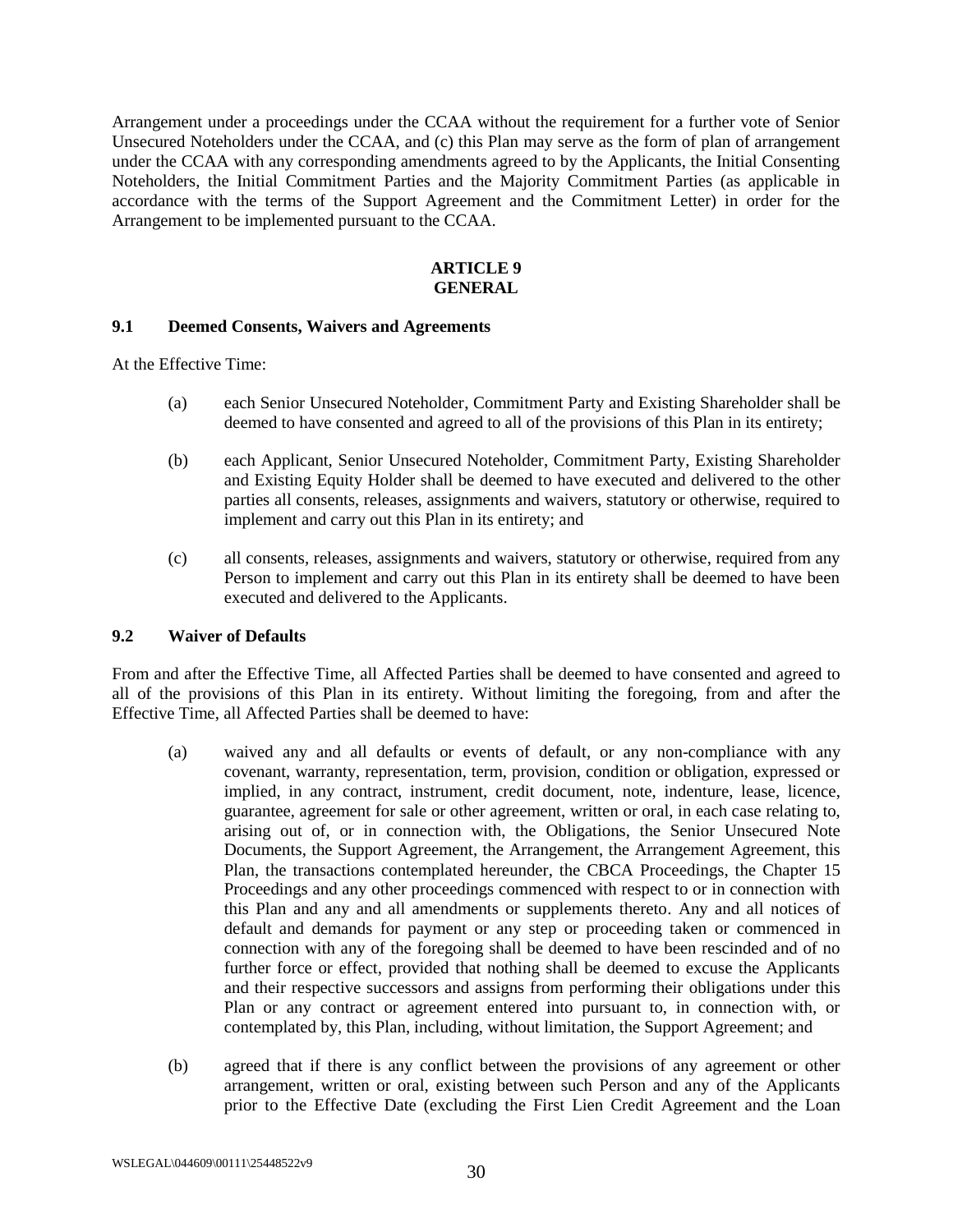Documents (as defined in the First Lien Credit Agreement)) and the provisions of this Plan, then the provisions of this Plan take precedence and priority and the provisions of such agreement or other arrangement are deemed to be amended accordingly,

provided, however, that notwithstanding any other provision of this Plan, nothing herein shall affect the obligations of any of the Applicants to any employee thereof in their capacity as such, including any contract of employment between any Person and any of the Applicants.

## <span id="page-37-0"></span>**9.3 Compliance with Deadlines**

The Applicants shall have the right with the consent of the Majority Commitment Parties to waive strict compliance with Early Consent Date, the Participation Deadline, the Funding Deadline or the Commitment Party Funding Deadline, along with any other deadlines for the submissions of forms or other documentation pursuant to this Plan, and shall be entitled to waive any deficiencies with respect to any forms or other documentation submitted pursuant to this Plan.

## <span id="page-37-1"></span>**9.4 Paramountcy**

From and after the Effective Date, any conflict between this Plan and the covenants, warranties, representations, terms, conditions, provisions or obligations, expressed or implied, of any contract, mortgage, security agreement, indenture, trust indenture, loan agreement, commitment letter, by-laws or other agreement, written or oral, and any and all amendments or supplements thereto existing between one or more of the Senior Unsecured Noteholders and any of the Applicants with respect to the Senior Unsecured Note Documents as at the Effective Date shall be deemed to be governed by the terms, conditions and provisions of this Plan and the Final Order, which shall take precedence and priority.

### <span id="page-37-2"></span>**9.5 Deeming Provisions**

In this Plan, the deeming provisions are not rebuttable and are conclusive and irrevocable.

### <span id="page-37-3"></span>**9.6 Modification of Plan**

Subject to the terms and conditions of the Support Agreement and the Commitment Letter, including any notices, consents and deliveries required thereunder:

- (a) the Applicants reserve the right to amend, restate, modify and/or supplement this Plan at any time and from time to time, provided that (except as provided in subsection [\(c\)](#page-37-4) below) any such amendment, restatement, modification or supplement must be contained in a written document that is: (i) acceptable to the Initial Consenting Noteholders, acting reasonably; (ii) filed with the Court and, if made following the Meetings, approved by the Court; and (iii) communicated to the Senior Unsecured Noteholders and Existing Shareholders in the manner required by the Court (if so required);
- (b) any amendment, modification or supplement to this Plan may be proposed by the Applicants at any time prior to or at the Meetings, with or without any prior notice or communication (other than as may be required under the Interim Order), and if so proposed and accepted at the Meetings, shall become part of this Plan for all purposes; and
- <span id="page-37-4"></span>(c) any amendment, modification or supplement to this Plan may be made following the Meetings by the Applicants, without requiring filing with, or approval of, the Court,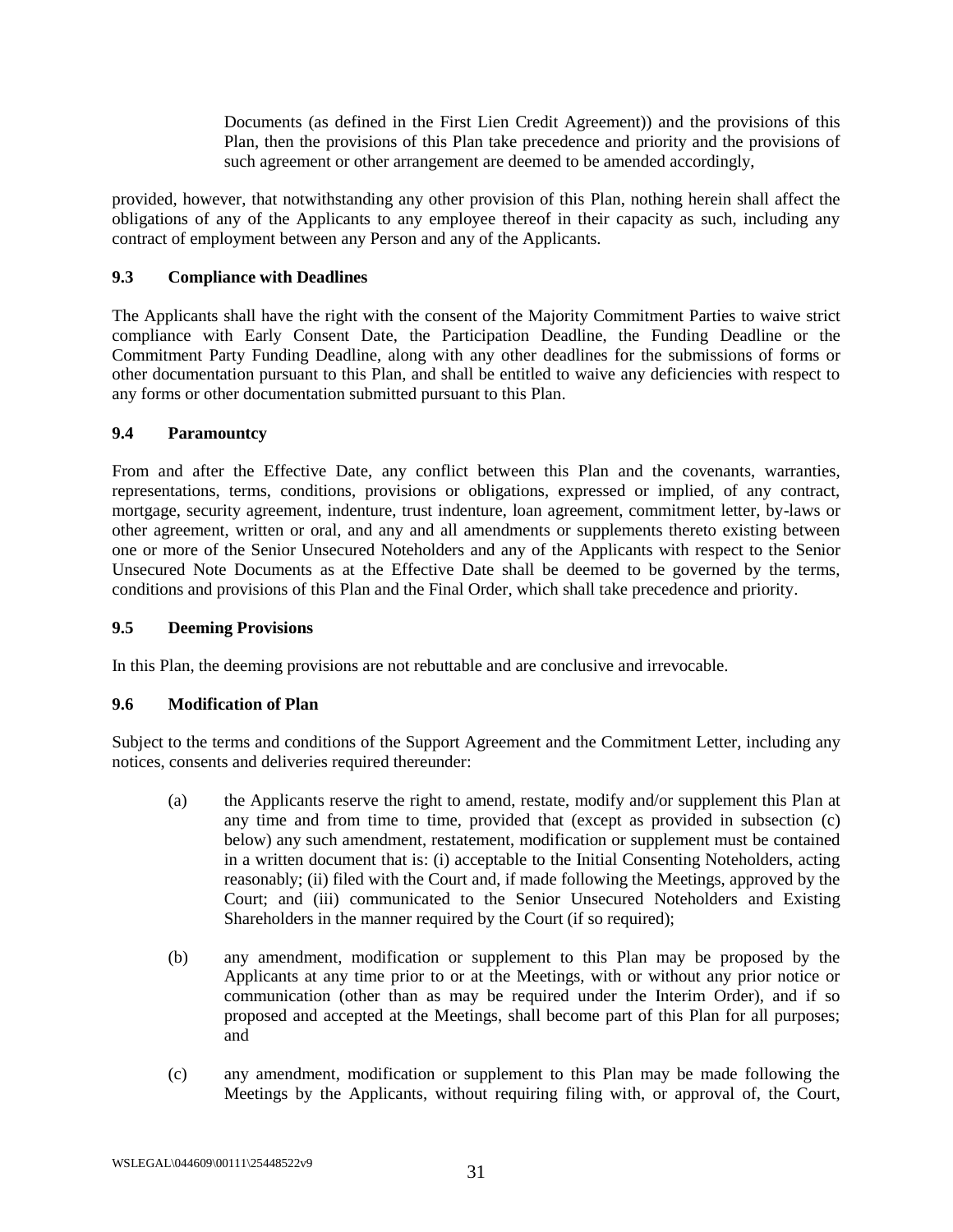provided that it concerns a matter which is of an administrative nature and is required to better give effect to the implementation of this Plan and is not materially adverse to the financial or economic interests of any of the Senior Unsecured Noteholders or Existing Shareholders.

#### <span id="page-38-0"></span>**9.7 Notices**

Any notice or other communication to be delivered hereunder must be in writing and refer to this Plan and may, as hereinafter provided, be made or given by personal delivery, ordinary mail or email addressed to the respective parties as follows:

(a) if to the Applicants, at:

Calfrac Well Services Ltd. Suite 500, 407 – 8th Avenue SW Calgary, Alberta T2P 1E5

Attention: Jeff Ellis Email: jellis@calfrac.com

With a required copy (which shall not be deemed notice) to:

Bennett Jones LLP 4500 Bankers Hall East 855 - 2nd Street SW Calgary, Alberta T2P 4K7

Attention: Kevin Zych and Brent Kraus Email: zychk@bennettjones.com; [krausb@bennettjones.com](mailto:krausb@bennettjones.com)

- (b) if to any of the Initial Consenting Noteholders, at the applicable address set forth for each Initial Consenting Noteholder in the Support Agreement; and
- (c) if to any of the Commitment Parties, at the applicable address set forth for each Commitment Party in the Commitment Letter.

or to such other address as any party above may from time to time notify the others in accordance with this Section [9.7.](#page-38-0) In the event of any strike, lock-out or other event which interrupts postal service in any part of Canada, all notices and communications during such interruption may only be given or made by personal delivery or by email and any notice or other communication given or made by prepaid mail within the five (5) Business Day period immediately preceding the commencement of such interruption, unless actually received, shall be deemed not to have been given or made. Any such notices and communications so given or made shall be deemed to have been given or made and to have been received on the day of delivery if delivered, or on the day of emailing, provided that such day in either event is a Business Day and the communication is so delivered or emailed before 5:00 p.m. on such day. Otherwise, such communication shall be deemed to have been given and made and to have been received on the next following Business Day. The unintentional failure by the Applicants to give a notice contemplated hereunder to any particular Senior Unsecured Noteholder or Existing Shareholder shall not invalidate this Plan or any action taken by any Person pursuant to this Plan.